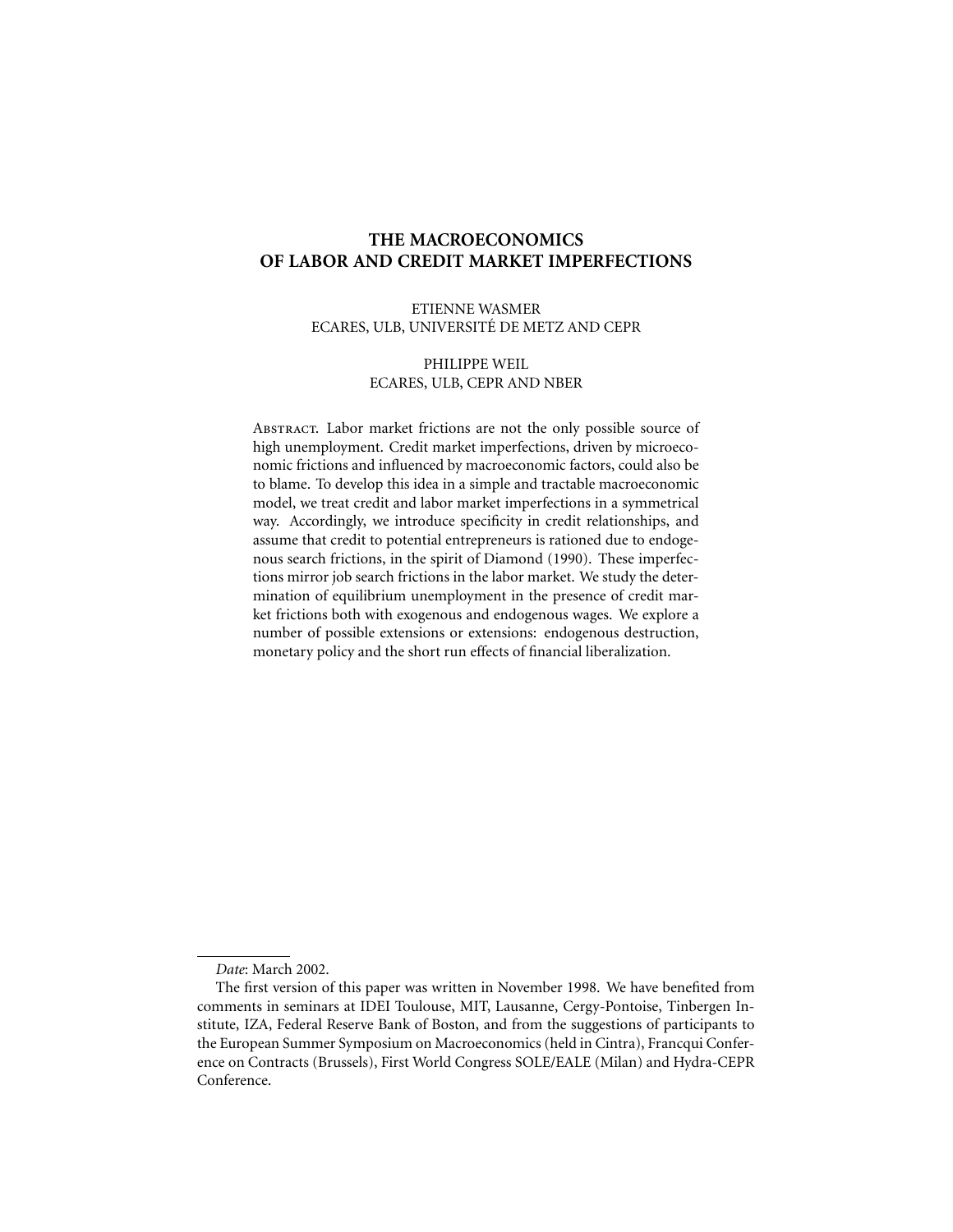Contrary to what some of the public and academic debates on the causes of unemployment might lead one to believe, labor market frictions and wage rigidities are not the only deviation from the Arrow-Debreu paradigm. Modern economies are plagued with a variety of informational imperfections in financial markets. Moral hazard, adverse selection and search externalities in credit markets are relevant not only for corporate finance—an area in which they have extensively been studied— but also for labor eco- $nomics<sup>1</sup>$  $nomics<sup>1</sup>$  $nomics<sup>1</sup>$ 

Consider, for instance, how the gradual state-by-state deregulation of the US banking industry from the late 1970s to the late 1990s has affected the labor market in US states during that period.<sup>[2](#page-1-1)</sup> To do so we have constructed, from the state-by-state bank deregulation data set assembled by McAndrews and Strahan (2001),<sup>[3](#page-1-2)</sup> a bank deregulation variable  $d$  that, on a scale from  $0$  to 1, measures cumulative banking deregulation in a particular state in a specific year. [4](#page-1-3) Using CPS/BLS state data, we have regressed the unemployment rate  $u$  on this deregulation variable.

Table [1](#page-2-0) reports several dynamic specifications with two lags of the de-pendent variable,<sup>[5](#page-1-4)</sup> with or without fixed effects. A striking pattern emerges. First, the long run effect of banking deregulation on unemployment is always negative: a state going from full regulation to full deregulation experienced an absolute fall in its unemployment rate of between 1.5 and 3.4% depending on the chosen specification. Second, the contemporaneous effect of deregulation on unemployment seems to be positive: banking deregulation raises the unemployment rate in the short run. Third, the data suggest that it takes a year for the beneficial effects of deregulation on unemployment to start materializing. Finally, regressions of the dependent variable on the square root of the deregulation variable perform better and yield highly significant coefficients. Since the deregulation variable  $d$  is between 0 and 1, this shows that there are decreasing marginal benefits (in terms of

<span id="page-1-0"></span><sup>&</sup>lt;sup>1</sup>For an excellent survey on the importance for macroeconomics of credit market imperfections, see Easterly, Islam and Stiglitz (1999).

<span id="page-1-1"></span> $^{2}$ Black and Strahan (2001) have studied, as a test of the theory of discrimination, how banking deregulation has affected during that period wages in the banking sector.

<span id="page-1-2"></span> $3$ We thank Philip Strahan for providing us with the data. See Black and Strahan (2001) for a detailed description.

<span id="page-1-3"></span><sup>&</sup>lt;sup>4</sup>More precisely, we have cumulated and averaged out the four banking deregulation variables reported in Table 1 of McAndrews and Strahan (2001): intrastate branching by merger and acquisition, unrestricted intrastate branching permitted, state multi-banking holding companies permitted, and interstate multi-bank holding companies permitted.

<span id="page-1-4"></span><sup>&</sup>lt;sup>5</sup>Non-dynamic specifications lead to large serial residual correlation, so that we have incorporated a dynamic structure in all our specifications.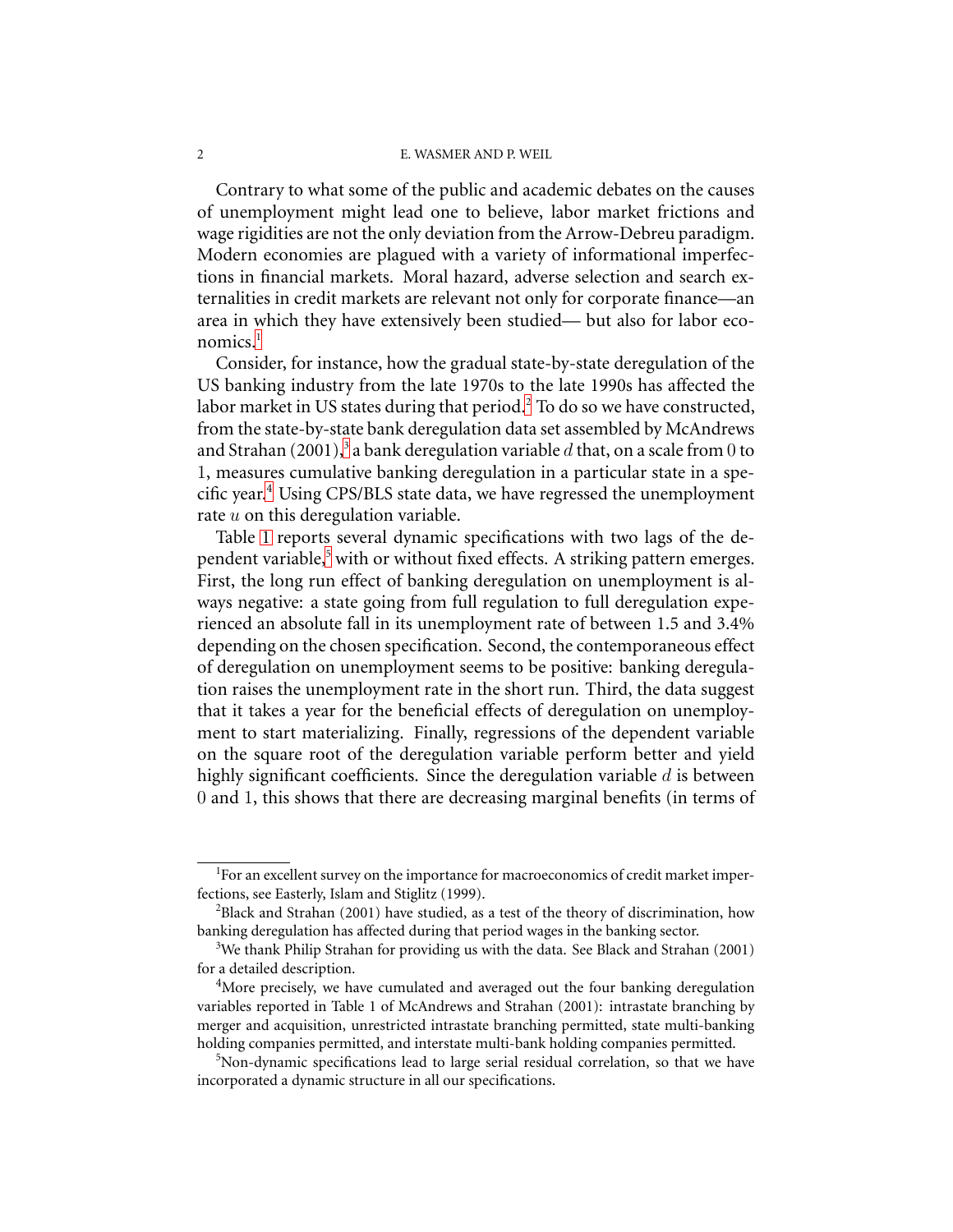|                  | I           | $\rm II$    | $\rm III$   | ${\rm IV}$  | $\ensuremath{\mathbf{V}}$ | VI        | VII       | <b>VIII</b> |
|------------------|-------------|-------------|-------------|-------------|---------------------------|-----------|-----------|-------------|
| constant         | 0.50        | 0.69        | 0.52        | 0.75        |                           |           |           |             |
|                  | (3.74)      | (4.85)      | (3.93)      | (5.35)      |                           |           |           |             |
| $u_{-1}$         | 0.98        | 0.97        | 0.98        | 0.97        | 0.87                      | 0.86      | 0.87      | 0.86        |
|                  | (32.2)      | (32.0)      | (32.2)      | (31.9)      | (28.3)                    | (28.3)    | (28.4)    | (28.2)      |
| $u_{-2}$         | $-0.10$     | $-0.09$     | $-0.10$     | $-0.09$     | $-0.18$                   | $-0.17$   | $-0.18$   | $-0.17$     |
|                  | $(-3.26)$   | $(-3.11)$   | $(-3.18)$   | $(-3.00)$   | $(-6.00)$                 | $(-5.76)$ | $(-6.06)$ | $(-5.64)$   |
| $\boldsymbol{d}$ | 0.27        |             |             |             | 0.00                      |           |           |             |
|                  | (1.12)      |             |             |             | (0.01)                    |           |           |             |
| $d_{-1}$         | $-0.44$     |             | $-0.20$     |             | $-0.77$                   |           | $-0.77$   |             |
|                  | $(-1.94)$   |             | $(-2.49)$   |             | $(-3.33)$                 |           | $(-5.81)$ |             |
| $\sqrt{d}$       |             | 0.48        |             |             |                           | 0.40      |           |             |
|                  |             | (1.86)      |             |             |                           | (1.62)    |           |             |
| $\sqrt{d_{-1}}$  |             | $-0.84$     |             | $-0.42$     |                           | $-1.29$   |           | $-0.97$     |
|                  |             | $(-3.45)$   |             | $(-4.56)$   |                           | $(-5.48)$ |           | $(-7.59)$   |
| State            |             |             |             |             |                           |           |           |             |
| effects          | $\mathbf n$ | $\mathbf n$ | $\mathbf n$ | $\mathbf n$ | y                         | y         | y         | y           |
|                  |             |             |             |             |                           |           |           |             |
| $R^2$            | 0.93        | 0.94        | 0.93        | 0.93        | 0.94                      | 0.95      | 0.94      | 0.94        |
| DW               | 2.03        | 2.02        | 2.03        | 2.02        | 2.07                      | 2.08      | 2.08      | 2.08        |
|                  |             |             |             |             |                           |           |           |             |
| Long run         | $-1.51$     | $-2.91$     | $-1.74$     | $-3.41$     | $-2.49$                   | $-2.89$   | $-2.49$   | $-3.13$     |

<span id="page-2-0"></span>TABLE 1. Banking deregulation and unemployment in US states (1978-2000)

*Notes*. Dep. variable: unemployment rate u. Indep. variable: deregulation d. Long run: long run effect of full deregulation  $(d = 1)$  on unemployment rate. All regressions were run with time dummies and cross section weights. V to VIII: least-squares dummy variables model.  $R^2$  and DW: weighted t-statistics are in parentheses. 1069 observations.

unemployment) to banking deregulation.<sup>[6](#page-2-1)</sup> In appendix [A,](#page-34-0) we report various robustness checks on these results. One should be concerned, in particular, that our panel estimates do not reflect the fact that labor market regulations

<span id="page-2-1"></span><sup>&</sup>lt;sup>6</sup>Similar results obtain when the four banking deregulation variables of Andrews and Strahan (2001) are used separately. It is difficult to discount these results as a statistical fluke. Indeed, given the sometimes extreme nature of the banking restrictions that used to prevail, and sometimes still prevail in US states, it would be surprising not to find large effects of deregulation on unemployment. Remember that a deregulation variable equal to 0 represents a banking environment in which no interstate, let alone intrastate, branching of any kind whatsoever is allowed by law.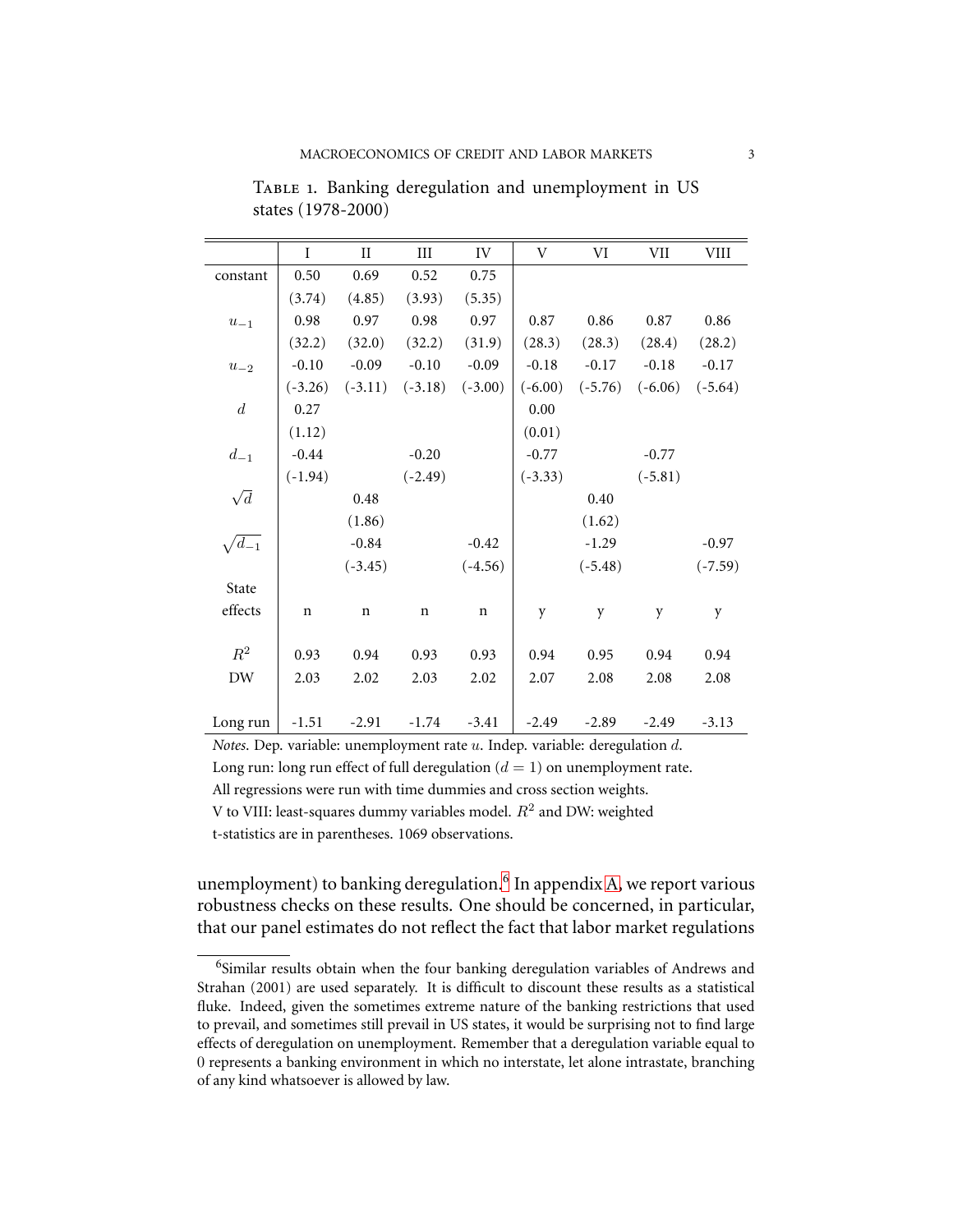differ, too, across states. If such labor regulations are correlated with the deregulation in the banking sector, our coefficients might overestimate the true impact of deregulation in the banking sector. The appendix shows this is not the case.

Survey evidence on creation of small firms further corroborates the message of Table 1: credit and finance matter for employment. For instance, Blanchflower and Oswald (1998) report that raising capital is the principal difficulty encountered by potential entrepreneurs: 20% of the respondents of the 1987 UK National Survey of the Self-Employed report that *where* to get finance was the biggest difficulty they encountered when becoming selfemployed.[7](#page-3-0) On top of that, 51% of the participants in the British Social Attitudes Survey who say they failed to become self-employed report, over the period 1983-1986, that lack of capital or money was the main reason of their failure.<sup>[8](#page-3-1)</sup> Since 40 to 60% of jobs are held in small firms (less than 100 employees),<sup>[9](#page-3-2)</sup> a theory of job creation and unemployment must deal with difficulties in locating credit, and thus with credit market imperfections.

This is, of course, the foundation of the credit channel view of the transmission of monetary policy: new businesses, having poor access to credit markets, are the primary victims of monetary contractions.<sup>[10](#page-3-3)</sup>

Our objective in this paper is thus twofold. We want to think about the theory of unemployment in a environment in which the Modigliani-Miller theorem does not apply. And we want to build a specifically *macroeconomic* model of the interaction between credit and labor markets. To this end, we develop a model of firm creation in which new entrepreneurs are credit constrained, and must raise funds *before* they enter the labor market to search for workers. Taking as our starting point that a competitive representation of the credit market would be as unrealistic as the assumption of perfect spot labor markets, we choose to model capital market imperfections and labor market imperfections in a perfectly symmetrical way.

To achieve this symmetry (and the simplicity it entails), we depart from standard models of credit imperfections. Economists traditionally focus on loan market imperfections that stem from moral hazard and/or adverse se-lection.<sup>[11](#page-3-4)</sup> This type of imperfection is not the explicit driving force of our model. Instead, we take a leaf from the macro-labor literature, and use an alternative modelling strategy that has proved more tractable and fruitful in

<sup>&</sup>lt;sup>7</sup>Blanchflower and Oswald (1998), table 8.

<sup>8</sup>Blanchflower and Oswald (1998), table 6.

<span id="page-3-2"></span><span id="page-3-1"></span><span id="page-3-0"></span><sup>&</sup>lt;sup>9</sup>These numbers are based on industry and market services. See the OECD Job Study (1994).

<sup>&</sup>lt;sup>10</sup>See, for instance, Gertler and Gilchrist (1994), Bernanke and Gertler (1989).

<span id="page-3-4"></span><span id="page-3-3"></span><sup>&</sup>lt;sup>11</sup>See, for instance, Stiglitz and Weiss (1981) for microeconomic foundations, and Shapiro-Stiglitz (1984) or Aghion et al. (1999) for macroeconomic applications.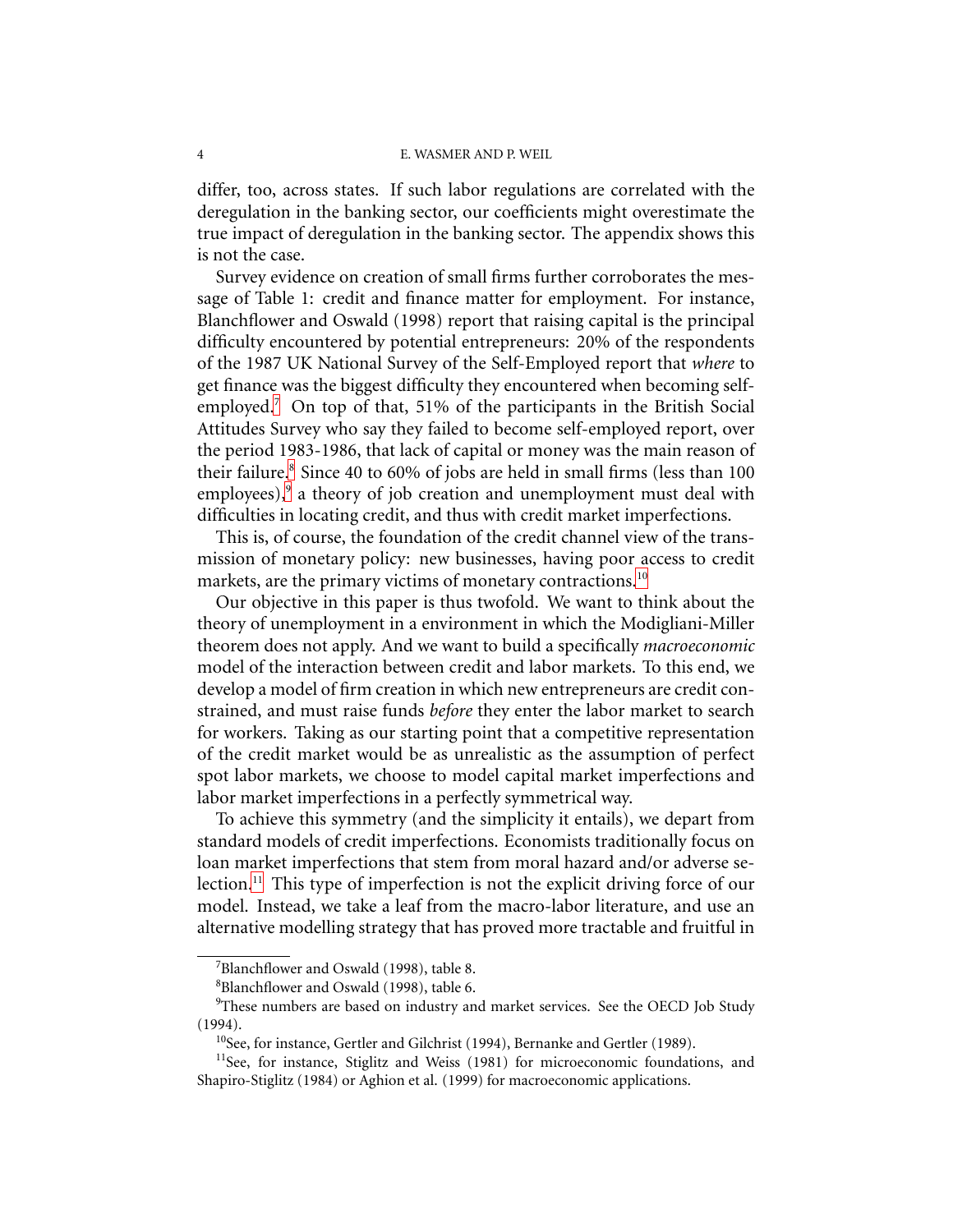thinking about the macroeconomic aspects of labor markets: search theory. We focus on credit and labor rationing that arise, in a world where agents are imperfectly aware of their economic opportunities, from the stochastic nature of the matching process between creditors and borrowers, workers and entrepreneurs. We thus follow, in the credit market, the lead taken by Pissarides (2000) in the labor market, and summarize at an abstract level the properties of the credit and labor matching processes by a pair of matching functions.

We describe how parameters linked to credit market conditions impact labor market equilibrium. We analyze the determination of equilibrium unemployment both when wages are exogenous and when they are endogenous. In the latter case, the equilibrium outcome is crucially affected by the institutional arrangements that govern bargaining between financiers, entrepreneurs and workers—the central organizational problem of capitalism. We establish, for instance, that if one assumes sequential pairwise bargaining (first between banks and firms, then between firms and workers), financiers and bankers have a common incentive to inflate the firm's debt beyond what is strictly necessary in order to decrease the wage that will ultimately be negotiated between entrepreneurs and workers. This feature brings back to the fore of the macro-labor literature the well-documented use of corporate debt as a bargaining tool. $^{12}$  $^{12}$  $^{12}$ 

Beyond our basic model, we discuss a variety of extensions: endogenous destruction, monetary policy, and the short run vs. long run effects of financial liberalization.

The paper is organized as follows. Section 2 introduces the model. Section 3 derives the equilibrium with exogenous wages. Section 4 presents the comparative statics of the model, both qualitative and quantitative. Section 5 analyzes equilibrium with endogenous wages. Section 6 presents extensions to the model. The conclusion summarizes and outlines directions for future research.

### 1. The model

<span id="page-4-1"></span>1.1. **Entrepreneurs, workers and financiers.** There are three types of agents: entrepreneurs, workers and financiers. Entrepreneurs have ideas but they cannot work in production, and have no capital of their own. Workers toil on the production line, and transform the entrepreneurs' ideas into output. They have no entrepreneurial skills, and no capital. Finally, financiers have access to the financial resources required for the concretization of the

<span id="page-4-0"></span><sup>&</sup>lt;sup>12</sup>See Bronars and Deere (1991), and Perotti and Spier (1993).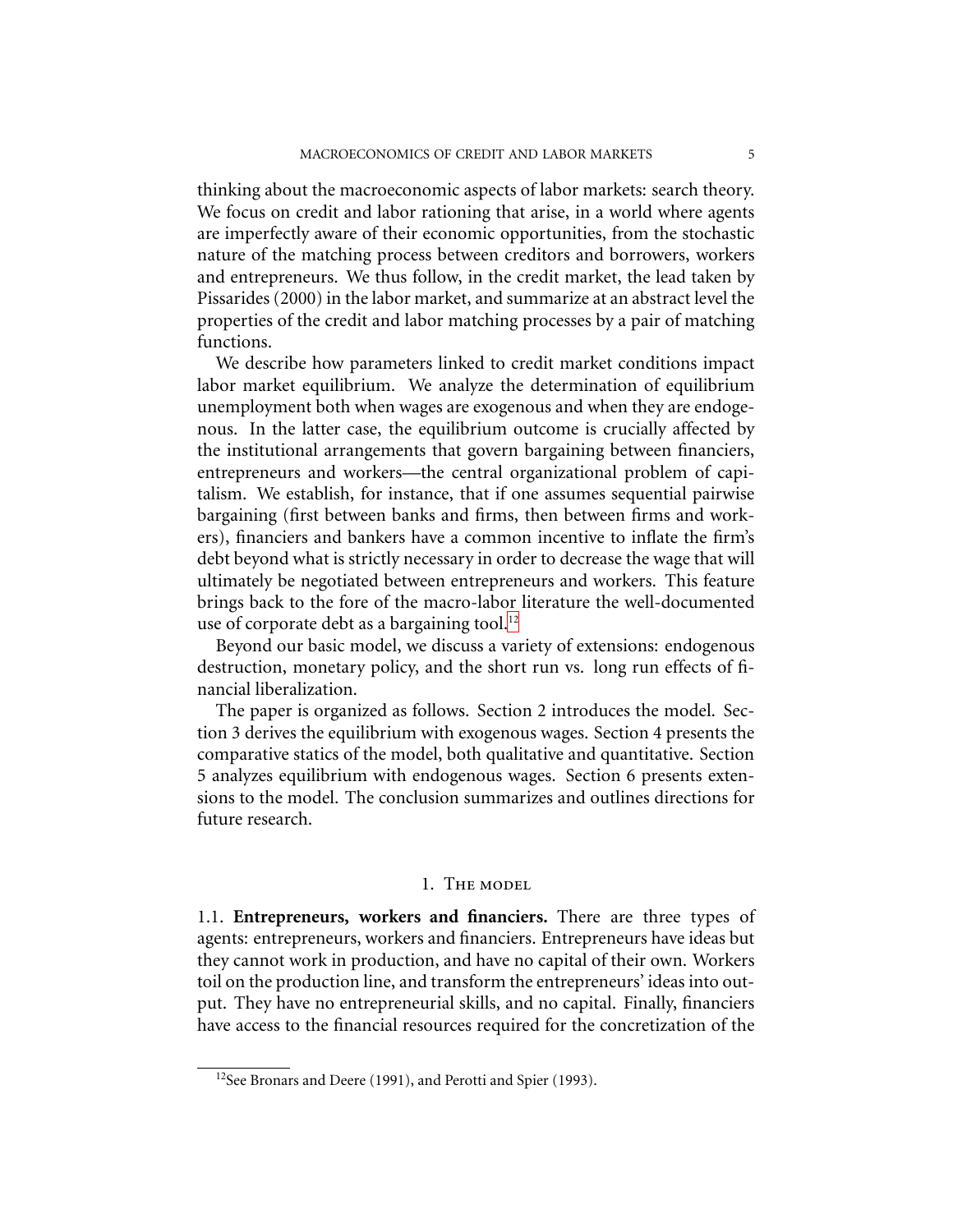entrepreneurs' ideas, but they have no ideas and cannot work on the pro-duction line.<sup>[13](#page-5-0)</sup> In the real world, there is a bit of the entrepreneur, the worker and the financier in each agent. In our model, however, there is not, and entrepreneurship, working and financing are assigned, for simplicity, to mutually exclusive types of agents.

1.1.1. *Entrepreneurs and workers.* Producing output in a firm requires a team of one entrepreneur and one worker. There are labor market frictions, so that entrepreneurs and workers cannot meet easily. An entrepreneur must search at a flow cost  $\gamma$  for the worker that will enable him to carry out his idea. We adopt the now standard device of Pissarides (2000), and subsume the process of matching workers to firms (which in principle involves heterogeneity, together with informational difficulties) into a simple constant returns to scale technology  $h(U, V)$  that "produces" a flow of matches between firms and workers with two "inputs:" job vacancies V posted by firms, and available (i.e., unemployed) workers  $\mathcal{U}^{14}$  $\mathcal{U}^{14}$  $\mathcal{U}^{14}$ . Measuring *labor market tightness* (from the point of view of firms) by the index  $\theta = V/U$ , the instantaneous probability that an entrepreneur will find a worker is thus

$$
\frac{h(\mathcal{U}, \mathcal{V})}{\mathcal{V}} = h(\theta^{-1}, 1) \equiv q(\theta).
$$

The tighter the labor market, the less probable it is that an entrepreneur will meet an available worker  $(q'(\theta) < 0)$ .

1.1.2. *Financiers and entrepreneurs.* Since an entrepreneur must expand resources to search for a worker *before* production even starts, a prerequisite to this search process is that the entrepreneur be able to finance his recruitment efforts. Traditional models of the labor market focus solely on labor market frictions, and thus assume away credit market frictions. In models without credit frictions, such as Pissarides (2000), entrepreneurs have no problem financing their vacancies: they either finance them on their own, or borrow the cost of posting vacancies on a perfect capital market. Which way they do it is of course irrelevant in a Modigliani-Miller world. But if credit markets are imperfect, an entrepreneur with an idea but without any capital must turn to credit markets to find the funds required to post a vacancy. Doing so, however, is difficult in a world with credit frictions. As we shall see, these difficulties have a macroeconomic cost—increased unemployment in a non Modigliani-Miller world.

<sup>&</sup>lt;sup>13</sup>We will hereafter interchangeably refer to financiers or bankers.

<span id="page-5-1"></span><span id="page-5-0"></span><sup>&</sup>lt;sup>14</sup>We impose, as usual, that marginal products in matching are positive but decreasing:  $h_1 > 0, h_2 > 0, h_{11} < 0, h_{22} < 0.$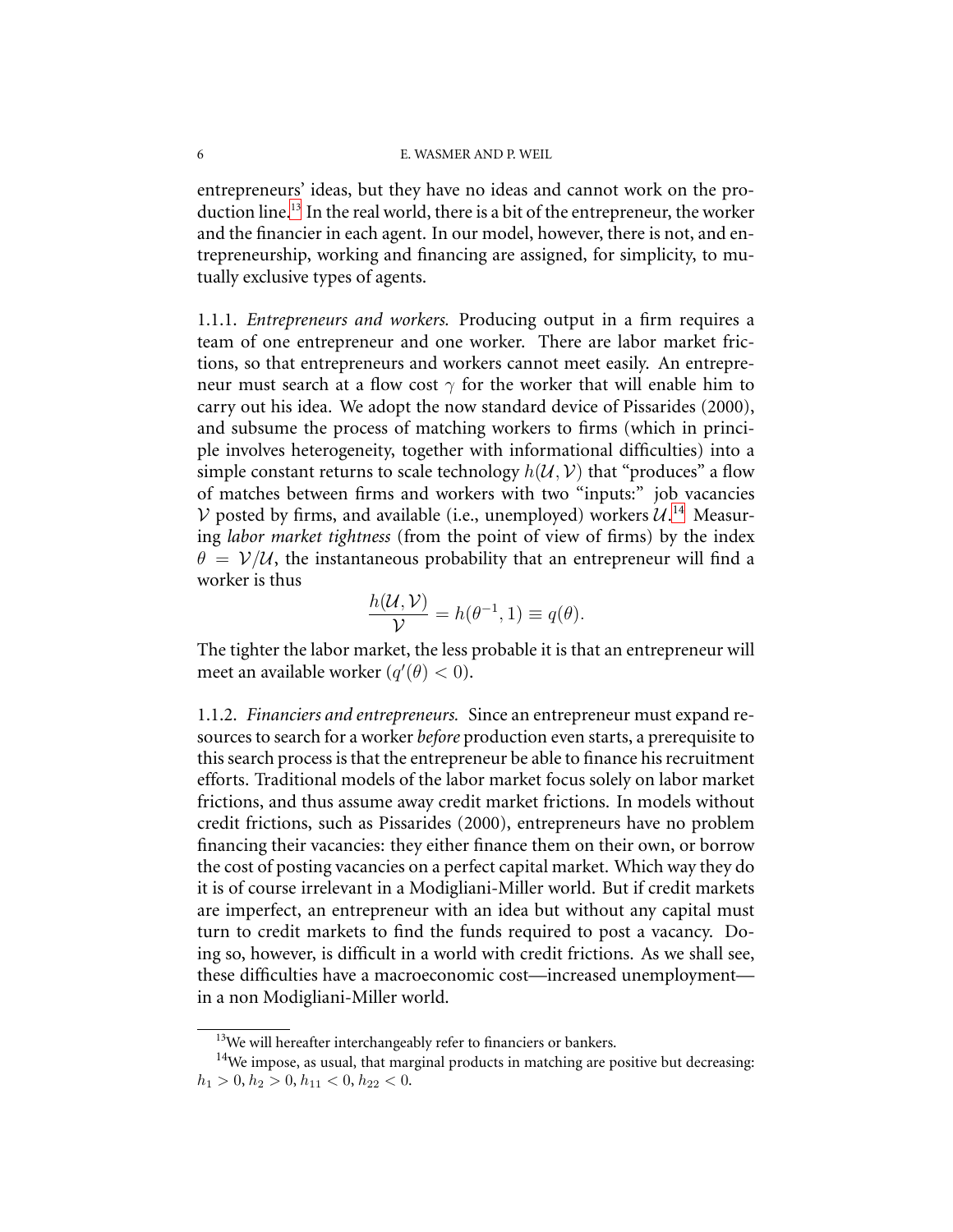We could try, as the rest of the literature,<sup>[15](#page-6-0)</sup> to describe in detail the microeconomic nature of credit market frictions. Instead, we note that credit markets frictions do not differ much from those encountered in labor markets: moral hazard, heterogeneity, and specificity are the hallmark of both credit and labor markets. As a result, we describe the relationship between financiers and entrepreneurs in the same way we describe labor market frictions—i.e., by using a credit market matching function.<sup>[16](#page-6-1)</sup>

Formally, let  $B$  be the number of bankers looking for entrepreneurs, and denote by  $\mathcal E$  the number of entrepreneurs looking for financing. Each of these  $\mathcal E$  entrepreneurs is searching at a flow cost  $c$  for one the  $\mathcal B$  available bankers. This cost is assumed to be non-pecuniary, e.g., a private sweat cost reflecting the time it takes an entrepreneur to find and convince a financier.

The flow of loan contracts successfully signed between financiers and entrepreneurs is determined by the constant returns to scale credit market matching function  $m(\mathcal{B}, \mathcal{E})$ .<sup>[17](#page-6-2)</sup> From the point of view of firms, *credit market tightness* can be measured by  $\phi = \mathcal{E}/\mathcal{B}$ . Equivalently,  $1/\phi$  is an index (for firms) of the *liquidity* of the credit market.<sup>[18](#page-6-3)</sup>

The instantaneous probability that an entrepreneur/borrower will find a suitable financier is thus

$$
\frac{m(\mathcal{B}, \mathcal{E})}{\mathcal{E}} = m(\phi^{-1}, 1) \equiv p(\phi),
$$

which is decreasing in credit market tightness  $(p'(\phi) < 0)$ .

1.2. **Four stages in the life of a firm.** The life of a firm can be thus decomposed into four successive stages of stochastic length: fund raising, recruitment, creation and destruction.

<sup>15</sup>See, most notably, Caballero and Hammour (1998).

<span id="page-6-1"></span><span id="page-6-0"></span><sup>16</sup>Den Haan, Ramey and Watson (1999) and dell'Ariccia and Garibaldi (2000) also represent credit market frictions using a matching function, but they do not focus on the labor market. Den Haan et al. (1999) investigate the average distance between borrowers and lenders, and justify credit matching functions by the relevance of geographical considerations in financing decisions. Finally, Petersen and Rajan (2000) argue empirically that the IT revolution and the Internet have substantially affected the geography of financial relationships, a fact which again is consistent with the existence a credit market matching function.

<sup>&</sup>lt;sup>17</sup>We impose  $m_1 > 0$ ,  $m_2 > 0$ ,  $m_{11} < 0$ ,  $m_{22} < 0$ .

<span id="page-6-3"></span><span id="page-6-2"></span><sup>18</sup>Our concept of liquidity is the *willingness* of financiers to part from their resources to lend them to firms. It is similar to the notion of liquidity used in stock markets. There are of course other (more aquatic...) meanings of liquidity studied in the literature—such as the *volume* of funds available for lending. For a leading analysis of liquidity as the availability of financial instruments available to transfer wealth across periods, see Holmström and Tirole (1998).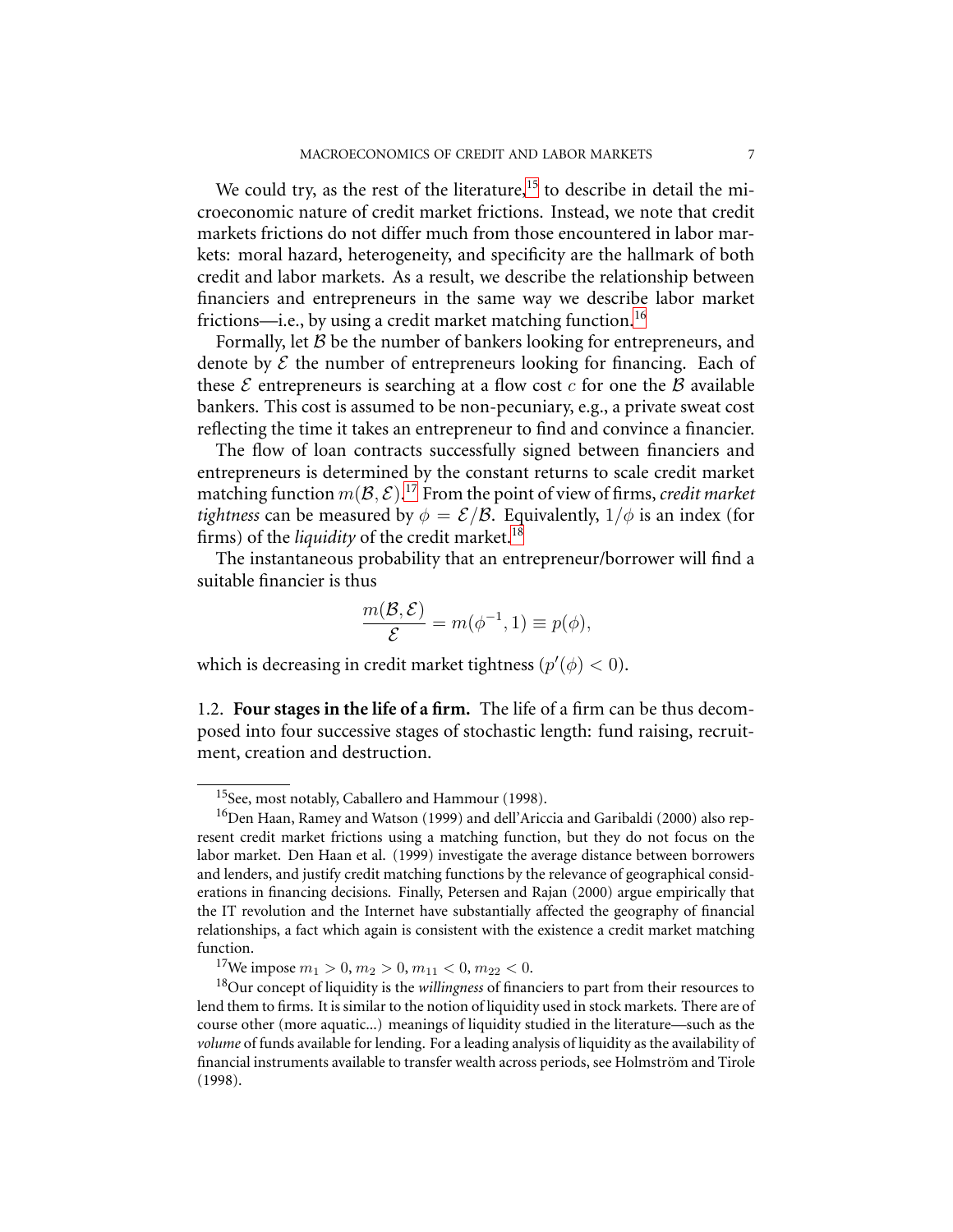- *Fund raising.* In stage 0, prospective entrepreneurs are looking (at a flow non-pecuniary search cost  $c$ ) for a bank willing, in exchange for future repayments, to finance the posting of a job vacancy. At the same time, financiers are searching for clients at a flow search cost  $k$ . The probability of a match, and of moving on to the recruitment stage, is  $p(\phi)$ .
- *Recruitment.* In stage 1, entrepreneurs have found a financier and are looking (at a flow search cost  $\gamma$  borrowed from their financier) for the worker that will enable them to start operating their firm. The probability that an entrepreneur meets a worker, and that the financing stage ends, is  $q(\theta)$ . The repayment  $\rho$  that the entrepreneur will make to the entrepreneur once the firm starts to operate is negotiated between the financier and the entrepreneur.
- *Creation.* In stage 2, the firm has found a worker and is generating exogenous flow output y. It uses this output to pay its workers an exogenous wage  $\omega, ^{19}$  $\omega, ^{19}$  $\omega, ^{19}$  and to pay back to its financier a flow amount  $\rho$  as long as the productive unit operates.
- *Destruction*. In the final stage 3, the match between firm and worker is destroyed. We assume that destruction is exogenous—i.e., that the transition from stage 2 to 3 occurs with a probability  $s$ .<sup>[20](#page-7-1)</sup>

Throughout, we assume that their are no commitment problems for financiers, firms or workers. All agents are risk neutral, with discount rate  $r > 0$ .

1.2.1. *The value of a bank.* Call  $B_i$ , ( $i = 0, 1, 2, 3$ ), the value of a bank in the fund raising, staffing, creation and destruction phases. The Bellman equations describing the evolution of the value of the bank over these four stages are:

$$
rB_0 = -k + \phi p(\phi)(B_1 - B_0) + \dot{B}_0, \tag{1.1}
$$

$$
rB_1 = -\gamma + q(\theta)(B_2 - B_1) + \dot{B}_1,
$$
\n(1.2)

$$
rB_2 = \rho + s(B_3 - B_2) + \dot{B}_2. \tag{1.3}
$$

<span id="page-7-2"></span>The financier suffers a cash outflow  $-k$  in the fund-raising stage while it is looking for a client. It pays out a flow  $-\gamma$  in the recruitment stage, while it finances the entrepreneur's posting of a job vacancy. Once the firm is created, the bank enjoys a cash inflow  $\rho$  that corresponds to the repayment by the firm of its debt. We assume, for simplicity, that the destruction of a

<span id="page-7-1"></span><span id="page-7-0"></span><sup>&</sup>lt;sup>19</sup>We study in section [4](#page-19-0) what happens when the wage is instead negotiated between entrepreneurs and workers.

<sup>&</sup>lt;sup>20</sup>We introduce endogenous destruction in section [5.1.1.](#page-25-0)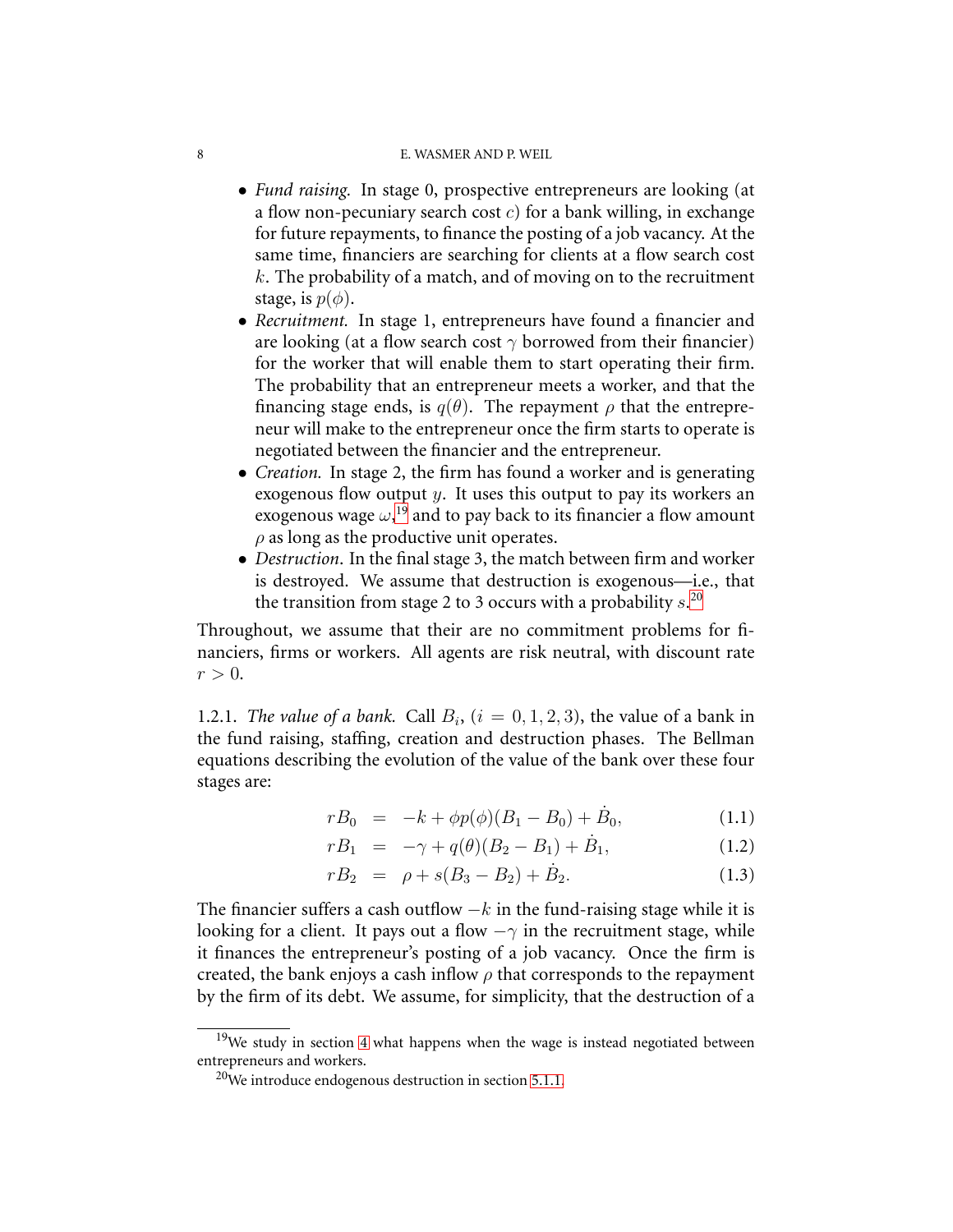bank after it is matched with a firm entails a total loss of the specificity of the match, so that  $B_3 = B_0$ .

<span id="page-8-3"></span>1.2.2. *The value of an entrepreneur.* Let  $E_i$  ( $i = 0, 1, 2, 3$ ) denote the value of an entrepreneurial unit in the fund raising, staffing, creation and destruction phases. It evolves as follows:

$$
rE_0 = -c + p(\phi)(E_1 - E_0) + \dot{E}_0, \qquad (1.4)
$$

$$
rE_1 = q(\theta)(E_2 - E_1) + \dot{E}_1, \tag{1.5}
$$

$$
rE_2 = y - \omega - \rho + s(E_3 - E_2) + \dot{E}_2.
$$
 (1.6)

The entrepreneur expands a flow sweat cost  $c$  in the first stage, nothing during the staffing phase (the cost of posting a job vacancy is borne by the financier), and receives a cash flow  $y - \omega - \rho$  in the operating stage (output net of wage and financial costs). We again assume that destruction of the firm after a match with a banker destroys all specificity, so that  $E_3 = E_0$ .<sup>[21](#page-8-0)</sup>

1.3. **Bargaining between the financier and the entrepreneur.** The contract between a financier and an entrepreneur is written after they meet. The terms of the contract are i) that the bank will finance the recruitment cost of the entrepreneurs ( $\gamma$  per unit of time) for as long as it takes to find a worker, and that, in exchange, ii) the entrepreneur will repay the financier a constant amount  $\rho$  per unit of time for as long as the firm operates.<sup>[22](#page-8-1)</sup> Note that we refer to this financial contract as a "loan" although it has equity-like aspects. The return to the financier depends on how quickly the firm finds a worker and on how long the firm will operate. In point of fact, the contract between financier and entrepreneur is close to a venture capital deal.

Financier and entrepreneur share the surplus of their relationship according to a generalized Nash bargaining rule

$$
\rho = \arg \max (B_1 - B_0)^{\beta} (E_1 - E_0)^{1-\beta},
$$

where  $\beta \in (0, 1)$  measures the bargaining power of bankers in the credit relationship.<sup>[23](#page-8-2)</sup> It follows that the stipulated loan repayment  $\rho$  must satisfy

<span id="page-8-4"></span>
$$
\beta(E_1 - E_0) = (1 - \beta)(B_1 - B_0). \tag{1.7}
$$

<sup>&</sup>lt;sup>21</sup>The assumptions  $B_3 = B_0$  and  $E_3 = E_0$  are convenient but not essential.

<span id="page-8-1"></span><span id="page-8-0"></span> $22$ An alternative to this loan contract would be a loan schedule that would make repayment to the financier contingent on accumulated debt and on the time it took the entrepreneur to find a worker. This alternative contract would force us to introduce ex post heterogeneity between entrepreneurs—which we want to avoid.

<span id="page-8-2"></span><sup>&</sup>lt;sup>23</sup>In a Rubinstein game of alternating offers and counter-offers, the parameter  $\beta$  reflects the relative impatience of the negotiating parties.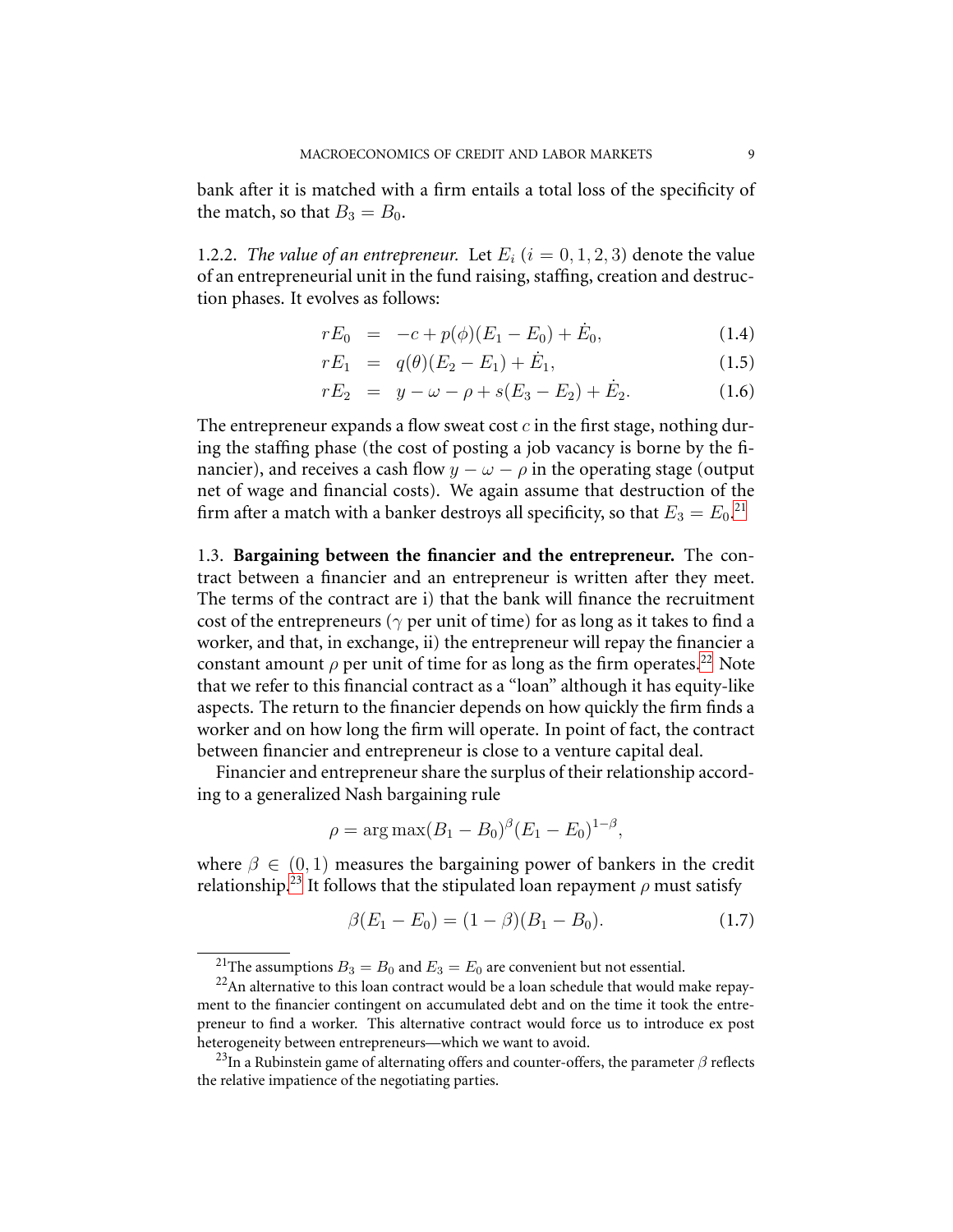### <span id="page-9-0"></span>2. Equilibrium

Assume it is costless to setup a bank or a firm. Free entry of financiers and entrepreneurs on the credit and labor market then ensures that, in equilibrium, there are no unexploited profit opportunities:

<span id="page-9-1"></span>
$$
B_0 = 0
$$
 and  $E_0 = 0.$  (2.1)

2.1. **Equilibrium credit market tightness.** From the free entry conditions [\(2.1\)](#page-9-0), which imply that  $\dot{B}_0 = \dot{E}_0 = 0$ ), and from the fund-raising stage value functions [\(1.1\)](#page-7-2) and [\(1.4\)](#page-8-3), it follows from reading period 0 Bellman equations backwards in time that:

$$
B_1 = \frac{k}{\phi p(\phi)},\tag{2.2}
$$

<span id="page-9-2"></span>while

$$
E_1 = \frac{c}{p(\phi)}.\t(2.3)
$$

In a less liquid credit market (higher  $\phi$ ), the equilibrium value of a (matched) financier is lower, while the value of a (matched) firm is higher as financiers have to search less and firms more when there are more firms relative to banks.

<span id="page-9-4"></span>Since the surplus of the banking relationship is shared between financier and entrepreneur according to [\(1.7\)](#page-8-4), we immediately have:

## **Proposition 1.** *In equilibrium, the tightness of the credit market is*

$$
\phi^* = \frac{1 - \beta k}{\beta c}.
$$

*Proof.* Substitute [\(2.2\)](#page-9-1) and [\(2.3\)](#page-9-2) into [\(1.7\)](#page-8-4).

The lower the flow cost for financiers of looking for a suitable lender, and the higher the flow cost for entrepreneurs of searching for a banker, the lower  $\phi^*$  (i.e., the higher the number of available financiers relative to the number of entrepreneurs raising funds). Moreover, the less profitable the sharing of the surplus of the credit relationship is to the bank, the tighter the credit market (higher  $\phi^*$ ). Remarkably,  $\phi^*$  and hence the value of the financier and of the entrepreneur are constant in equilibrium and do not depend on  $\theta$ —which allows for a convenient recursive solution the model.<sup>[24](#page-9-3)</sup>

<span id="page-9-5"></span>

<span id="page-9-3"></span> $24$ This recursivity is not general. Section [5.2](#page-28-0) below presents an extension that does not preserve recursivity.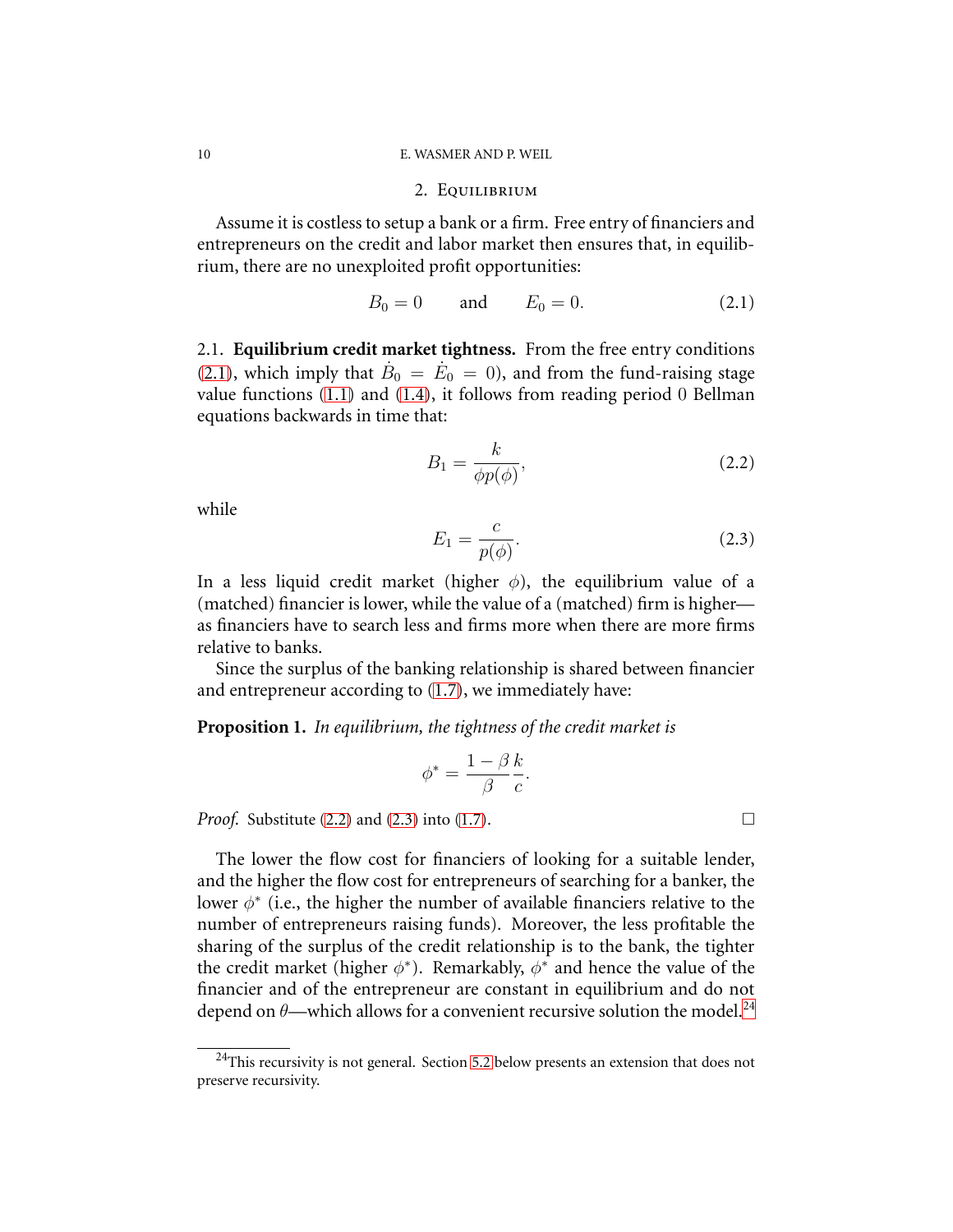2.2. **Equilibrium financial contract.** Banker and entrepreneur share the expected present discounted value of output, net of wages, that the firm will generate once it starts operating. The stronger the bargaining power of the bank relative to the firm, the larger the equilibrium repayment of the firm to the financier in the production stage:

<span id="page-10-4"></span>**Proposition 2.** *In equilibrium, the repayment flow from entrepreneur to financier is*

$$
\rho = \beta(y - \omega) + (1 - \beta)(r + s)\gamma/q(\theta).
$$

*Proof.* The proof is by forward substitution of the Bellman equations. From equations [\(2.2\)](#page-9-1), [\(2.3\)](#page-9-2) and proposition [1,](#page-9-4) observe that free entry of banks and firms imposes the constancy of the value of the bank and of the firm in the fund-raising stage. Therefore,  $\dot{B}_1=\dot{E}_1=0$  in equilibrium. But then the Bellman equations in the recruitment stage, [\(1.2\)](#page-7-2) and [\(1.5\)](#page-8-3), imply that, in equilibrium,

<span id="page-10-1"></span>
$$
B_1 = \frac{-\gamma + q(\theta)B_2}{r + q(\theta)},\tag{2.4}
$$

<span id="page-10-3"></span>and

<span id="page-10-0"></span>
$$
E_1 = \frac{q(\theta)E_2}{r + q(\theta)}.\tag{2.5}
$$

Similarly, the "exit" equations  $B_3 = B_0 = 0$  and  $E_3 = E_0 = 0$  imply that  $\dot{B}_2 = \dot{B}_1$  $\dot{E}_2=0$ , so that from equations [\(1.3\)](#page-7-2) and [\(1.6\)](#page-8-3),

$$
B_2 = \frac{\rho}{r+s},\tag{2.6}
$$

and, from equations [\(1.5\)](#page-8-3) and [\(1.6\)](#page-8-3),

<span id="page-10-2"></span>
$$
E_2 = \frac{y - \omega - \rho}{r + s}.\tag{2.7}
$$

By forward substitution of  $(2.6)$  into  $(2.4)$ , and of  $(2.7)$  into  $(2.5)$ , we find, using the (equilibrium) Nash bargaining condition  $\beta E_1 = (1 - \beta)B_1$ , that the value of  $\rho$  must be the one given in the proposition.

Once multiplied by the discount factor  $q/[(r+q)(r+s)]$ , the equilibrium Nash-bargaining loan contract described in proposition [2](#page-10-4) can be interpreted as stipulating that the expected present discounted value of repayments from the entrepreneur to the financier is a weighted average of the expected present discounted value of the firm's output net of wages, and of the expected present discounted value of the loan made by the financier to the entrepreneur, with weights given by the respective bargaining power of financier and entrepreneur.

The stronger the bargaining power of the financier in the credit contract negotiation (i.e., the larger  $\beta$ ), the larger the share of the expected present discounted value of output net of wages that he can extract from the entrepreneur, and the further away the value of the firm's repayment from the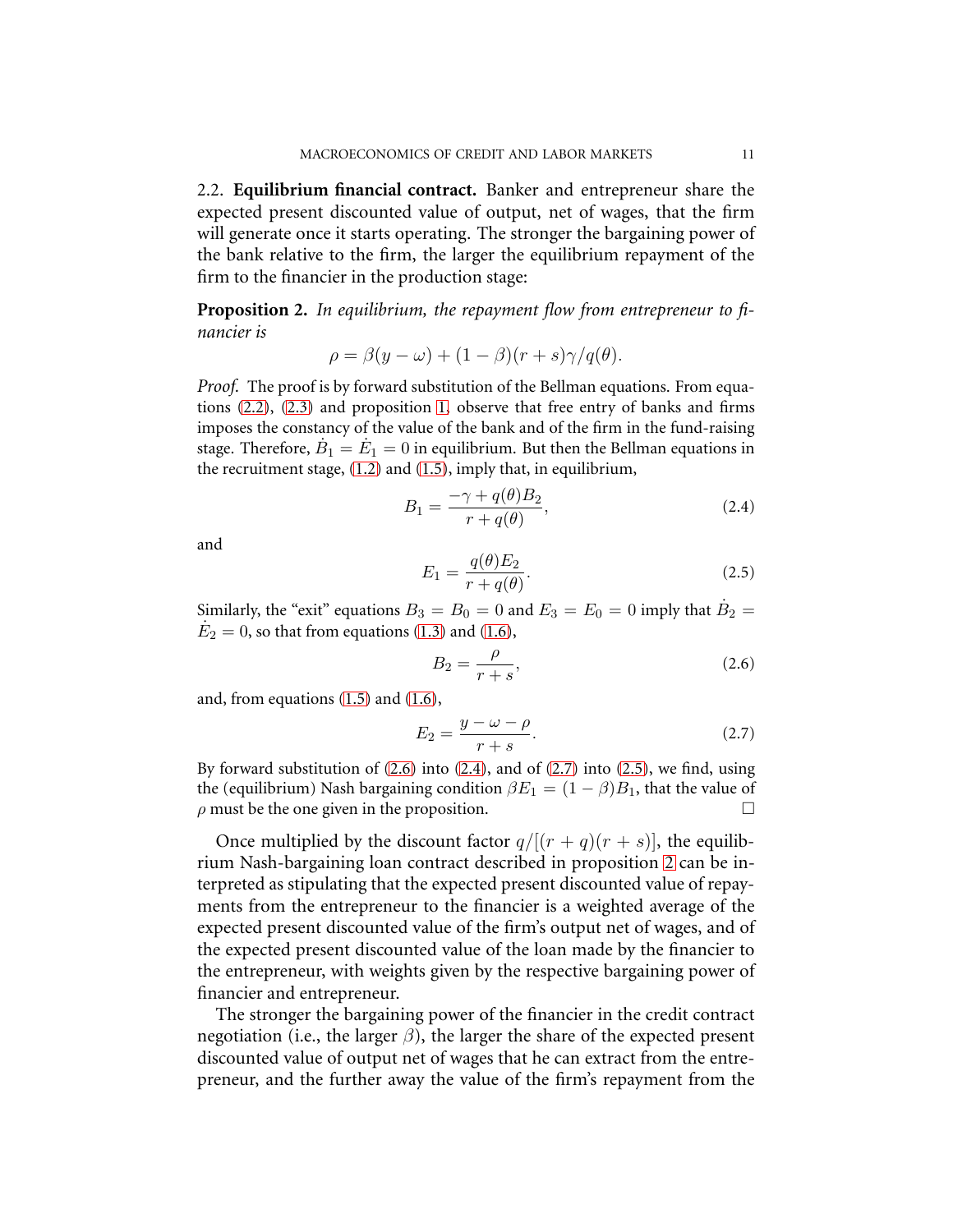expected present discounted value of what it has borrowed. Finally, note that, since  $q'(\theta) < 0$ , the entrepreneur on average repays more when labor markets are tight—for it takes on average longer for the firm to find a worker in a tight labor market.

Should we conclude from proposition [2](#page-10-4) that our model predicts that the equilibrium loan contract depends on the state of the labor market  $\theta$  but not on the tightness of the credit market? No, because, as we shall now see, equilibrium  $\theta$  itself depends on  $\phi^*$ .

2.3. **Equilibrium labor market tightness.** In a free-entry equilibrium, the expected search costs that financiers and entrepreneurs incur by entering the credit market must equal the expected benefits that they derive from eventually striking out a financial relationship. Therefore:

<span id="page-11-2"></span>**Proposition 3.** *Equilibrium credit market tightness*  $\phi^* = \frac{[(1 - \beta)/\beta](k/c)}{[(1 - \beta)/\beta]}$ *and labor market tightness* θ ∗ *are the solution to the pair of equations*

<span id="page-11-1"></span><span id="page-11-0"></span>
$$
\frac{k}{\phi p(\phi)} = \beta \frac{q(\theta)}{r + q(\theta)} \left\{ \frac{y - \omega}{r + s} - \frac{\gamma}{q(\theta)} \right\},\tag{2.8}
$$

$$
\frac{c}{p(\phi)} = (1 - \beta) \frac{q(\theta)}{r + q(\theta)} \left\{ \frac{y - \omega}{r + s} - \frac{\gamma}{q(\theta)} \right\}.
$$
 (2.9)

*Proof.* Equations [\(2.2\)](#page-9-1) and [\(2.3\)](#page-9-2) provide us with backward-looking expressions for  $B_1$  and  $E_1$  that depend on solely  $\phi$ : it is these expressions that we read on the left-hand side of equations [\(2.8\)](#page-11-0) and [\(2.9\)](#page-11-1). Now, forward substitutions of equation [\(2.6\)](#page-10-0) into [\(2.4\)](#page-10-1), and of equation [\(2.7\)](#page-10-2) into [\(2.5\)](#page-10-3) give us with two alternative formulas  $B_1$  and  $E_1$  that depend on the endogenous parameters  $\rho$  and  $\theta$ . Substituting out  $\rho$  out of these formulas using proposition [2,](#page-10-4) we get alternative expressions for  $B_1$  and  $E_1$  that depend only on  $\theta$ : we find these expressions on the right-hand side of equations [\(2.8\)](#page-11-0) and [\(2.9\)](#page-11-1). Equilibrium requires that the backward and forward expressions for  $B_1$  and  $E_1$  coincide—whence proposition [3.](#page-11-2)

Equation [\(2.8\)](#page-11-0) defines an upward sloping iso-value ( $B_0 = 0$ ) locus in  $(\theta, \phi)$  space. If the expected cost of entry for a bank is higher because the credit market is looser (i.e., there are many financiers chasing few entrepreneurs), this must be compensated, to maintain zero profits, by a looser labor market (i.e., many vacancies relative to unemployment) which shortens the expected duration of the recruiting stage. Similarly, equation [\(2.9\)](#page-11-1) defines a downward sloping iso-value ( $E_0 = 0$ ) locus in  $(\theta, \phi)$  space, depicting the trade-off for the entering firm between a tighter credit market (which raises the expected cost of searching for a bank) and a looser labor market (which lowers the expected cost of finding a worker).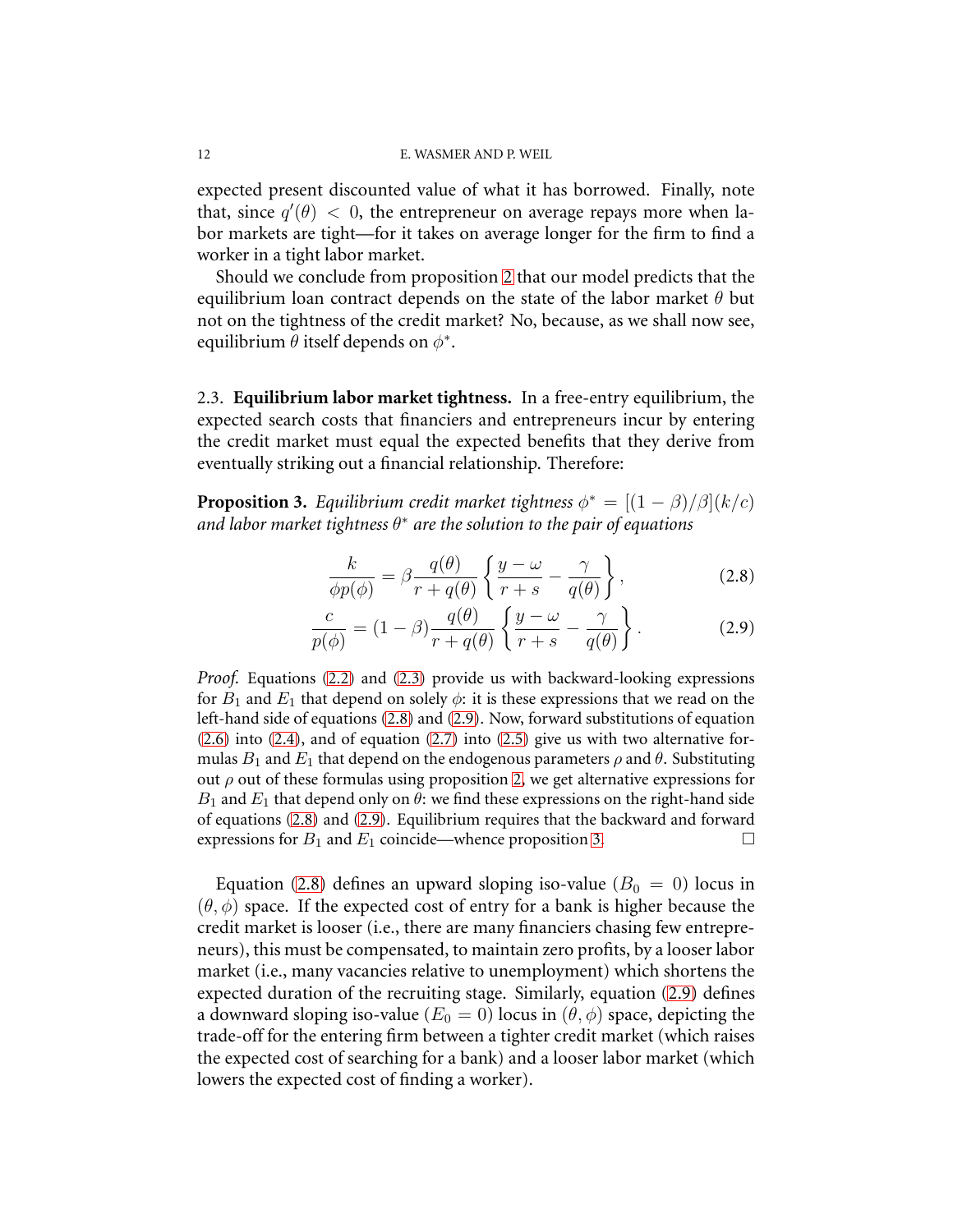

<span id="page-12-0"></span>FIGURE 1. Equilibrium with exogenous wage

Equilibrium is depicted graphically in Figure [1.](#page-12-0)<sup>[25](#page-12-1)</sup> Consistent with propo-sition [2,](#page-10-4) the BB and EE loci intersect at  $\phi^* = [(1 - \beta)/\beta]/[k/c]$ . Moreover, Figure [1](#page-12-0) shows that existence and uniqueness of equilibrium are easy to guarantee. $^{26}$  $^{26}$  $^{26}$ 

Our model nests the Pissarides equilibrium. The Pissarides equilibrium without credit market frictions obtains when either  $k = 0$ , or  $c = 0$ , or  $p(\phi) = +\infty$  for all  $\phi$ . Equilibrium tension in the labor market in the absence of credit frictions is then  $\bar{\theta}$ , defined, from equation [\(2.8\)](#page-11-0) or [\(2.9\)](#page-11-1), by

$$
\frac{y-\omega}{r+s} = \frac{\gamma}{q(\bar{\theta})}.
$$

In the absence of credit frictions, the value of newly created firm (matched with a banker but not with a worker) is zero—which is indeed the Pissarides free-entry condition for firms when there are no credit search frictions.

<span id="page-12-1"></span><sup>&</sup>lt;sup>25</sup>Figure [1](#page-12-0) is reminiscent of the IS/LM model—although our EE/BB model rests on different theoretical foundations. On the horizontal axis, gross output rises with  $\theta$ , while on the vertical axis  $\phi$  is a measure of the tightness of credit markets.

<span id="page-12-2"></span><sup>&</sup>lt;sup>26</sup>Let  $\phi_B$  be such that  $k/[\phi_B p(\phi_B)] = \beta(y - \omega)/(r + s)$ , and  $\phi_F$  be such that  $c/[p(\phi_F)] = (1 - \beta)(y - \omega)/(r + s)$  $c/[p(\phi_F)] = (1 - \beta)(y - \omega)/(r + s)$  $c/[p(\phi_F)] = (1 - \beta)(y - \omega)/(r + s)$ . Figure 1 shows that a necessary and sufficient condition for existence and uniqueness of equilibrium is  $\phi_B < \phi_F$ . We assume that this restriction on the parameters of the model is satisfied.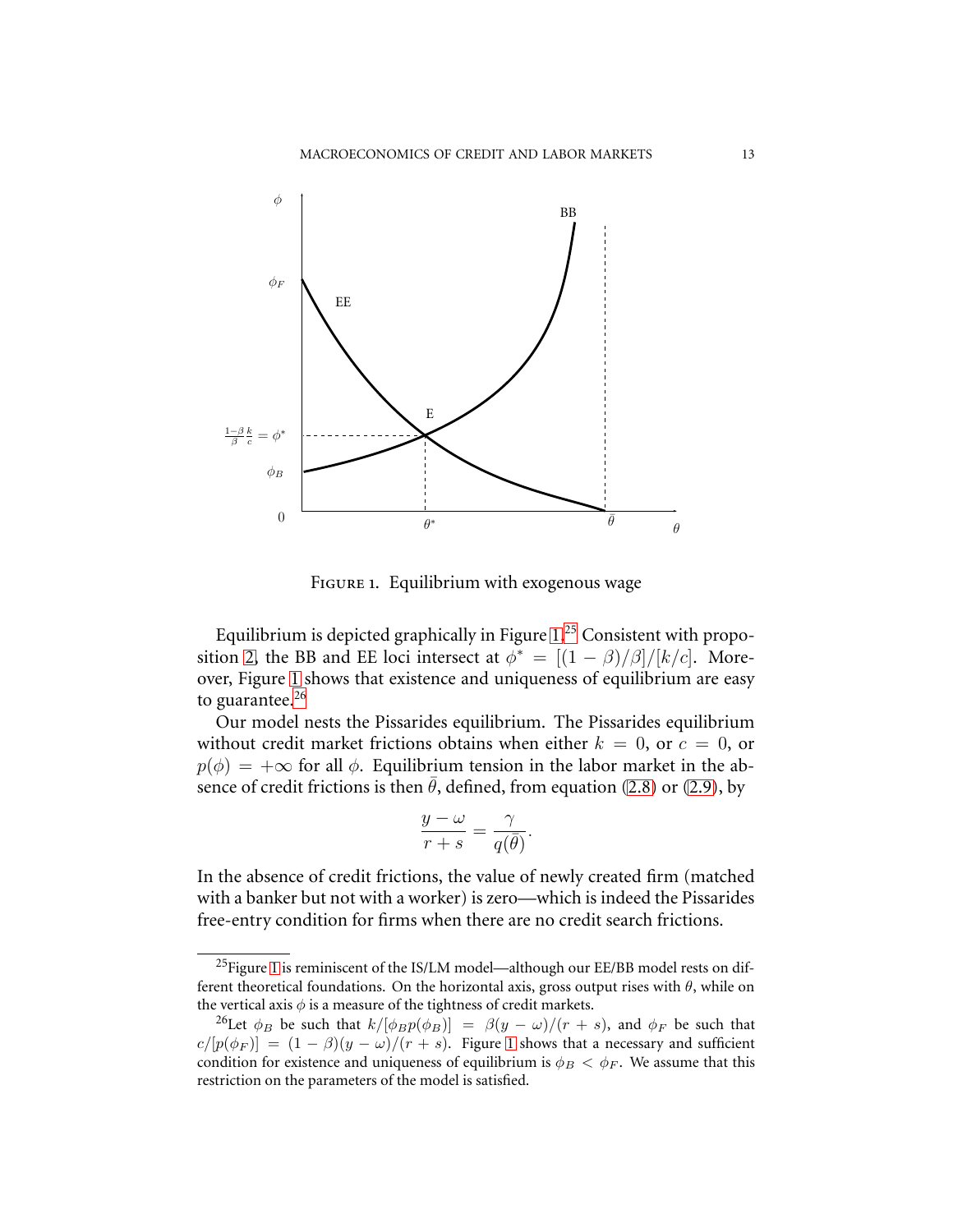<span id="page-13-1"></span>How does  $\theta^*$  compare with  $\bar{\theta}$ ? The answer is provided by inspection of Figure [1,](#page-12-0) or more formally by

**Proposition 4.** *Credit market imperfections lower equilibrium labor market*  $t$ *ightness:*  $\theta^* < \bar{\theta}$ .

*Proof.* From either equation [\(2.8\)](#page-11-0) or [\(2.9\)](#page-11-1), and using proposition [1,](#page-9-4) equilibrium labor market tightness satisfies

$$
\gamma/q(\theta^*) = \gamma/q(\bar{\theta}) - \frac{c}{1-\beta} [p(\frac{1-\beta}{\beta}\frac{k}{c})]^{-1} < \gamma/q(\bar{\theta}).
$$
 (2.10)

Since  $q'(\cdot) < 0$ , it follows that  $\theta$  $^* < \bar{\theta}$ .

Our results about equilibrium labor market tightness translate directly into statements about equilibrium unemployment and gross output, since unemployment rises and gross output declines when  $\theta$  rises. In particular, credit frictions unambiguously raise equilibrium unemployment relative to the Pissarides model. Accordingly, given labor market frictions and profit conditions, our model predicts the existence of a positive relationship between equilibrium unemployment and credit market frictions.

2.4. **A Beveridge curve representation.** To characterize the effects of credit market imperfections on job vacancies and unemployment, we can represent equilibrium as the intersection of the Beveridge curve (defined below) and of the ray representing equilibrium labor market tightness in the  $(\mathcal{U}, \mathcal{V})$ plane.

Let  $u$  denote the unemployment rate. Normalize the mass of workers to 1, so that  $u = U$ . In steady state, flows in and out of the unemployment pool must equilibrate, so that

<span id="page-13-0"></span>
$$
s(1-u) = \theta q(\theta)u.
$$
 (2.11)

Since  $\theta = \mathcal{V}/u$ , the equation of the Beveridge curve is  $u = s/(s + \pi)$  $(V/u)q(V/u)$ , which can be shown, given our assumptions, to be decreasing and convex. Now, we know that in the equilibrium with credit market imperfections

while

$$
\mathcal{V}=\bar{\theta}u,
$$

 $\mathcal{V} = \theta^* u,$ 

in the Pissarides equilibrium without credit frictions. Equilibrium job vacancies and unemployment with and without credit frictions are thus determined in figure [2](#page-14-0) by the intersections W and P of the Beveridge curve with these two rays from the origin.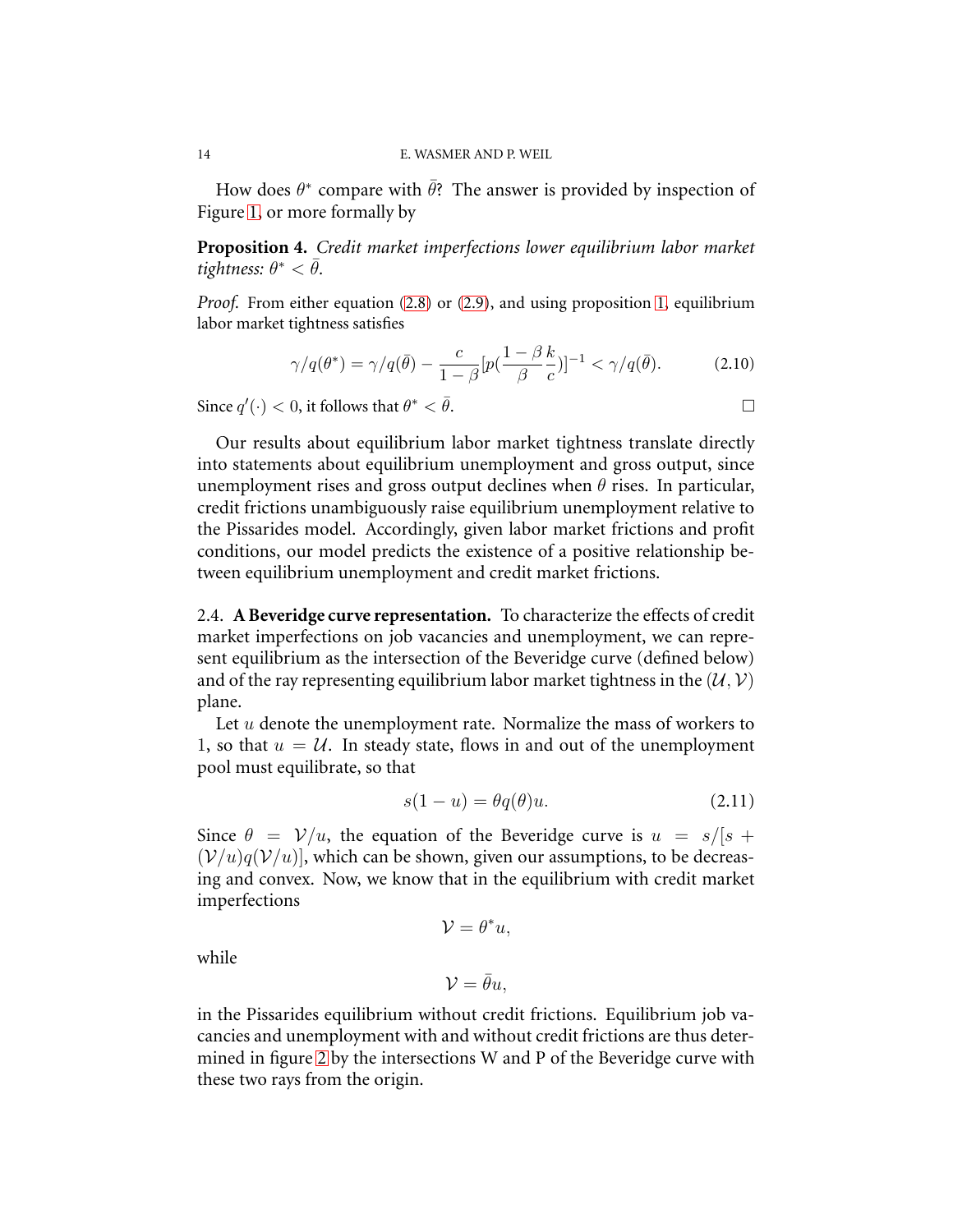

<span id="page-14-0"></span>Figure 2. Beveridge curve (P: Pissarides equilibrium; W: equilibrium with credit market imperfections)

# 3. COMPARATIVE STATICS

We now examine how equilibrium credit and labor market tightness react, in our economy, to changes in fundamental parameters. We provide qualitative (graphical) answers, and algebraical measures (based on loglinearization), and numerical measures of the effects at work.

3.1. **Qualitative comparative statics.** Let us look in turn at the effect on equilibrium of higher search costs for banks, of lower search costs for firms, and of improved firms' net output.

3.1.1. *Higher search costs for banks.* What happens if the banks' search cost k rises? Inspection of equations  $(2.8)$  and  $(2.9)$  reveals that the BB curve shifts up and to the left (for any given level  $\theta$ , a higher k induces exit by financiers and raises  $\phi$ ), while the EE curves stays unchanged (firms entry decisions are not directly affected by  $k$ ). As a result, the credit market tightens and the labor market slackens, as depicted in figure [3.](#page-15-0) The basic mechanism is simple: higher search costs make some financiers exit the credit market. This induces some firms to exit, which lowers  $\theta$  and mitigates the tightening of credit market—through a move along the EE curve. If we think of higher search costs for banks as being induced by tighter monetary policy or more restrictive credit conditions, these comparative statics are quite similar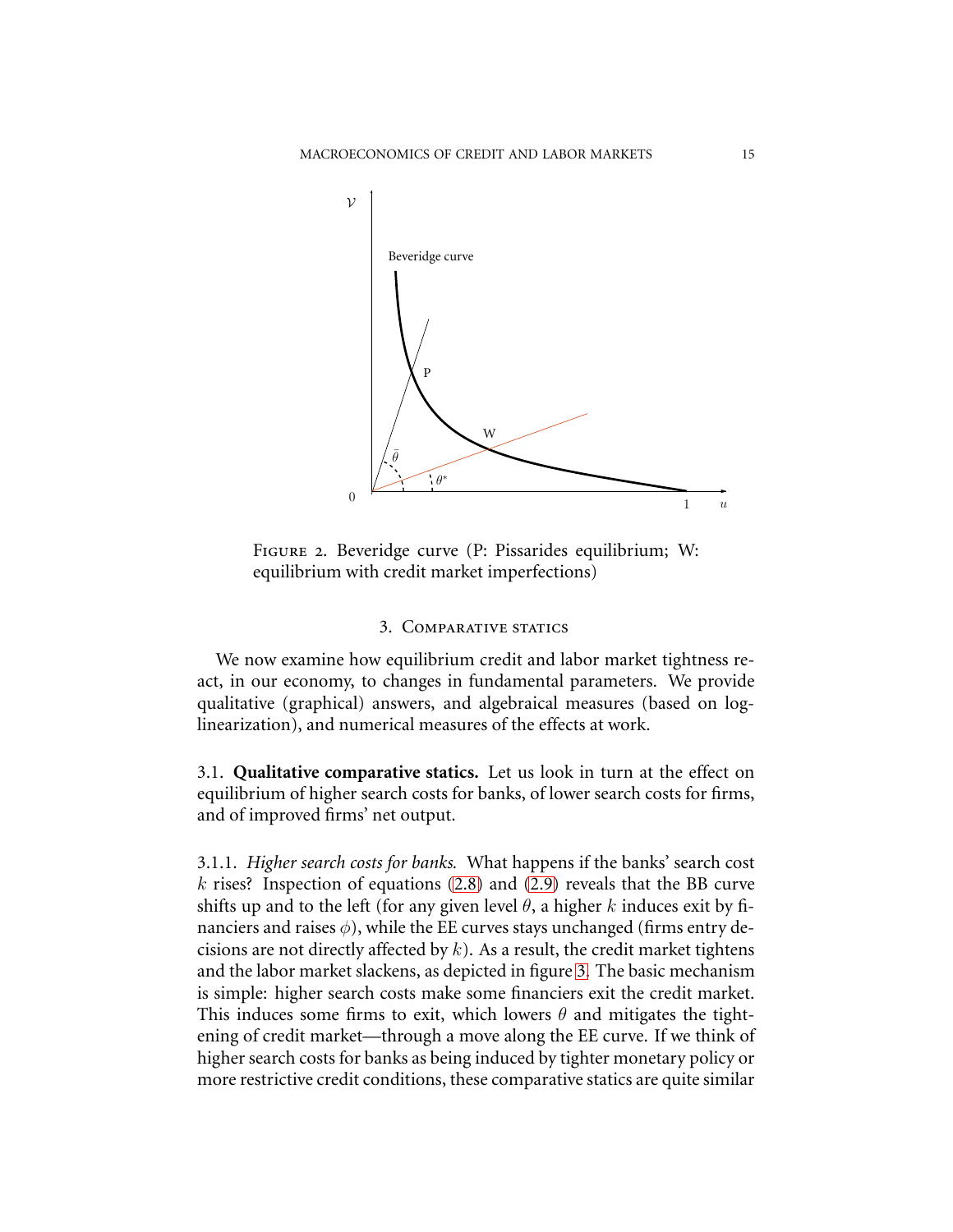

<span id="page-15-0"></span>FIGURE 3. Increase in the bank's search cost  $k$ 

qualitatively to that associated with contractionary monetary policy in the IS/LM model.

3.1.2. *Lower credit search costs for entrepreneurs.* What happens if the firm's fundraising cost goes down? Lower credit search cost  $c$  for firms induces entry of new entrepreneurs at any given level of credit market tightness: the EE curves shifts out and to the right. The banks' entry decisions are not directly affected by c, so that BB does not move.

In equilibrium, entry of new firms tightens both the credit and labor markets (a move along the BB curve), but the tightening of the credit market is mitigated by the entry of new financiers trying to take advantage of the increase in the number of entrepreneurs looking for credit. Equilibrium is depicted in figure [4.](#page-16-0)

3.1.3. *Improvement in the firm's profits.* Imagine output net of wages  $y - \omega$ increase. This increased profitability directly affects the entry decisions of *both* firms and financiers by increasing the size of the surplus that entering banks and firms will eventually split. As a result, for any given credit tightness  $\phi$ , more firms are willing to search when  $y - \omega$  is higher, so that the EE curve shifts out and to the right. At the same time, for any given labor market tightness, more financiers are willing to search when  $y - \omega$ is high, so that the BB curve shifts down and to the right. Figure [5](#page-16-1) depicts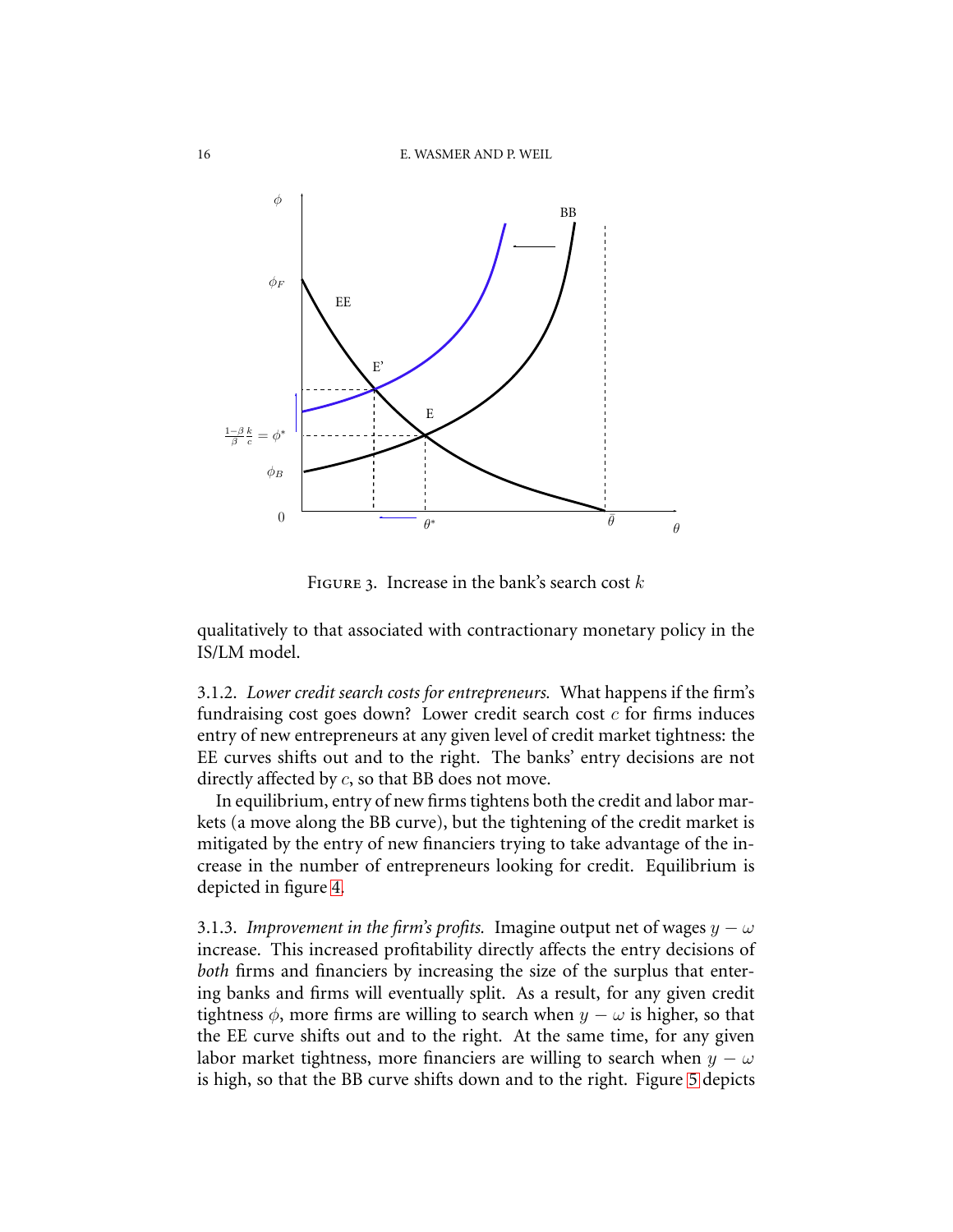

<span id="page-16-1"></span><span id="page-16-0"></span>FIGURE 5. Increase in net output  $y - \omega$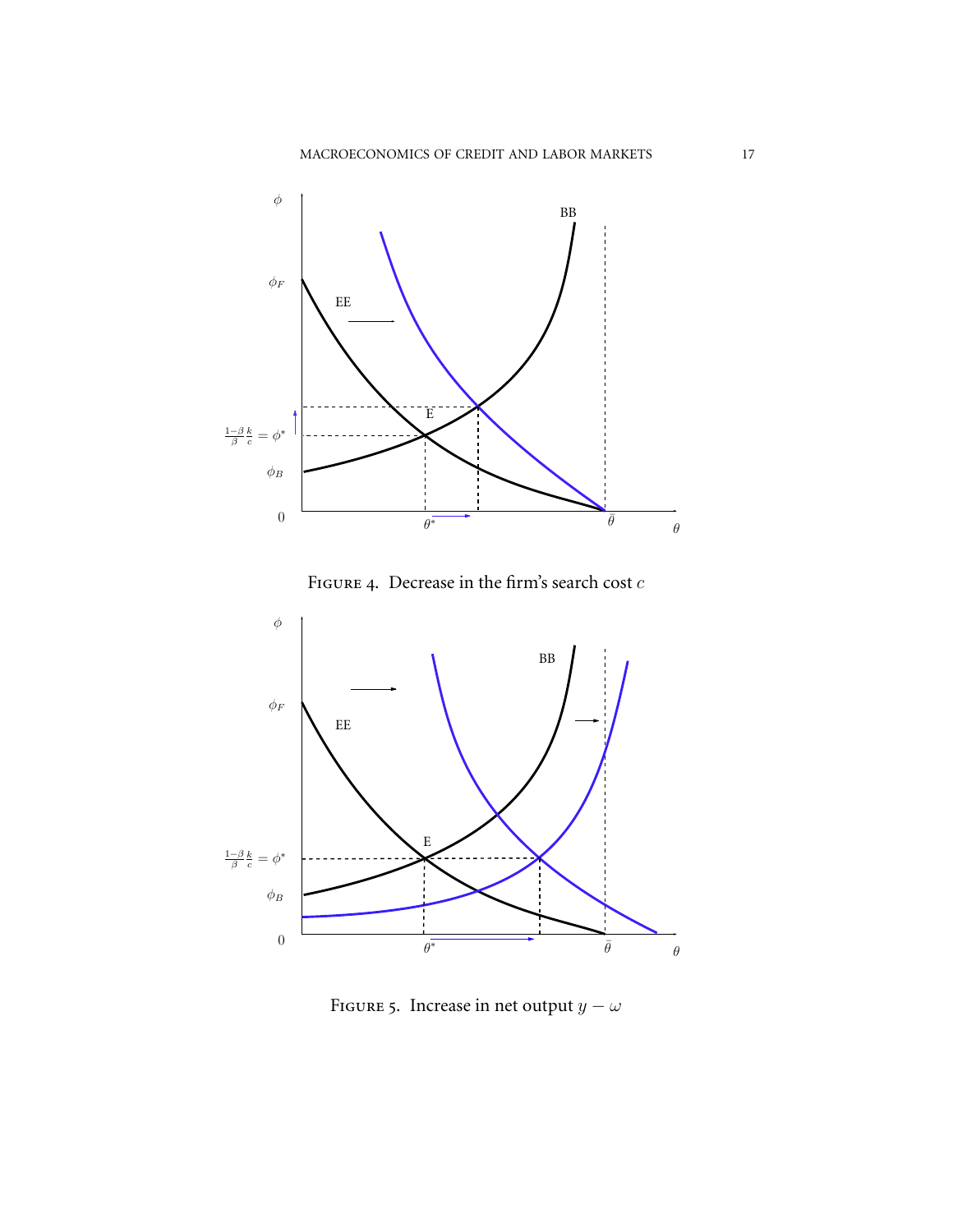the equilibrium: credit market tightness is ultimately unchanged<sup>[27](#page-17-0)</sup>, but the labor market tightens and unemployment declines.

3.2. **Log-linearization.** The qualitative comparative statics results we have just presented do not tell us much about the quantitative relevance of the labor and credit market frictions. To get a feeling for the size of the effects we have been discussing, we now log-linearize its main equations. We proceed under the simplifying assumption that the discount rate  $r$  is zero.<sup>[28](#page-17-1)</sup>

3.2.1. *Labor market tightness.* Call  $\Pi = (y - \omega)/(r + s) = (y - \omega)/s$ the expected present discount value of output net of wages at the time the firm meets its worker. Denote by  $\hat{x}$  the log-differential of a variable  $x$ , i.e.,  $\hat{x} = d \log x$ . Call  $\epsilon$  and  $\eta$  the elasticities of the credit and labor matching functions:

$$
\eta \equiv -\frac{q'(\theta)\theta}{q(\theta)}, \qquad \epsilon \equiv -\frac{p'(\phi)\phi}{p(\phi)}.
$$

Under the assumptions we have made on the matching functions,  $\epsilon \in (0, 1)$ and  $\eta \in (0, 1)$ . Elementary algebraic manipulations of equation [\(2.8\)](#page-11-0), using proposition [1,](#page-9-4)<sup>[29](#page-17-2)</sup> tell us how equilibrium labor market tightness responds to changes in c, k,  $\gamma$  and  $\Pi$  when  $r = 0$ :

<span id="page-17-3"></span>
$$
\hat{\theta}^* = \frac{1}{\eta} \left\{ (1+\mu)\hat{\Pi} - \mu[\epsilon \hat{k} + (1-\epsilon)\hat{c}] - \hat{\gamma} \right\},\tag{3.1}
$$

where

$$
\mu=\frac{B_1}{\beta\Pi-B_1}=\frac{q(\theta^*)}{q(\bar\theta)}-1\geq 0,
$$

is a measure of credit market tightness—i.e., a measure of the departure of equilibrium labor market tension from the Pissarides model.  $\mu$  ranges from 0 when  $\theta^* = \bar{\theta}$  (no credit frictions) to + $\infty$  when credit frictions go to infinity and  $\theta^*$  goes to zero. We conclude that:

- The elasticity of equilibrium labor market tightness with respect to the *present* discounted value of net output is  $(1 + \mu)/\eta > 1$ . Credit market frictions thus *multiply* by a factor  $1 + \mu$  the effect of changes in profits on labor market tightness relative to the Pissarides case  $(\mu = 0).$
- The elasticity of  $\theta^*$  with respect to the *search cost of banks* k is  $-\mu \epsilon / \eta$ , while its elasticity with respect to the credit search cost of firms is  $-\mu(1-\epsilon)/\eta$ . Both elasticities are negative: credit frictions slacken the labor market. These elasticities are larger in absolute value the tighter the credit market.

<span id="page-17-0"></span><sup>27</sup>This is a result of proposition [1.](#page-9-4)

<span id="page-17-1"></span><sup>&</sup>lt;sup>28</sup>The generalization to the case  $r > 0$  is uninstructive.

<span id="page-17-2"></span><sup>&</sup>lt;sup>29</sup>Alternatively, we could use both  $(2.8)$  and  $(2.9)$ .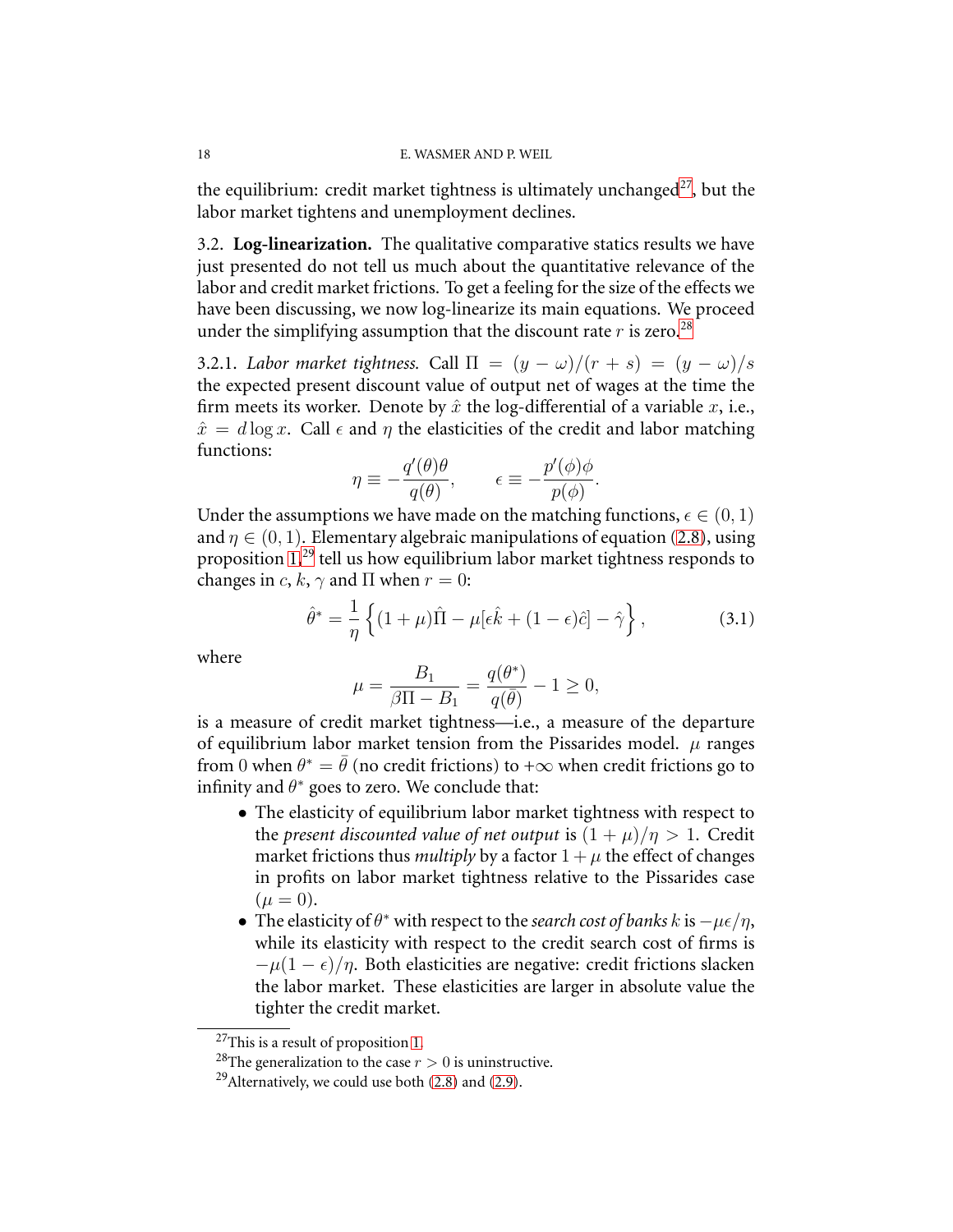• The elasticity of  $\theta^*$  with respect to the labor search cost  $\gamma$  is exactly the same,  $-1/\eta$ , as in the Pissarides model.

3.2.2. *Unemployment.* Using equation [\(2.11\)](#page-13-0), the equilibrium unemployment rate  $u^*$  responds to changes in  $\theta^*$  according to:

$$
\hat{u}^* = -(1 - u)(1 - \eta)\hat{\theta}^*.
$$
\n(3.2)

As in the Pissarides model, the proportional effect of labor market tightness on the unemployment rate depends on the level of employment—a reflection of the convexity of the Beveridge curve.

3.2.3. *Excess return.* Finally, define the internal rate of return of loans to firms, as the interest rate  $R$  that equalizes the expected discounted value of the loan  $\gamma/[R + q(\theta^*)]$  and the expected discounted repayment on the loan  ${q(\theta^*)}/{[R+q(\theta^*)]}\}$  ${\rho/(R+s)}$ . Using proposition [2,](#page-10-4) we find that

$$
R - r = \beta(r + s)\mu.
$$
 (3.3)

The excess return  $R-r$  on business loans is increasing in  $\beta$  (the share of the bank) and in  $\mu$  (credit market imperfections). Credit market imperfections affect the excess return on commercial paper by increasing the duration of the (costly) first stage, and by increasing the cost of credit (and therefore  $\mu$ ). Furthermore, an increase in the destruction probability s increases R by decreasing the expected length of the repayment period.

3.3. **Numerical evaluation.** To get a feel for the equilibrium levels predicted by our model, we adopt the following parameterizations for matching functions:

$$
q(\theta) = q_0 \theta^{-\eta}
$$
  

$$
p(\phi) = p_0 \phi^{-\epsilon},
$$

where  $q_0$  and  $p_0$  are (scale) measures of the intensity of the matches in labor and credit markets.

Table [2](#page-19-1) reports equilibrium unemployment rates in four different cases that correspond to all possible combinations of "high" and "low" credit and labor market frictions.<sup>[30](#page-18-0)</sup>

Traditional explanations (based solely on labor market imperfections) rely on a high degree of mismatch on the labor market, as measured by  $q_0$ , to explain high unemployment: they are captured by the first column of our table. In line with the empirical results presented in introduction, the first row of table [2](#page-19-1) captures an alternative perspective: high unemployment might result from the combination of g4moderate labor *and* credit frictions.

<span id="page-18-0"></span><sup>&</sup>lt;sup>30</sup>We assume  $\beta = .5, \gamma = 1.5, y = 1, s = .15, r = .05, c = k = .35, \eta = \epsilon = .5,$  and  $\omega = .66$ .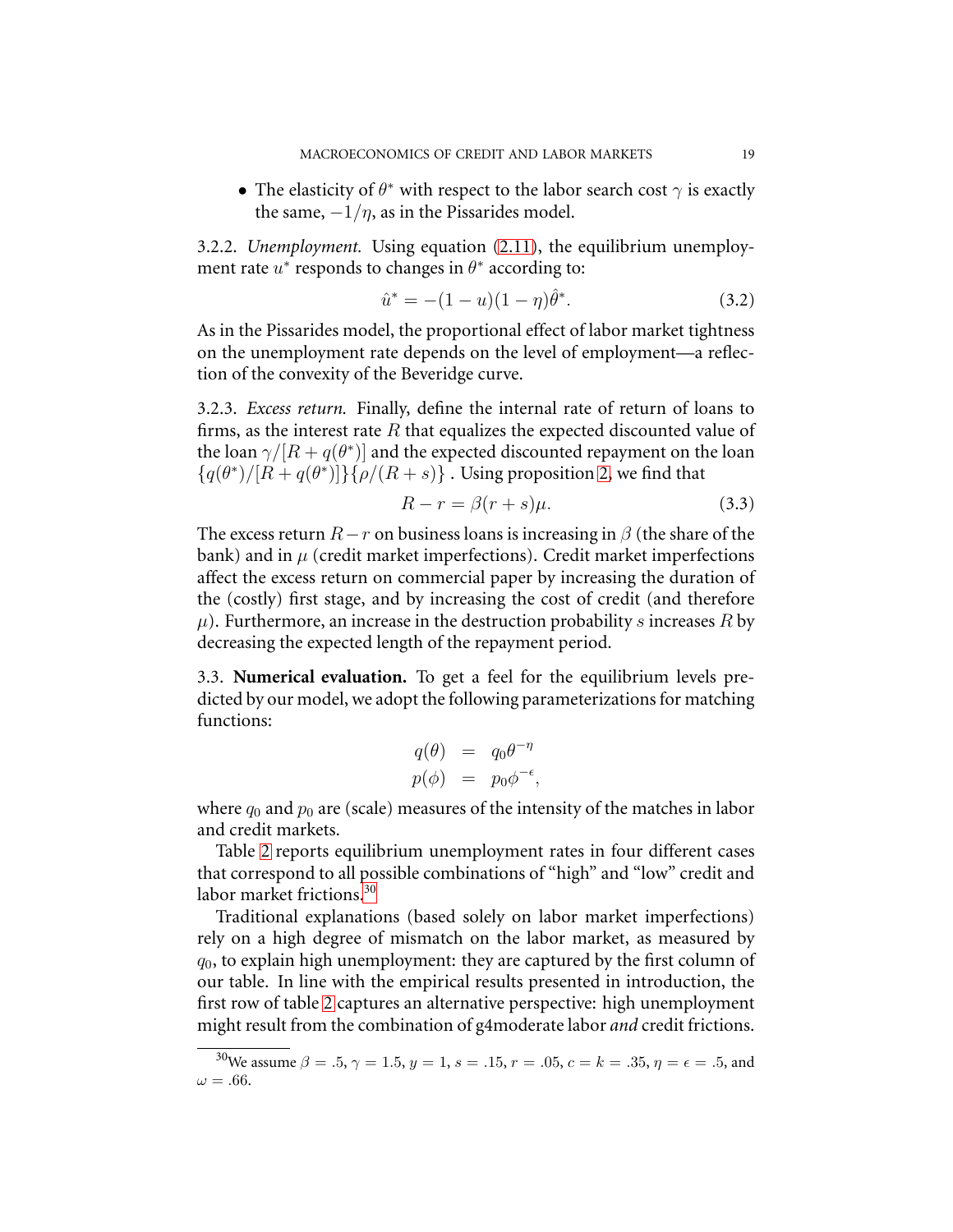| u(y)        | Credit $p_0 = +\infty$ $p_0 = 1$ |      |
|-------------|----------------------------------|------|
| Labor       |                                  |      |
| $q_0 = 1.5$ | 5.6                              | 9.3  |
| $q_0 = 1.1$ | 9.9                              | 16.0 |
|             |                                  |      |

<span id="page-19-1"></span>TABLE 2. Equilibrium unemployment

This exercise confirms the macroeconomic relevance of intermediation or financial costs, already documented by Asdrubali et al. (1996), and suggests that credit costs are a good way to improve the calibration of the matching model $^{31}$  $^{31}$  $^{31}$ 

The multiplier  $1 + \mu$  equals 1.74, so that the elasticities of tightness to profits  $\Pi$ , search costs c or k, and  $\gamma$  are respectively, using [\(3.1\)](#page-17-3), 3.4, -1.74 and -2. The internal rate of return on loans to the firms is 22.4% a year, i.e. an excess return of 17.4% over the riskless rate  $r = 5\%$ . In other terms, the internal rate of return on loans is 17.4% higher than it would be absent credit market imperfections—which we view again as an improvement over the standard calibrations.

### 4. Endogenous wage

<span id="page-19-0"></span>We have so far assumed that the wage paid to workers was exogenous. We now examine what happens when, more generally and perhaps more realistically, the wage is negotiated between workers and entrepreneurs.

Endogenous wages gives rise to "ménage à trois" between workers, entrepreneurs and bankers. How the final output of the firm is split between its three partners, and which institutional arrangements are put in place to organize their conflicting interests, is the central problem of capitalist economies. Our model provides a simple framework in which to think about the macroeconomic impact of various arrangements—a theme often associated with Marxian economics.

In this paper, we limit ourselves, for the sake of brevity, to an environment in which bankers, entrepreneurs and workers meet and negotiate *pairwise and sequentially*. This gives an incentive to the parties who bargain first (the financier and the entrepreneur) to anticipate in their financial dealings

<span id="page-19-2"></span> $31$ See Merz (1995) for more on calibration issues. For the parameters of the northeastern cell of the table, it takes about one year to find a credit line, and eight months to recruit a worker. Total pecuniary credit costs, excluding the sweat cost for the entrepreneur of finding a financier, represent 7% of total discounted output  $y/(r + s)$ . Equivalently, flow pecuniary costs Bk represent 5.3% of annual GDP.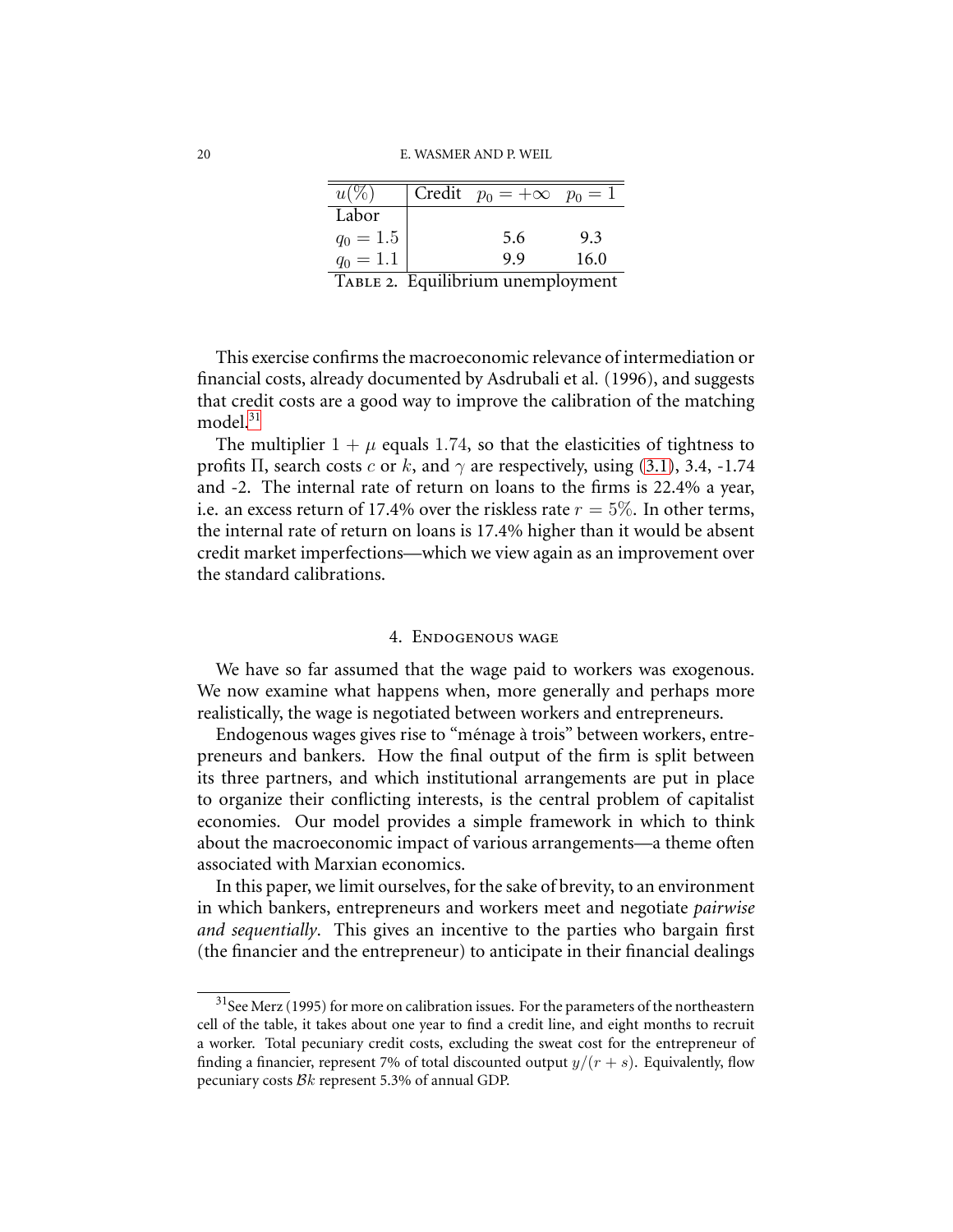the later arrival of workers in the firm. Debt thus becomes a strategic instrument that financiers and entrepreneurs can use to reduce the wage that workers will eventually negotiate with their employer.<sup>[32](#page-20-0)</sup>

4.1. **Sequential bargaining.** There are now two types of contracts in our economy: loan contracts negotiated between financiers and entrepreneurs, and wage contracts bargained between entrepreneurs and workers. We assume that these contracts are negotiated *sequentially*. The loan contract is first struck in stage 1, when financier and entrepreneur meet. The wage contract is then negotiated in stage 2 when entrepreneur and worker find each other. Entrepreneurs and workers take as given the loan contract which was written before they met. Bankers and entrepreneurs know that the result of their financial bargaining will influence the terms of the eventual labor contract.

4.1.1. *Wage bargaining.* We start with a description of wage bargaining between entrepreneur and worker, *given* the terms of the financial contract ρ struck earlier between the entrepreneur and his financier.

Let  $W$  denote the value for a worker of being employed,  $U$  the value of being unemployed, and  $b$  unemployment benefits. Then  $W$  and  $U$  satisfy the following Bellman equations:

$$
rW = \omega + s(U - W) + \dot{W}, \qquad (4.1)
$$

$$
rU = b + \theta q(\theta)(W - U) + \dot{U}, \qquad (4.2)
$$

<span id="page-20-2"></span>since  $\theta q(\theta)$  is the probability that an unemployed worker will get out of the unemployment pool by finding a job. Assume that entrepreneur and worker share the surplus  $(E_2 - E_0) + (W - U)$  generated by their relationship according a general Nash bargaining rule.<sup>[33](#page-20-1)</sup> Then

$$
\omega = \arg \max (E_2 - E_0)^{1-\alpha} (W - U)^{\alpha},
$$

<span id="page-20-0"></span> $32$ The use of debt as a device to decrease the share of workers has been studied empirically and formalized theoretically by Bronars and Deers (1991) and Perotti and Spier (1993). The existence of this problem is recognized by Caballero and Hammour (1998), but assumed away by the assumption of block bargaining (workers against bankers and entrepreneurs). Our assumption of sequential bargaining seems more natural.

<span id="page-20-1"></span><sup>&</sup>lt;sup>33</sup>The assumption of  $E_0$  as a threat point rather than  $E_1$  is made for simplifying the resolution of the extension to endogenous wages. We could an alternatively assume that the outside option of the firm during bargaining is  $E_1$ , which would mean that the relation banker-entrepreneur is preserved in case of a separation. However, in that case, the financier would have to start again paying the recruitment cost  $\gamma$ . Knowing this, he might prefer to credibly commit *ex-ante* to withdraw from the relationship in such a case, which brings us back to our specification. Both assumptions ( $E_0$  or  $E_1$ ) lead to similar qualitative results, however with fewer terms in the wage equation with our specification.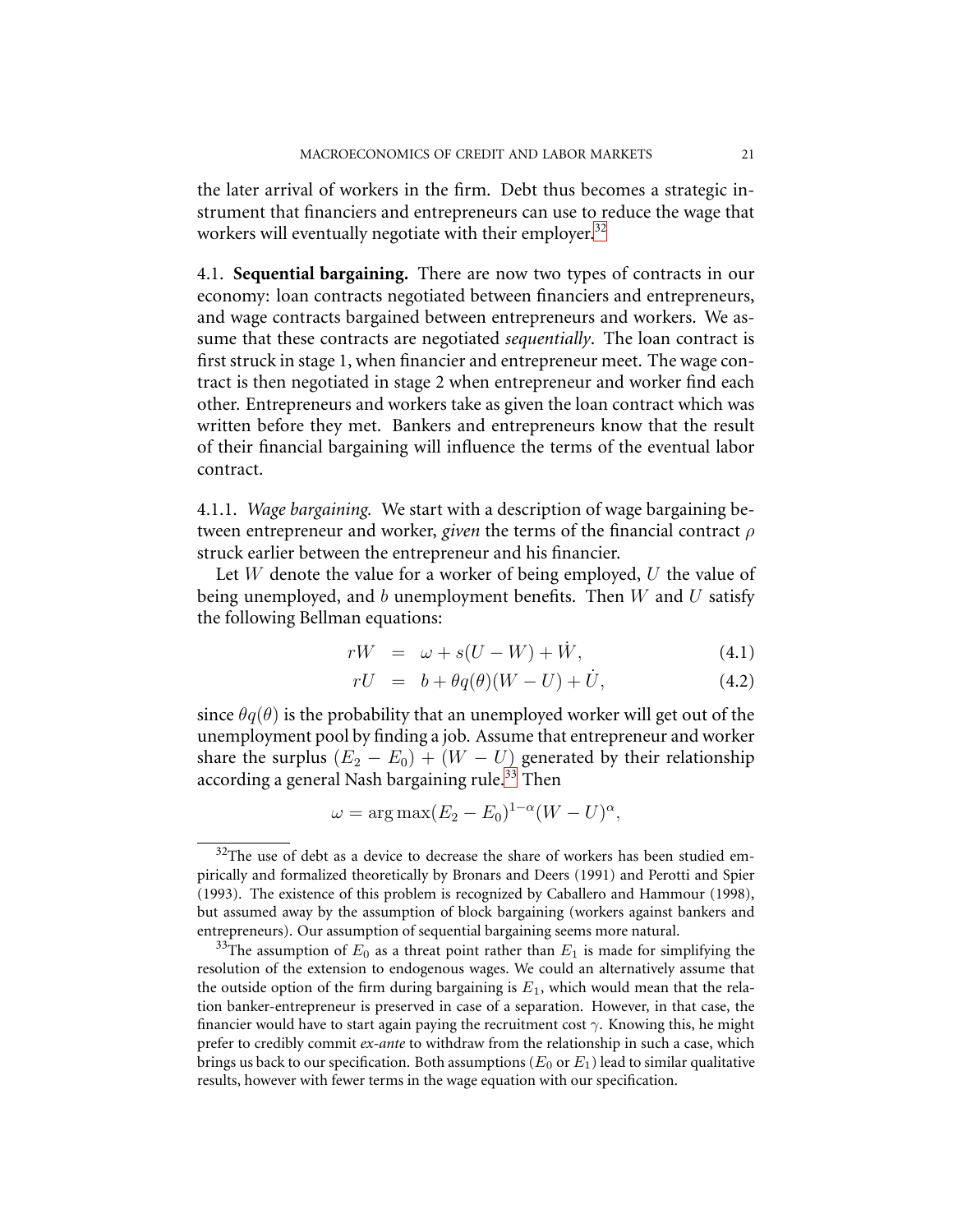<span id="page-21-0"></span>where  $\alpha \in (0,1)$  measures the bargaining power of workers in the labor relationship. This enables us to establish:

**Proposition 5.** *The wage schedule in any individual firm is given by*

 $\omega = \alpha (y - \rho) + (1 - \alpha) r U.$ 

*Proof.* The first-order condition for an optimal surplus sharing is, using the exit condition  $E_2 = 0$ ,  $\alpha E_2 = (1-\alpha)(W-U)$ . Substituting equations [\(1.6\)](#page-8-3), [\(4.1\)](#page-20-2), and (4.2) into this first-order condition yields the expression in the proposition. [\(4.2\)](#page-20-2) into this first-order condition yields the expression in the proposition.

The larger the firm's output net of repayment to the financier, the larger the wage. The more pleasant the prospect of unemployment looks to the worker (i.e., the larger  $U$ ), the larger the wage must be. If workers have all the bargaining power ( $\alpha = 1$ ), they extract all the surplus of the relationship by claiming what is left of output once the financier has been repaid ( $\omega =$  $y - \rho$ ). If workers have no bargaining power, they are just paid the annuity value of the utility they would get if they were unemployed ( $\omega = rU$ ).

We will need below the following characterization of the effect of the repayment  $\rho$  on the wage contract in the firm—a crucial effect since it will be taken into account by financier and firm in their negotiation over  $\rho$ :

<span id="page-21-1"></span>**Corollary 1.** *A unit increase in repayments to the firm's financier decreases the wage by*  $\alpha$  (*i.e.,*  $\partial \omega / \partial \rho = -\alpha$ ).

The more the entrepreneur has promised to repay its financier, the smaller the total surplus that remains available to the firm and its worker. Since the workers get all the surplus when they have all the bargaining power  $(\alpha = 1)$ , it is in such a case that an increased repayment to the banker affects them most.

We obtain an alternative characterization of the optimal wage contract by using equations [\(4.1\)](#page-20-2) and [\(4.2\)](#page-20-2) to compute U in proposition [5.](#page-21-0) This yields:

**Corollary 2.** *The optimal wage contract is:*

$$
\omega = \alpha_{\theta}(y - \rho) + (1 - \alpha_{\theta})b, \tag{4.3}
$$

*where*  $\alpha_{\theta} \equiv \alpha [r + s + \theta q(\theta)]/[r + s + \alpha \theta q(\theta)].$ 

The weight  $\alpha_{\theta}$  increases from  $\alpha$  to 1 when  $\theta$  rises from 0 to  $\infty$ : increased labor market tightness improves the workers' outside options, and raises their share  $\alpha_{\theta}$  of output net of repayment to the financier. In the limit, when  $\theta = +\infty$ , the workers' outside option is the same as their current net value, and they capture all the surplus ( $\alpha_{\theta} = 1$ ).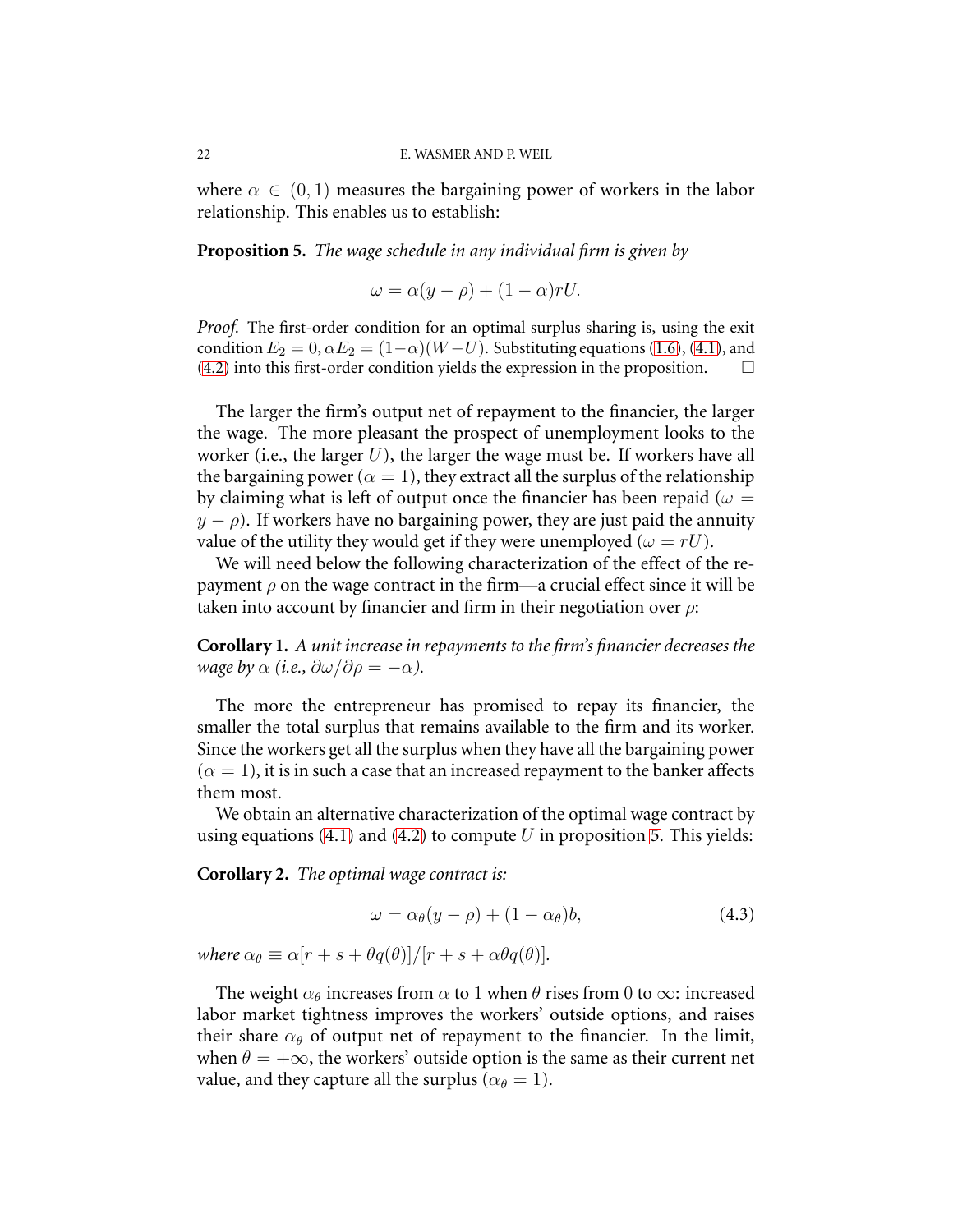4.1.2. *Loan bargaining.* Since the loan contract between financier and entrepreneur is written before the entrepreneur meets his worker, banker and entrepreneur take into account the effect of the bargain they strike now on the later negotiation between entrepreneur and worker. While it is still true that

$$
\rho = \arg \max (B_1 - B_0)^{\beta} (E_1 - E_0)^{1-\beta},
$$

<span id="page-22-0"></span>the outcome of bargaining is now given by:

**Proposition 6.** *The financial contract between financier and entrepreneur is*

$$
\rho = \beta_{\alpha}(y - \omega) + (1 - \beta_{\alpha})(r + s)\gamma/q(\theta), \qquad (4.4)
$$

*where*  $\beta_{\alpha} \equiv \beta/[1 - \alpha(1 - \beta)] > \beta$ *.* 

*Proof.* Using corollary [1](#page-21-1) to keep track of the effect of  $\rho$  on the firm's future wage, the first-order condition for optimal sharing of the surplus is, using the exit conditions  $B_0 = E_0 = 0$ :

$$
(1 - \beta_{\alpha})B_1 = \beta_{\alpha}E_1. \tag{4.5}
$$

The expression in the proposition follows immediately, using equations [\(1.2\)](#page-7-2), [\(1.3\)](#page-7-2),  $(1.5)$  and  $(1.6)$ .

The equilibrium Nash-bargaining loan contract is formally similar to the one described by proposition [6](#page-22-0) in the exogenous wage case. However, it is now the higher *effective* bargaining power  $\beta_{\alpha}$  of the banker that matters for the equilibrium outcome. For instance, when  $\alpha = \beta = .5$ ,  $\beta_{\alpha}$  equals 2/3, which represents a non negligible increase in the effective bargaining power of financiers.

Since sequential financial and wage bargaining effectively reinforces the hand of the banker in financial negotiations, we should expect the credit market to be *less tight* in the equilibrium with endogenous wages. Indeed, we have:

<span id="page-22-1"></span>**Proposition 7.** *When wages are endogenous, equilibrium credit market tightness is*

$$
\phi_{\alpha}^* = \frac{1 - \beta_{\alpha}}{\beta_{\alpha}} \frac{k}{c} < \frac{1 - \beta}{\beta} \frac{k}{c} = \phi^*.\tag{4.6}
$$

*Proof.* By straightforward analogy with the proof of proposition [1.](#page-9-4)

Equilibrium credit market tightness is denoted  $\phi_{\alpha}^*$  $_{\alpha}^{\ast}$  to emphasize its dependence, in the endogenous wage case, on the parameter  $\alpha$  that governs the sharing of the surplus between entrepreneurs and workers.

For any  $\alpha$ , the credit market is less tight when the wage is endogenous than when it is exogenous. A higher  $\alpha$  has two effects. First, a size-ofthe-cake effect. When workers have more bargaining power, there is less remaining surplus to be shared by bankers and entrepreneurs. However, as in the case of exogenous wages, size-of-the-cake effects, which affect entry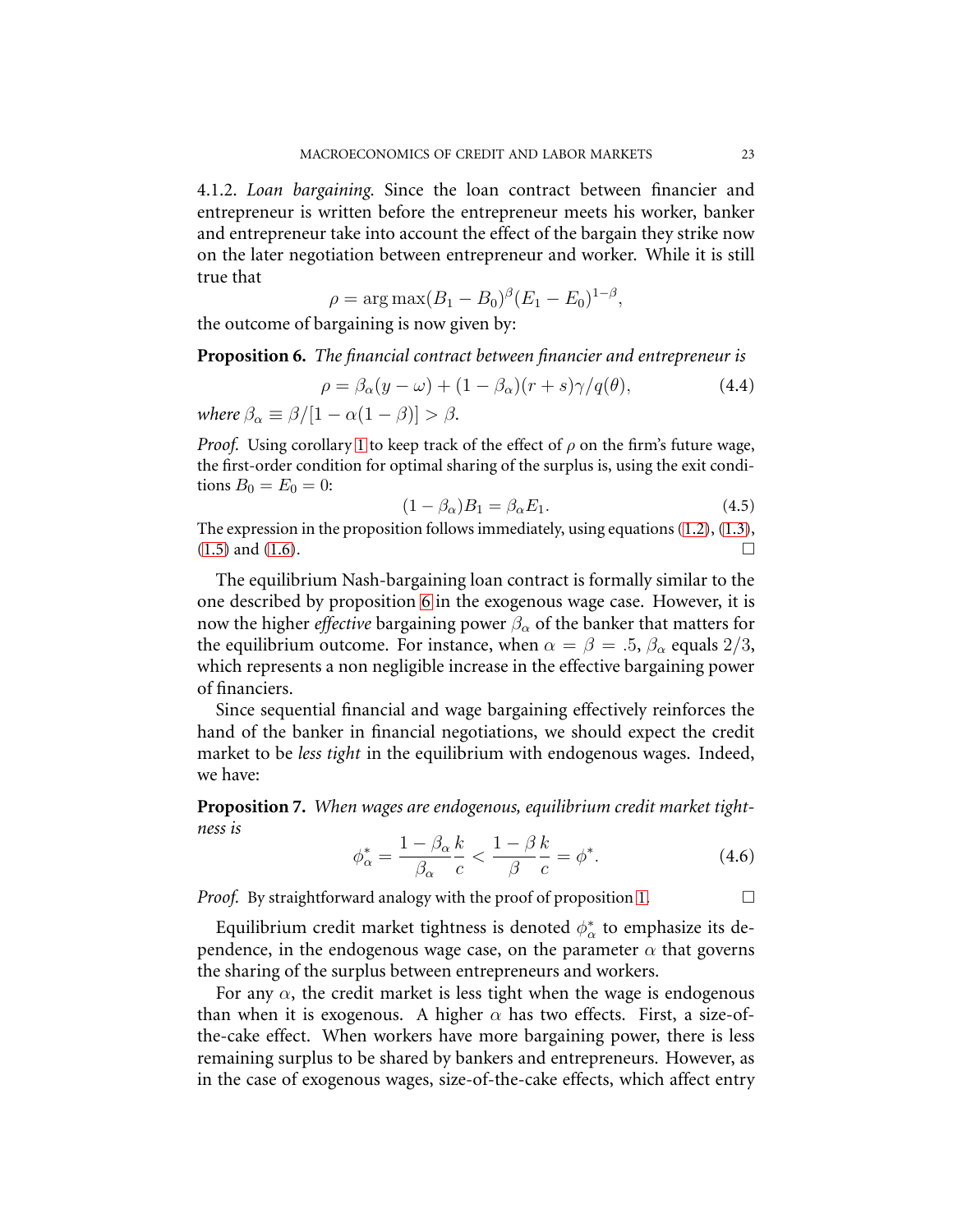margins for financiers and entrepreneurs equally, are irrelevant for the determination of equilibrium credit market tightness. Second, a distributive effect that tilts the allocation of output, net of wages, in favor of bankers to the detriment of entrepreneurs (see proposition [6\)](#page-22-0). Proposition [7](#page-22-1) shows that only the latter effect matters for equilibrium credit market tightness. Indeed, if  $\alpha$  were equal to zero, we would have  $\beta_{\alpha} = \beta$  and  $\phi_{\alpha}^* = \phi^*$  as the distributive effect would then disappear.

4.1.3. *Equilibrium*. We now derive the equilibrium wage  $\omega$  and equilibrium labor and tightness  $\theta_{\alpha}^*$  $\alpha^*$ 

**Proposition 8.** *Equilibrium labor market tightness*  $\theta_{\alpha}^{*}$  $_{\alpha}^*$  and credit market tight- $\cos \phi_{\alpha}^* = [(1 - \hat{\beta}_{\alpha})/\beta_{\alpha}][k/c]$  *are the solution to the pair of equations:* 

$$
\frac{k}{\phi p(\phi)} = \beta_{\alpha} (1 - \sigma_{\theta}) \frac{q(\theta)}{r + q(\theta)} \left( \frac{y - b}{r + s} - \frac{\gamma}{q(\theta)} \right),
$$

$$
\frac{c}{p(\phi)} = (1 - \beta_{\alpha}) (1 - \sigma_{\theta}) \frac{q(\theta)}{r + q(\theta)} \left( \frac{y - b}{r + s} - \frac{\gamma}{q(\theta)} \right).
$$

*with*  $\sigma_{\theta} \equiv [\alpha_{\theta}(1-\beta_{\alpha})]/[1-\alpha_{\theta}\beta_{\alpha}]$ .

*Proof.* Similar to the proof of proposition [3.](#page-11-2)

4.2. **Incentive compatibility.** We have so far assumed that entrepreneurs borrow exactly  $\gamma$  per unit of time, and repay the corresponding  $\rho$ . However, since increasing the value of  $\rho$  is a way to decrease the share of workers in the wage bargaining problem, it is in the interest of both bankers and firms to *use debt as a strategic variable to expropriate workers*, and to stipulate a flow loan larger than  $\gamma$  and, accordingly, a repayment larger than  $\rho$ . In point of fact, the cash flow from financier to entrepreneur should rise beyond  $\gamma$  up to the point where wages have been reduced to their reservation level  $b!^{34}$  $b!^{34}$  $b!^{34}$ We should however not forget that, in more general settings, debt has disincentive effects on the recruiting efforts of the entrepreneurs. We must check that the introduction of these disincentive effects into our model would not overturn its results.

Imagine therefore, to simplify, that the entrepreneur searches for a worker only if finding a worker does not lower the firm's expected value:

$$
\frac{q(\theta)}{r + q(\theta)} E_2 - E_1 \ge 0.
$$

<span id="page-23-0"></span> $34$ This reasoning of course presupposes either that the entrepreneur has consumed right away the resources lent to his by the financier above and beyond what was needed to search for a worker, or, if she has not, that he has protected them to exclude them from the negotiation with the workers.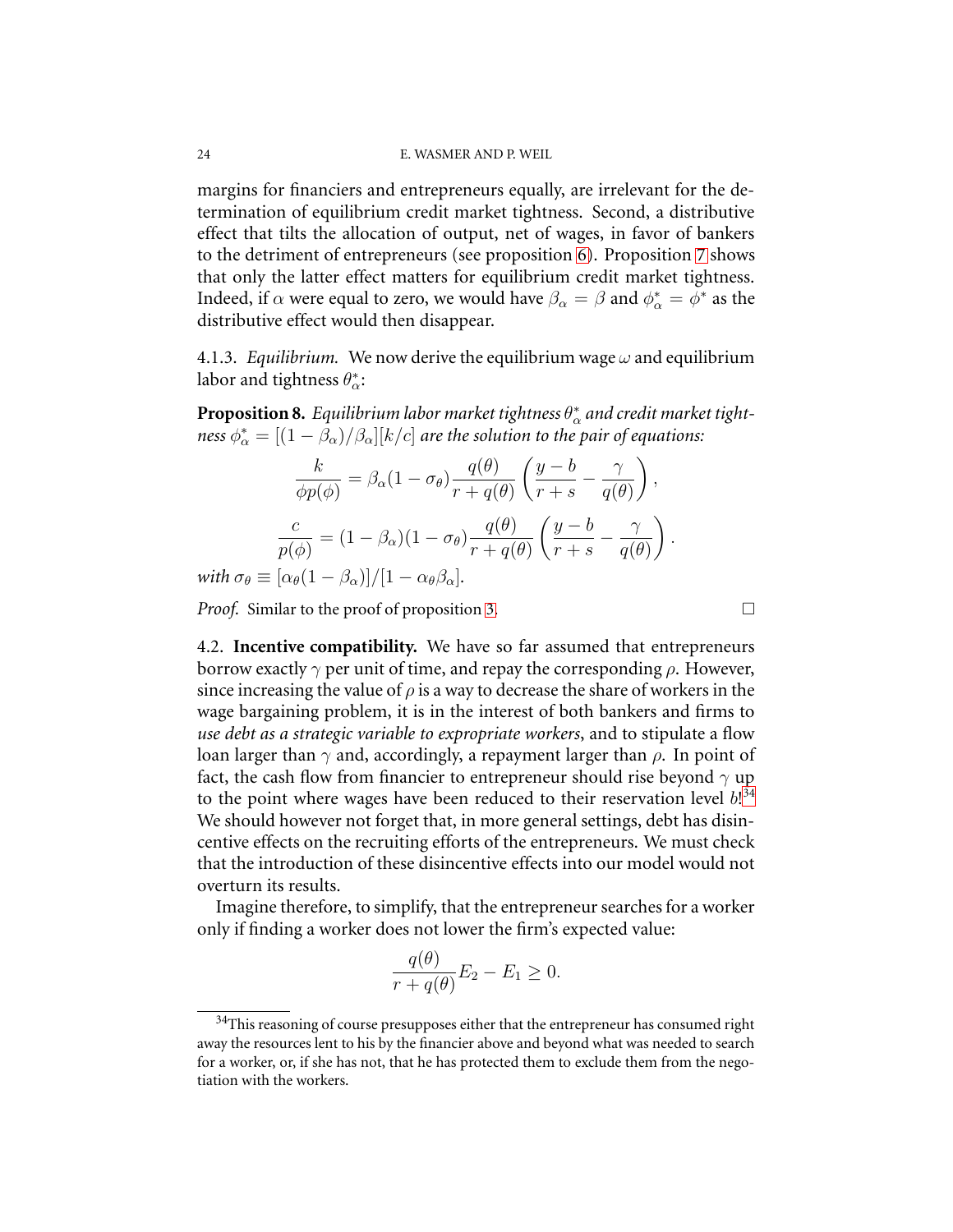Call  $z$  the flow amount lent by the financier to the entrepreneur. The Bellman equation [\(1.5\)](#page-8-3) for the firm becomes

$$
rE_1 = z - \gamma + q(\theta)(E_2 - E_1).
$$

By combining this optimality condition with the incentive compatibility constraint, we establish that

 $z \leq \gamma$ ,

i.e., that the financier rations credit to the firm. But the firm wishes to borrow at least  $\gamma$  from the entrepreneurs:  $z \geq \gamma$ . Therefore, in equilibrium,  $z = \gamma$ : the incentive compatibility constraint is binding, and the wage remains higher than the reservation level b. In other words, the financial contract  $(\gamma, \rho)$  we have described is the incentive compatible equilibrium under endogenous wages.

### 5. Extensions and applications

We now demonstrate, by exploring possible extensions and applications, that our basic framework is well-suited, in large part because of its simplicity, to study three macroeconomic questions at the interface between labor and financial economics: endogenous firm destruction, monetary policy, and financial liberalization.

5.1. **Endogenous destruction.** The deterministic production and destruction processes we have assumed so far are rudimentary: output  $y$  is constant, and destruction occurs exogenously at rate s. We now show that our results easily generalize to richer stochastic environments, with interesting insights into the endogenous destruction of firms and financial fragility.

Maintain, for simplicity, the assumption that wages  $\omega$  are exogenous, but imagine that the output of a firm is governed by the following random process:

- When a firm start operating, its initial output is  $y^0$ . All firms start with the same  $y^0$ .
- With Poisson arrival rate  $\lambda > 0$ , the output of a firm then idiosyncratically jumps to another level  $y$ , with  $y$  drawn randomly from a distribution with cumulative distribution  $G(.)$ .<sup>[35](#page-24-0)</sup>

<span id="page-24-0"></span><sup>35</sup>We can allow output to be negative if we think of y as output *net* of operating costs other than wages or financial costs.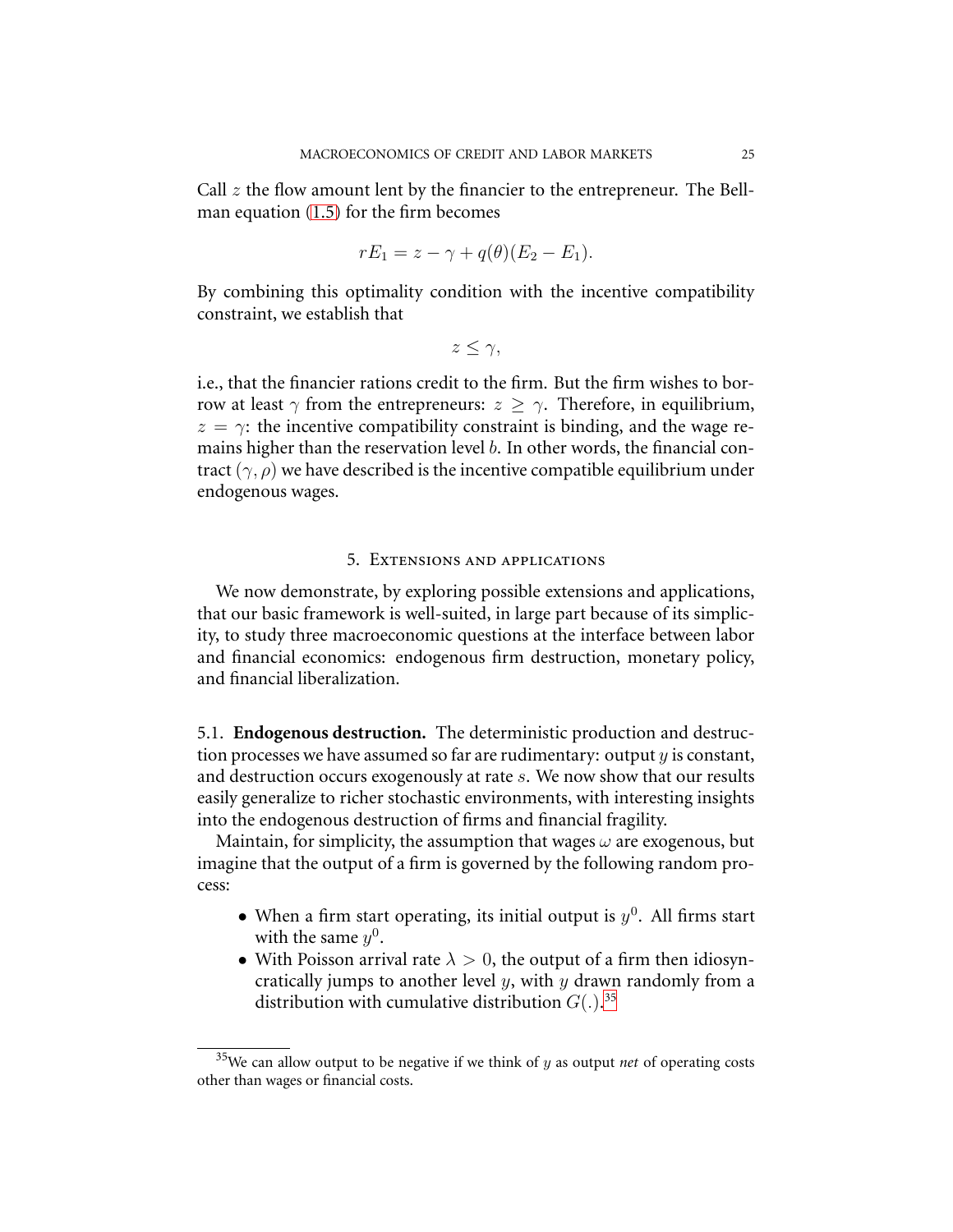<span id="page-25-0"></span>5.1.1. *Destruction or refinancing?* If a firm were operating in *all* states of nature until it gets destroyed exogenously at rate s, computing the present discount value of its output, net of wages, would be as simple a matter as it was in section [2.](#page-9-5) However, the firm does *not* operate, when output is random, in all states of nature: the financier and the entrepreneur optimally dissolve their match, and close down the firm, if, and as soon as, the total surplus of the match between the bank and the firm becomes negative. Thus, there are two sources of destruction of the firm. An exogenous source, at rate s, that represents outside forces impinging on the firm's viability. Plus an endogenous source, which we must still characterize formally, that captures the optimal dissolution of firms in "bad" states of nature.<sup>[36](#page-25-1)</sup>

By contrast, there are states of nature in which the firm operates in spite of negative output net of wages  $y - \omega < 0$ ). These are states in which the financier has committed to inject new liquidity in the firm—to help it ride out of a temporary negative cash flow period—because the value of the match between bank and firm is still positive. However, as we shall see below, some of these states with positive total surplus are *financially fragile*, in the sense that the banker would nevertheless like ex post to close down the firm but is restrained by his prior commitment to keep it in operation. We must therefore determine for which values of  $y$  the firm is closed down, when it is refinanced, and when it is financially fragile.

5.1.2. *Viability cutoff rule and equilibrium.* The value functions of banks and entrepreneurs in the first two stages of their existence are still given, respectively, by equations  $(1.1)$  and  $(1.2)$ , and equations  $(1.4)$  and  $(1.5)$ . However, the value functions in the third, operating, stage now depend on the realization of  $y$ :

<span id="page-25-2"></span>
$$
rB_2(y) = \rho(y) + s[B_3 - B_2(y)]
$$
  
+  $\lambda \int \{Max[B_2(y'), B_3] - B_2(y)\} dG(y') + \dot{B}_2(y),$  (5.1)  

$$
rE_2(y) = [y - \omega - \rho(y)] + s[E_3 - E_2(y)]
$$
  
+  $\lambda \int \{Max[F_2(y'), F_3] - E_2(y)\} dG(y') + \dot{E}_2.$  (5.2)

At first, when a firm has just found a worker and starts operating,  $y = y^0$ , so that the initial values of banks and firms in the production stages are  $\ddot{B_2}(y^0)$ and  $E_2(y^0)$ . As in section [1,](#page-4-1) we assume that  $B_3 = B_0$  and  $E_3 = E_0$ , namely that the termination of the relationship leads to the loss of the specificity of the entrepreneur-banker relationship. In a long-run equilibrium,  $\dot{B}_2 =$ 

<span id="page-25-1"></span><sup>36</sup>All destructions, whether exogenous or endogenous, are thus efficient in our scenario.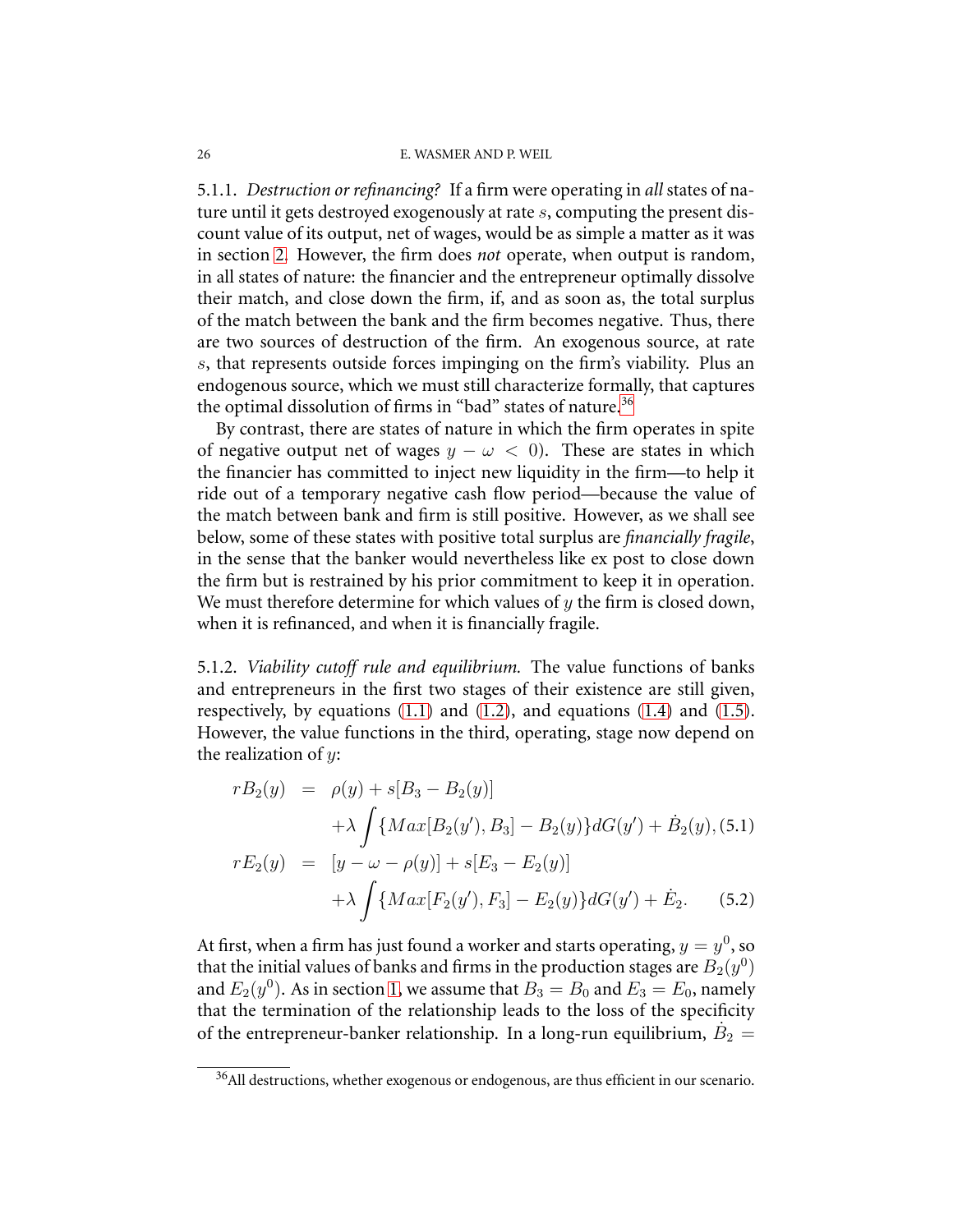$\dot{E}_2 = 0$ , so that the total surplus of the bank-firm match in the operating stage,  $S(y) = B_2(y) + E_2(y)$ , equals, adding up equations [\(5.1\)](#page-25-2) and [\(5.2\)](#page-25-2),

$$
S(y) = \frac{(y - \omega) + \lambda \int Max(S(y'), 0) dG(y')}{r + \lambda + s}.
$$

Banker and firm agree when they meet to keep the firm in operation only as long as  $S(y) \geq 0$ . Since the surplus  $S(y)$  is linear and increasing in y, this defines a *viability rule*: the firm operates if and only if  $y \geq y^d$ , where the cutoff output level  $y^d$  is the solution of the equation  $S(y^d) = 0$ . Exploiting the linearity of  $S(\cdot)$ , we find:

<span id="page-26-1"></span>
$$
y^{d} = \omega - \frac{\lambda}{r + s + \lambda} \int_{y^{d}}^{\infty} (y' - y^{d}) dG(y') < \omega.
$$
 (5.3)

Remarkably, this implies that banker and entrepreneur agree to keep the firm in operation for values of y in the range  $[y^d, \omega]$  for which output is not high enough to generate positive output net of wages, yet is sufficient to generate a positive total surplus. In these states, the bank injects additional liquidity  $\omega - y > 0$  in the firm to keep it alive (we treat this a negative repayment  $\rho(y) = y - \omega$  from the firm to the bank).<sup>[37](#page-26-0)</sup> Of course, if  $y^0 < y^d$ , the economy is not viable ex ante: firms don't get the funds required to proceed to the recruiting stage, and no output is ever produced. We henceforth rule out that case.

Using definition [\(5.3\)](#page-26-1) of the cutoff output level  $y<sup>d</sup>$ , we can rewrite the total surplus of the relationship between bank and firm as:

$$
S(y) = \frac{y - y^d}{r + s + \lambda}.
$$

In their financial negotiation, financiers and entrepreneurs share the initial value of this total surplus  $S(y^0)$ , net of the present discounted value of the cost of posting vacancies  $\gamma/q(\theta)$ . Consequently, the equations of the BB and EE curves of the economy with endogenous destruction are the same as in the economy with exogenous destruction (equations [2.8](#page-11-0) and [2.9\)](#page-11-1), but with  $S(y^0)$  replacing the term  $(y - \omega)/(r + s)$ .

The intersection of the BB and EE curves determines equilibrium credit market tightness—which remains, as before, equal to  $\phi^* = [(1 - \phi)^2 \sin(\theta))$  $\beta)/\beta](k/c)$ —and equilibrium labor market tightness  $\theta^*$ . The latter depends on the initial profitability  $y^0$  of firms, and on the restrictiveness of the viability cutoff rule  $y^d$ . The larger  $y^0$ , or the smaller  $y^d$ , the larger  $\theta^*$ , and the lower equilibrium unemployment.

<span id="page-26-0"></span> $37$ This feature is already present in Mortensen-Pissarides (1994), but it is irrelevant in their perfect capital market setup.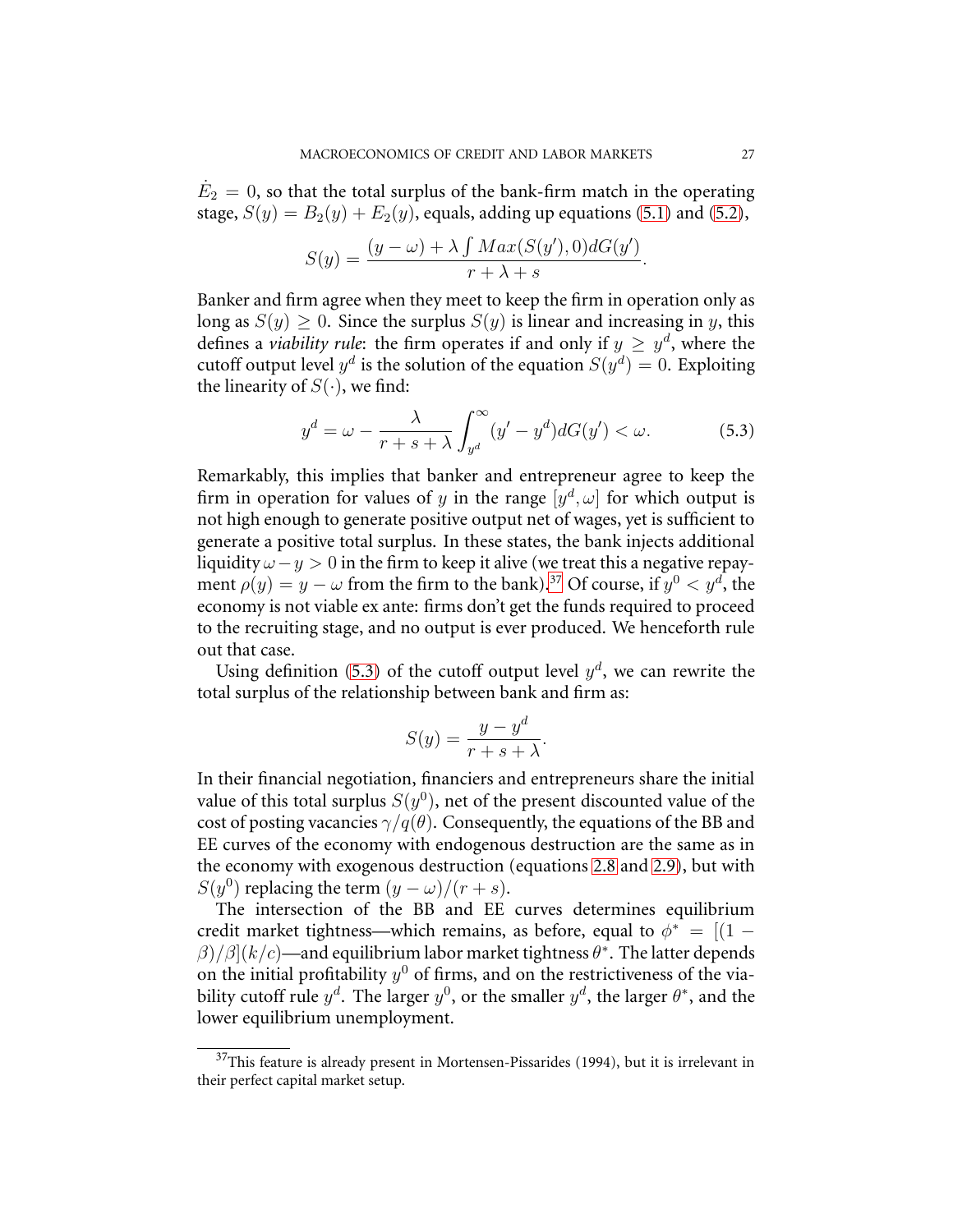By mimicking the proof of proposition [4,](#page-13-1) it is straightforward to prove that equilibrium labor market tightness with credit frictions still falls short of equilibrium labor market tightness without credit frictions.

5.1.3. *Financial fragility.* One of the salient features of the equilibrium with endogenous destruction we have just described is that, while the financier commits ex ante to refinance the firm in states of nature  $y \in [y^d, \omega)$  that have negative (but not too negative) cash flows, he would like ex post to renege on his commitment if  $y$  ends up at the bottom of that range. To see this, it suffices to note, from equation [\(5.1\)](#page-25-2), that the bank's value, in states in which it refinances the firm to the tune of  $\omega - y$ , is

$$
B_2(y) = \frac{(y - \omega) + \lambda \int Max(B_2(y'), 0) dG(y')}{r + \lambda + s}.
$$

By the same argument used to compute  $y^d$ , this implies that the bank's value is positive if and only if y is above a cutoff value  $y^B$  given by

$$
y^{B} = \omega - \frac{\lambda}{r + s + \lambda} \int_{y^{B}}^{\infty} (y' - y^{d}) dG(y') < \omega.
$$
 (5.4)

Simple calculations establish that  $y^d$  <  $y^B$ ,<sup>[38](#page-27-0)</sup> so that some of the states of nature in which the bank contracts ex ante to refinance the firm  $(y^d < y <$  $y^B)$  turn out ex post to be states in which the bank would like to renege on its promise. We view these states as financially fragile, as they correspond to a situation in which the survival of the firm hangs only on the strength of the bank's prior commitments (or on its reputation). Any weakening of these commitments would entail the destruction of some, or all, of these financially fragile firms.

5.1.4. *New vs. old economy.* This model could help us think about the differences between the "new" and the old economy. Presumably, the old economy is characterized with projects, or ideas, that are profitable right away  $(y^{0} > \omega)$  with little subsequent variability (low  $\lambda$ ). By contrast, the salient features of the new economy are negative output net of wages upon creation  $(y^0 < \omega)$  and considerable uncertainty about future output (high  $\lambda$ )—a scenario which amplifies the role of credit frictions during negative cashflow episodes. Numerical simulations could be used to explore the different employment and output implications of the two economies.

<span id="page-27-0"></span><sup>&</sup>lt;sup>38</sup>The easiest proof is by contradiction. Alternatively, one can show that  $y^B$  is a weighted average between  $\epsilon^d$  and  $\omega$ , with the weight on  $\epsilon^d$  given by the share of net output paid back by firms to banks.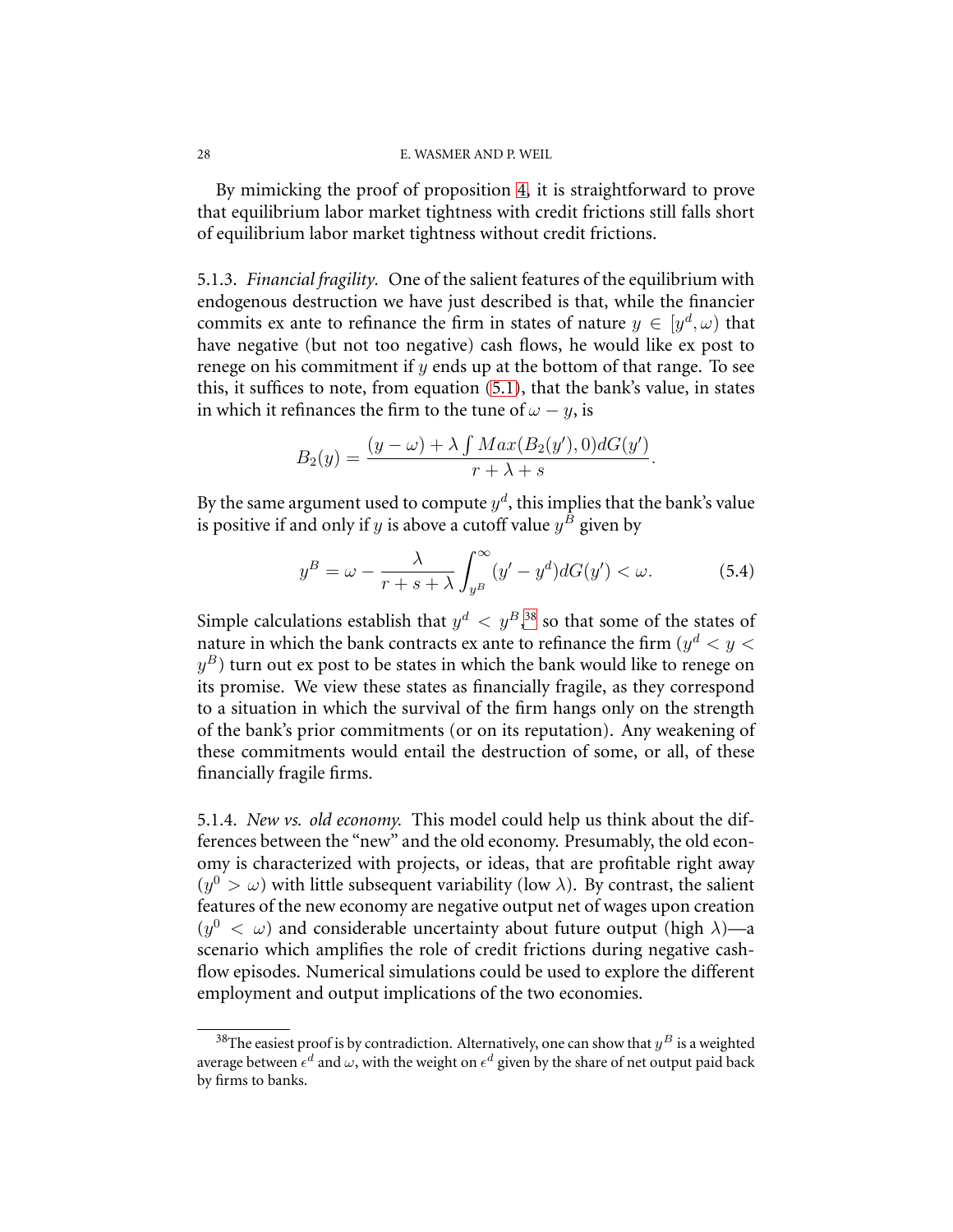<span id="page-28-0"></span>5.2. **Monetary policy.** To think about the effects on monetary policy on liquidity and unemployment, we return to the basic framework of section [1](#page-4-1) with deterministic output and exogenous wage. We adopt the theoretical shortcut of describing monetary policy as affecting, in a way that we do not model, the opportunity cost of banks.

Imagine that the discount rate of banks in the first and second stages of their existence, call it  $r^B$  differs from that of the other agents,  $r.^{39}$  $r.^{39}$  $r.^{39}$  Straightforward computations establish that, in the exogenous wage case, equilibrium credit market tightness satisfies:

<span id="page-28-2"></span>
$$
\phi = \frac{1 - \beta}{\beta} \frac{r^B + q(\theta)}{r + q(\theta)} \frac{k}{c}.
$$
\n(5.5)

Credit market tightness  $\phi$  now depends on labor market tightness, so that the solution of our model loses its recursivity. But the interpretation of equation [\(5.5\)](#page-28-2) remains straightforward. If banks face a lower opportunity cost of funds than entrepreneurs ( $r^B < r$ ), then they effectively extract, during the bargaining with firms over  $\rho$ , a higher effective share of the total surplus of the financial relationship. This share increases with  $\theta$ , because entrepreneurs must search for workers longer in a tighter labor market. This longer duration hurts bankers less in relative terms if they discount the future at a lower rate.

A few calculations enable us to write the BB and the EE curves as:

$$
\frac{k}{\phi p(\phi)} = \beta \frac{q(\theta)}{r^B + q(\theta)} \left\{ \frac{y - \omega}{(r + s)} - \frac{\gamma}{q(\theta)} \right\},\tag{5.6}
$$

$$
\frac{c}{p(\phi)} = (1 - \beta) \frac{q(\theta)}{r + q(\theta)} \left\{ \frac{y - \omega}{(r + s)} - \frac{\gamma}{q(\theta)} \right\}.
$$
 (5.7)

The EE curve, which is the indifference curve of entrepreneurs, is independent of the monetary policy parameter  $r^B$ , but the location of BB curve does depends on  $r^B$ . Looser monetary policy (a decrease in  $r^B$ ) shifts the BB curve down and to the right, but leaves EE unchanged. In equilibrium, depicted in Figure 6, this lowers  $\phi^*$  and raises  $\theta^*$ , slackening the credit market and reducing the unemployment rate. These are typical, almost textbooklike, effects of looser monetary policy.

Two remarks are in order. First, monetary policy has a direct impact on credit market tightness, and credit market tightness is transmitted to the labor market through a change in the creation rate of new firms. Second, monetary policy is more effective (given labor market frictions) in stimulating the economy when credit market frictions are high. This is quite intuitive: decreasing the opportunity cost of credit has more impact when

<span id="page-28-1"></span> $39$ See appendix [B](#page-34-1) for computations, and for more general case in which the discount rate of banks in stage 3 also differs from r.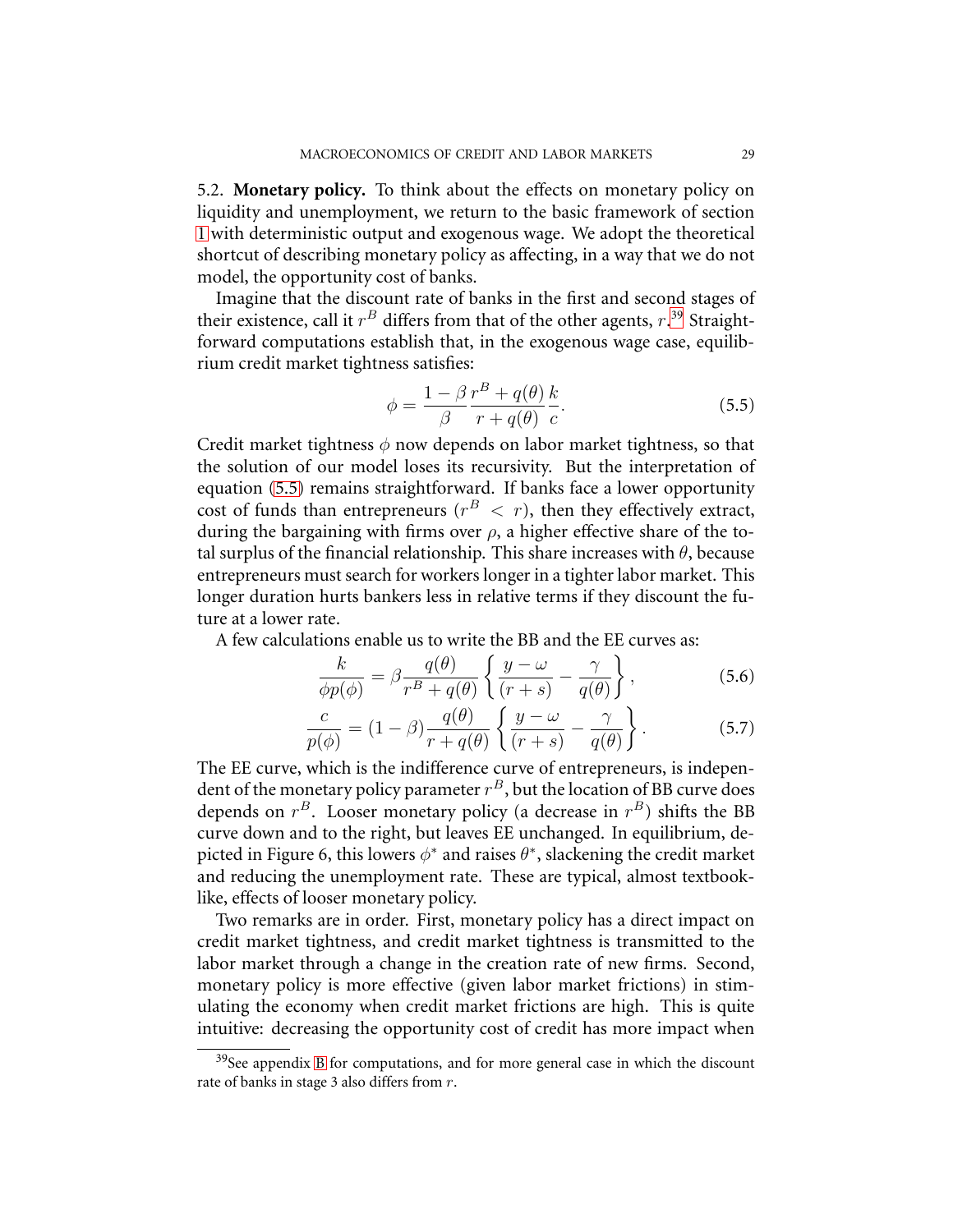

FIGURE 6. Impact of looser monetary policy

the total cost of screening is high. Graphically, the BB curve is flatter, and the EE curve steeper, when the efficiency of credit matching is lower.

5.3. **Financial liberalization: short run vs. long run effects.** We have so far only discussed equilibria in which free entry of banks or firms drives down to zero the value of yet inactive financiers or entrepreneurs. In such equilibria, which can be viewed as describing long run outcomes, a financial liberalization, which we can capture as a policy that lowers the search cost  $k$ of banks, always has, as we saw earlier, unambiguous expansionary effects: lower search costs for banks attract more financiers into credit; this attracts more entrepreneurs, which reduces equilibrium unemployment.

5.3.1. *Unemployment overshooting.* What if, by contrast, we lived in a short run in which the total number of banks were fixed and unresponsive to improved profit incentives? If the free entry of banks that is at the heart of the expansionary long run effects of a lower  $k$  is blocked, lowering  $k$  simply increases the value of existing banks  $B_0$ , instead of attracting more banks. This strengthens the bargaining power of existing banks in their negotiation with firms (as entrepreneurs are now facing a given number of banks that have more favorable outside options). As a result, the equilibrium repayment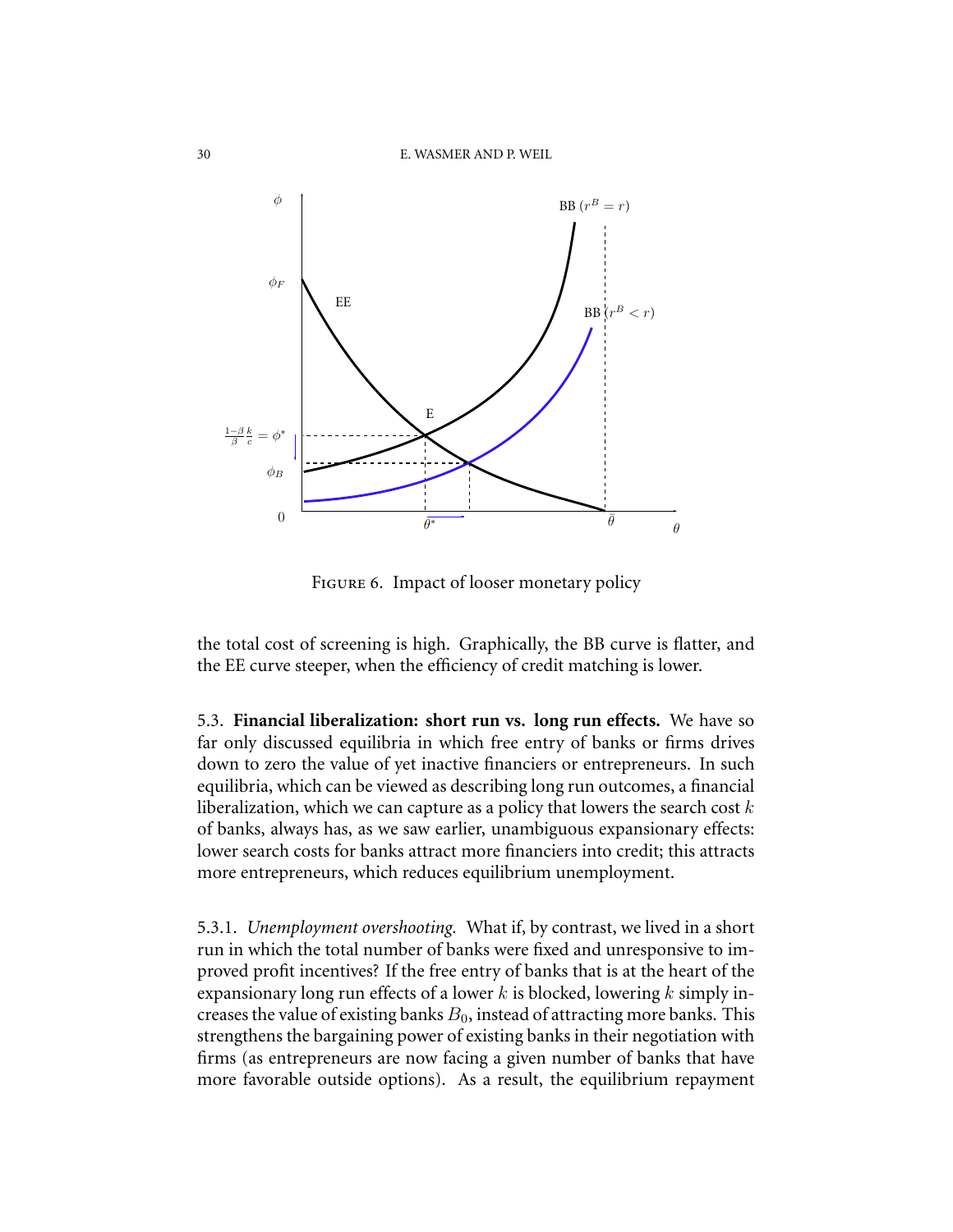from firms to banks rises when k falls. This deterioration of the firms' financial condition leads some entrepreneurs to leave the credit market. This in turn must result in higher unemployment in the short run.

We conclude that, as a result of financial liberalization, the unemployment rate *overshoots* its long run value: a lower k first raises, but then eventually lowers equilibrium unemployment. This rationalizes the widely held suspicion, advanced for instance by Easterly, Islam and Stiglitz (1999), that financial liberalization might well destabilize the economy. [40](#page-30-0) The mechanism at play is straightforward, and it is quite general: reducing the incumbents' costs when, in the short run, all barriers to entry have not yet been removed, only increases the incumbents' rents. Consequently, financial reform when there are obstacles to entry raises short run unemployment.

5.3.2. *Formal analysis.* Let N denote the fixed number of banks in the short run. We can think of  $N$  as summarizing the state of "credit conditions." Normalize the number of workers to 1, so that  $u = \mathcal{U}/1$  denotes both the unemployment rate and the number of unemployed. The total number of banks in stage  $0$  ( $\mathcal{B}$ ), in stage 1 ( $\mathcal{V}$ ), and in stage 2 (which equals the number of active firms  $1 - u$ ) must equal N at every instant:

<span id="page-30-2"></span>
$$
\mathcal{B} + \mathcal{V} + (1 - u) = N. \tag{5.8}
$$

<span id="page-30-1"></span>Neglecting *very* short run dynamics, the short run stock of unemployed workers, firms and banks satisfy following flow balance conditions:

$$
s(1-u) = \phi p(\phi)\mathcal{B},\tag{5.9}
$$

$$
\phi p(\phi)\mathcal{B} = q(\theta)\mathcal{V},\tag{5.10}
$$

$$
s(1-u) = \theta q(\theta)u.
$$
\n(5.11)

In a short run equilibrium, the flow of new vacancies created by successful bank/firm matches,  $\phi p(\phi)B$ , equals the number of vacancies that get filled in at every instant,  $q(\theta)$ V. The flow of banks losing their client because of exogenous separations,  $s(1 - u)$ , equals the flow of banks in the first stage of their life (i.e., of financiers searching for entrepreneurs) that find partner firm,  $\phi p(\phi)$ B. Finally, the number of workers losing their job because of exogenous separations,  $s(1 - u)$ , equals the number of workers who find jobs at any instant,  $\theta q(\theta)u$ .

Substituting the flow balance conditions [\(5.9\)](#page-30-1), [\(5.10\)](#page-30-1) and [\(5.11\)](#page-30-1) into the "credit conditions" equation [\(5.8\)](#page-30-2), we conclude that short-run credit and

<span id="page-30-0"></span><sup>40</sup>As long as there is free entry in the entrepreneurial sector, there is of course no such contrast between long run and short run effects of decreasing the search cost  $c$  of entrepreneurs.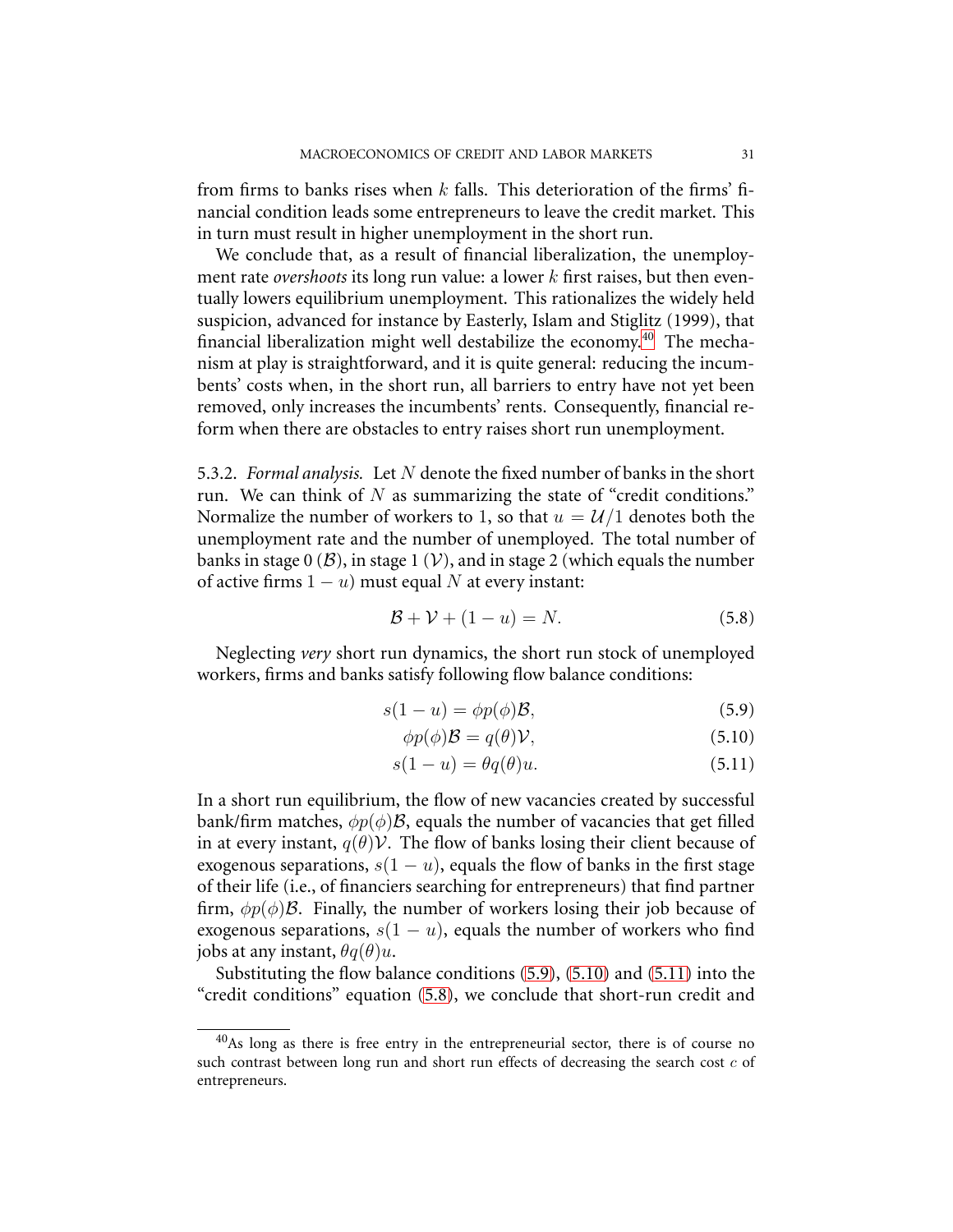labor market tightness satisfies:

<span id="page-31-0"></span>
$$
\frac{\theta q(\theta)}{s + \theta q(\theta)} \left( 1 + \frac{s}{\phi p(\phi)} \right) + \theta s = N. \tag{5.12}
$$

Given the fixed number of banks  $N$ , equation [\(5.12\)](#page-31-0) expresses mathematically the short run constraint on the number of credit lines that must be satisfied in equilibrium. One can show that equation [\(5.12\)](#page-31-0) defines an upward sloping locus of points in  $(\theta, \phi)$  space, which we call NN.<sup>[41](#page-31-1)</sup> When the labor market is tight ( $\theta$  high), there are many firms, and consequently many banks, operating in stages 1 and 2. Since the number of banks cannot exceed N, there must accordingly be few banks in stage 0 ( $\phi$  low)—whence the negative slope of the NN locus. As  $N$  rises, NN shifts down and to the right (*cf.* figure [7\)](#page-32-0): for given  $\theta$ , the credit market need not be as tight, nor  $\phi$ as high, if there are more financiers in the economy.

In equilibrium, the value of a "credit line" searching for a firm must be nonnegative:

$$
B_0 \ge 0. \tag{5.13}
$$

<span id="page-31-5"></span>Otherwise, banks would exit the market. $42$  This short run equilibrium condition should be contrasted with the long run equilibrium condition  $B_0 = 0$ . We show in appendix [C](#page-36-0) that short run equilibrium credit market tightness satisfies:

<span id="page-31-6"></span>
$$
\phi = \frac{1 - \beta k + rB_0}{\beta} \ge \frac{1 - \beta k}{\beta c}.\tag{5.14}
$$

The (not yet calculated) incumbency rent  $B_0$  of existing banks strengthens their effective bargaining power against firms, which tightens the credit market relative to what it would be were free on credit markets free (i.e., if  $B_0$  were zero).

Furthermore, $^{43}$  $^{43}$  $^{43}$  the zero-profit condition for entrepreneurs (there is no bank entry, but firms do enter freely) defines a modified EE curve:

$$
\frac{c}{p(\phi)} = (1 - \beta) \frac{q(\theta)}{r + q(\theta)} \left\{ \frac{y - \omega}{r + s} - \frac{\gamma}{q(\theta)} \right\} - (1 - \beta) \Delta(\theta) B_0, \quad (5.15)
$$

where the function  $\Delta(\theta) \equiv 1 - \{s/(r+s)\}\{q(\theta)/[r+q(\theta)]\} \ge 0$  captures the effect of restricted bank entry on firms' profits.<sup>[44](#page-31-4)</sup>

<span id="page-31-1"></span> $41$ One can also show that curve NN goes through the origin and has a vertical asymptote at  $\theta = \theta^a$ , where  $\theta^a$  is the solution of the equation  $\theta(s + q(\theta)) = N$ . Thus,  $\theta^a$  increases with N.

 $42$ Although entry of banks is impossible, we assume exit can occur instantaneously.

 $43$ See appendix [C](#page-36-0) for details.

<span id="page-31-4"></span><span id="page-31-3"></span><span id="page-31-2"></span><sup>&</sup>lt;sup>44</sup>Restricted entry of banks reinforces their bargaining position by raising their outside option in the financial negotiation. In addition, there is a pure size-of-the-cake effect: when the outside option of the banks rises, the total surplus to be shared goes down, which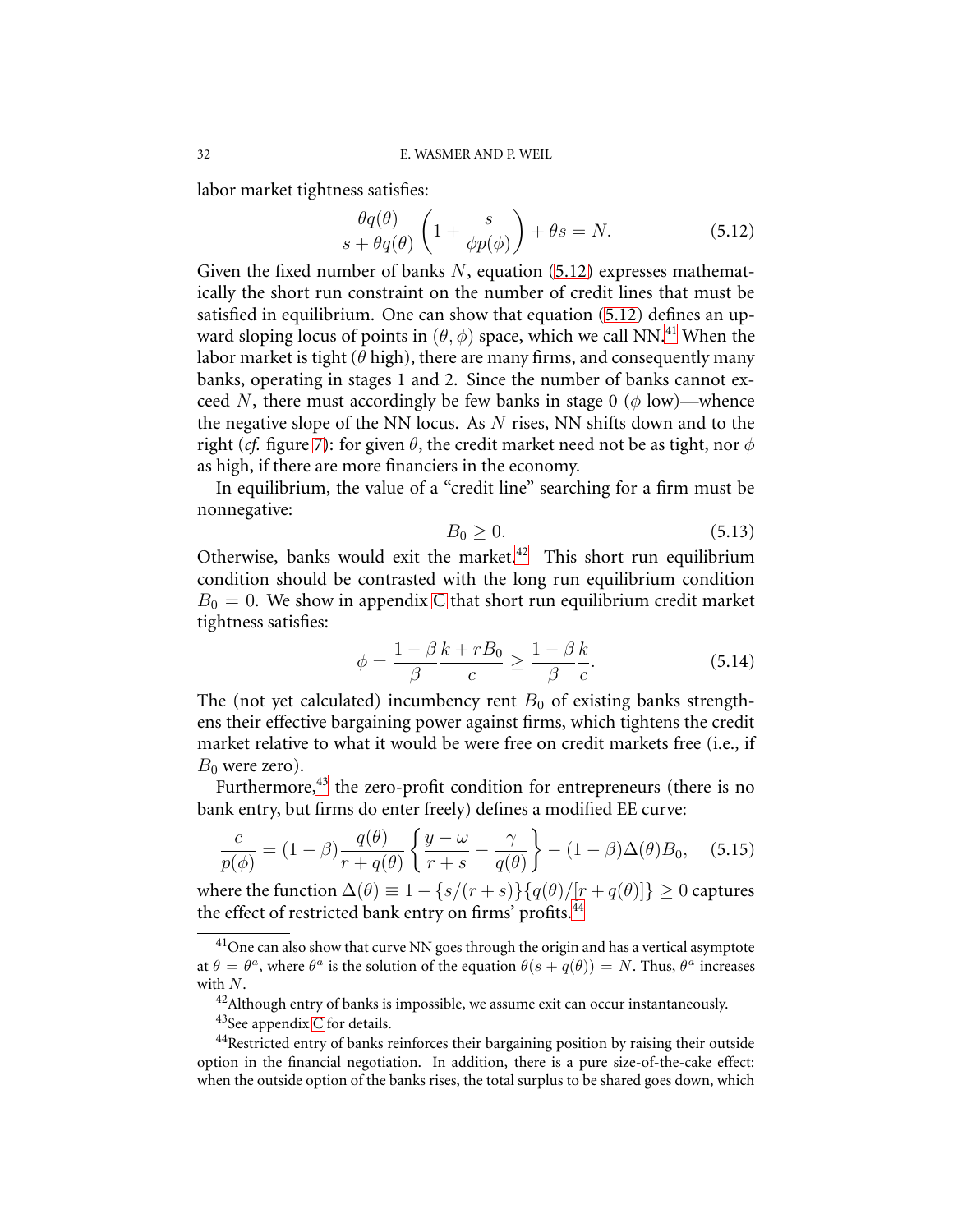

<span id="page-32-0"></span>Figure 7. Short run and long run equilibria

Eliminating  $B_0$  from equations [\(5.14\)](#page-31-5) and [\(5.15\)](#page-31-6), we obtain a second relation between  $\theta$  and  $\phi$  that subsumes the effects of both financial bargaining and free entry of firms. This latter curve, which we call AA, is downward sloping in  $(\theta, \phi)$  space with a vertical asymptote at  $\theta = 0$ . Each point on the AA curve corresponds to a different value of  $B_0$ . The long run equilibrium  $E=(\theta^*, \phi^*)$  described earlier in section [2](#page-9-5) corresponds to the value  $B_0 = 0$ that would prevail were banks entering freely. In the short run, however, the total number of banks is limited at  $N$ . Equilibrium is given by the intersection  $E_{SR} = (\theta_{SR}^*, \phi_{SR}^*)$  of the NN and AA curve, as described in figure [7.](#page-32-0)

Call  $N_{LR}$  the number of banks in the long run (i.e., the number of banks such that the NN curve intersects the AA curve at E). When  $N < N_{LR}$ , the lack of financiers in the short run amplifies the effect of credit matching frictions by raising equilibrium credit tightness and slackening the labor

reduces the share going to bankers. The latter effect is of course smaller than the former, with the intuitive implication that firms' profit are negatively affected by restricted entry of banks.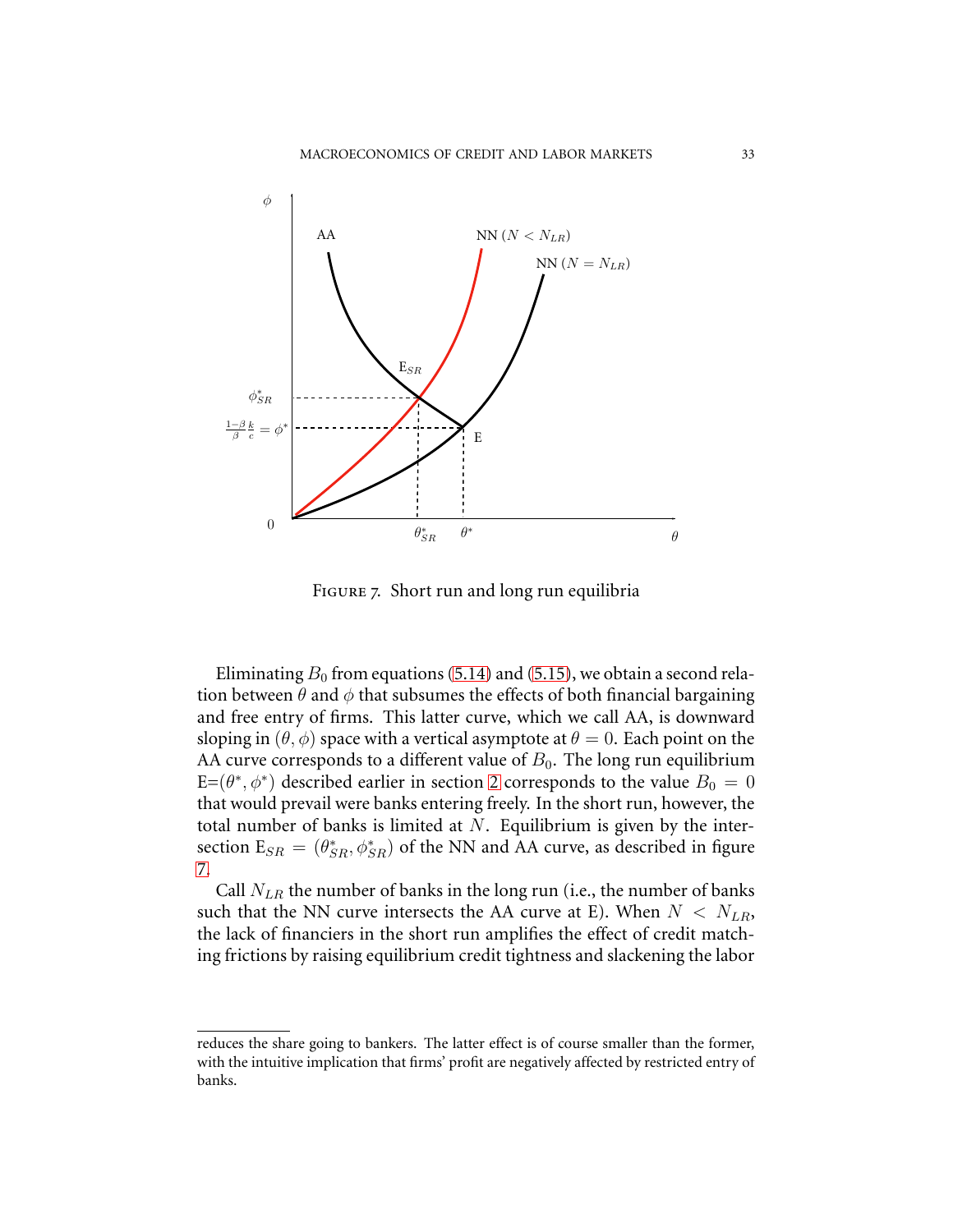market—thus leading to increased unemployment in the short run relative to the long run.<sup>[45](#page-33-0)</sup>

A decrease in the search cost of banks ("financial liberalization") does not affect the position of the NN curve. However, one can show that it shifts the AA curve down and to the left. In the long run, this eventually leads to an increase in the number of banks, with a higher  $\theta^*$  and lower  $\phi^*$ . In the short-run, with a fixed number of banks, financial liberalization however lowers labor tightness, which confirms our intuition that financial liberalization leads  $\theta$  to undershoot, and unemployment to overshoot, their long run values.

5.4. **Table [1](#page-2-0) revisited.** The data presented in the introduction support the theoretical prediction of unemployment overshooting following banking deregulation. In all specifications of Table [1,](#page-2-0) the contemporaneous effect of banking deregulation is to increase unemployment. It is only after a year that the negative effect of deregulation unemployment starts to materialize. This negative effect dominates, as predicted by theory, in the long run.

# 6. Conclusion

This paper has set the foundation of a simple macroeconomic model of credit and labor market imperfections based on matching frictions. This model has enabled us to study many macroeconomic questions at the interface of labor and financial economics.

Our paper leaves open a number of questions, both theoretical and empirical. First, what would happen if liquidity not only meant *willingness* to lend, but also existence of sufficient financial resources to finance economic activity? Second, can we build upon our model to generate a theory of growth and business cycles? Finally, what empirical evidence, in addition that presented in Tables [1](#page-2-0) and [3,](#page-35-0) could be adduced to back up our claim that the combination of moderate credit frictions and moderate labor frictions is enough to explain high unemployment?

Answering the first question would require us to close our model differently (liquidity would need to assume a more traditional meaning of financial "water" flowing in and out of the economy). Doing so, although no simple matter, would enable us to study whether the economy generates enough liquidity in the face of shocks to finance itself without outside intervention,<sup>[46](#page-33-1)</sup> and would generate a mechanism for the propagation and transmission of shocks over time.

<span id="page-33-1"></span><span id="page-33-0"></span> $^{45}$ If, on the other hand, the total number of banks is too high in the short run, i.e., if  $N > N_{LR}$ , banks instantaneously exit the market to avoid losses ( $B_0 < 0$ ) until the number of remaining banks reaches  $N_{LR}$  and the value of a credit line returns to 0.

 $46$  This is one of the main question asked by Holmström and Tirole (1998).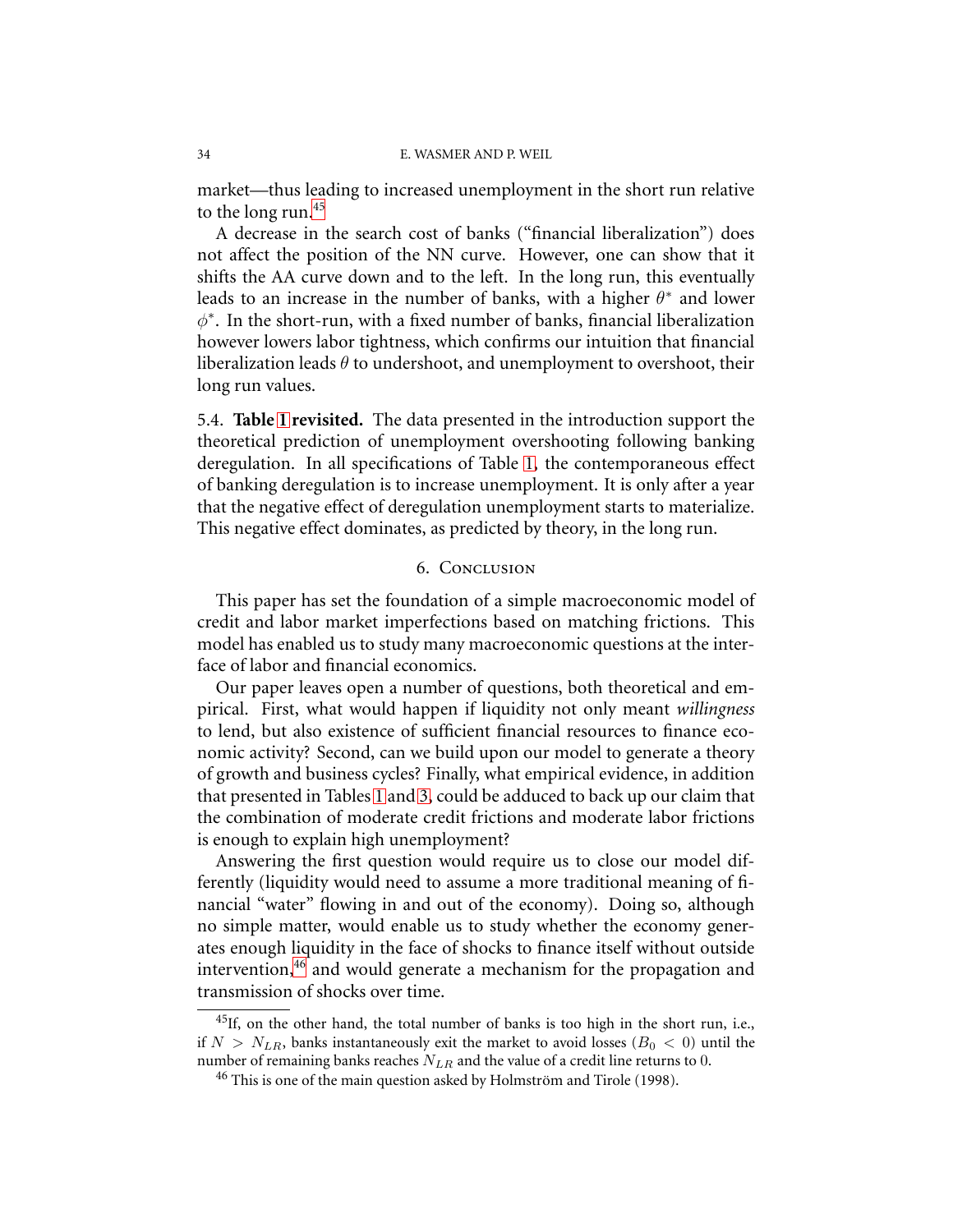Second, endogenous growth could be introduced in our model by assuming that new entrepreneurs, instead of using an existing technology, are the engine of technological innovation. Accordingly, finance would become an essential input into long run growth.

Finally, the search for additional cross-sectional empirical evidence on credit frictions figures prominently on our research agenda.<sup>[47](#page-34-2)</sup> Most importantly, we would like to understand further what is the contribution of differences in the fluidity of regional credit markets to the sometimes persistently divergent unemployment experiences of areas that share, within the same country, identical labor market institutions.

#### Appendix A. Additional controls, and robustness checks

<span id="page-34-0"></span>If the stringencies of labor and banking regulations are positively correlated, the coefficients of Table [1](#page-2-0) overestimate the true impact of deregulation in the banking sector. As an additional robustness check, we therefore introduce a new exogenous variable, LABREG, which is defined as the maximum of the minimum wage in each state and of the Federal minimum wage.<sup>[48](#page-34-3)</sup> The counterpart of Table [1](#page-2-0) with this additional control is presented in Table [3.](#page-35-0)

To control for possible regional business cycles correlated with banking deregula-tion, we reran regressions II and VI of Tables [1](#page-2-0) and [3](#page-35-0) for nine regional subsamples.<sup>[49](#page-34-4)</sup> The results, which are available upon request, by and large confirm the results of the whole panel. The sign of long-run effects is negative in eight regions, and the short-run effect is positive is six of them. Overall, the coefficients are estimated much less precisely because of the decrease in cross-sectional heterogeneity and the decrease in the sample size. However, they remain significant in all but two regions.

### Appendix B. Monetary policy

<span id="page-34-1"></span>Denote by  $r^B$  the discount rate of banks in the first and second stages of their life. Assume all other agents discount the future at their psychological rate  $r$ . The Bellman equations of the banks are:

$$
r^{B}B_{0} = -k + \phi p(\phi)(B_{1} - B_{0}) + \dot{B}_{0}, \qquad (B.1)
$$

$$
r^{B}B_{1} = -\gamma + q(\theta)(B_{2} - B_{1}) + \dot{B}_{1}, \qquad (B.2)
$$

$$
rB_2 = \rho + s(B_3 - B_2) + \dot{B}_2, \tag{B.3}
$$

while those of the firms are still give by equations [\(1.4\)](#page-8-3), [\(1.5\)](#page-8-3), and [\(1.6\)](#page-8-3). Using forward substitutions of the Bellman equations to get expressions for  $B_1$  and  $E_1$ , and

<span id="page-34-2"></span><sup>&</sup>lt;sup>47</sup>A cross country extension of the data set compiled for the US by Dell'Ariccia and Garibaldi (2000) on gross credit flows would help us provide additional corroboration of our results.

<span id="page-34-3"></span><sup>&</sup>lt;sup>48</sup>These data were kindly provided to us by David Neumark and William L. Wascher, to whom we express our gratitude.

<span id="page-34-4"></span><sup>&</sup>lt;sup>49</sup>New England, Middle Atlantic, East-North Central, West-North Central, South Atlantic, East-North Central, West-North Central, Moutains, Pacific.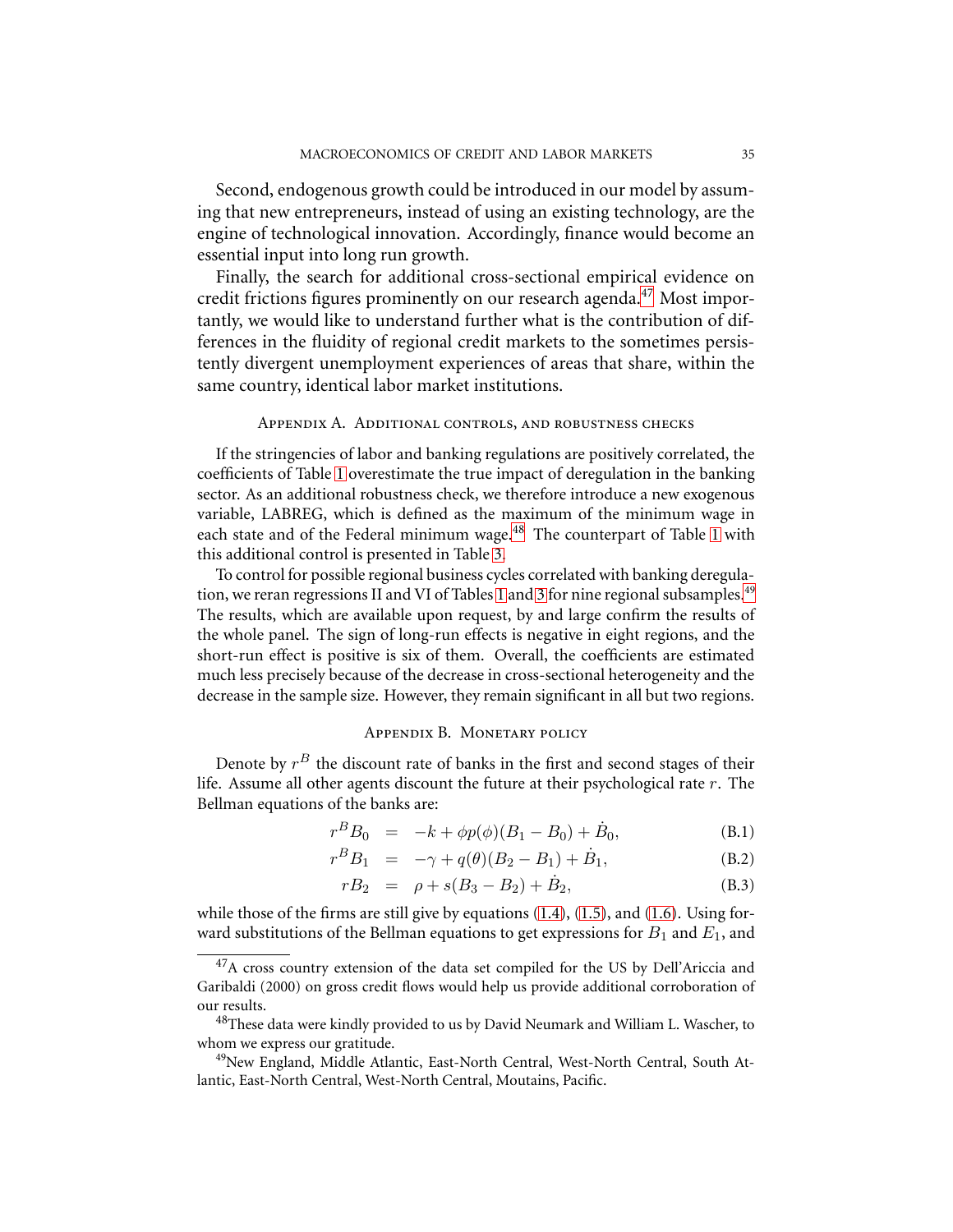| Specification    | $\overline{I}$ | $_{\rm II}$ | III         | IV          | V         | VI        | VII       | VIII      |
|------------------|----------------|-------------|-------------|-------------|-----------|-----------|-----------|-----------|
| Constant         | $-1.10$        | $-0.96$     | $-1.07$     | $-0.91$     |           |           |           |           |
|                  | $(-1.79)$      | $(-1.57)$   | $(-1.74)$   | $(-1.49)$   |           |           |           |           |
| $u_{-1}$         | 0.98           | 0.96        | 0.97        | 0.96        | 0.87      | 0.86      | 0.87      | 0.86      |
|                  | (32.1)         | (31.9)      | (32.1)      | (31.8)      | (28.2)    | (28.3)    | (28.4)    | (28.1)    |
| $u_{-2}$         | $-0.10$        | $-0.09$     | $-0.09$     | $-0.09$     | $-0.17$   | $-0.17$   | $-0.18$   | $-0.16$   |
|                  | $(-3.22)$      | $(-3.05)$   | $(-3.14)$   | $(-2.93)$   | $(-5.83)$ | $(-5.58)$ | $(-5.88)$ | $(-5.46)$ |
| $\boldsymbol{d}$ | 0.27           |             |             |             | 0.01      |           |           |           |
|                  | (1.13)         |             |             |             | (0.04)    |           |           |           |
| $d_{-1}$         | $-0.47$        |             | $-0.23$     |             | $-0.77$   |           | $-0.76$   |           |
|                  | $(-2.06)$      |             | $(-2.82)$   |             | $(-3.30)$ |           | $(-5.69)$ |           |
| $\sqrt{d}$       |                | 0.47        |             |             |           | 0.39      |           |           |
|                  |                | (1.82)      |             |             |           | (1.59)    |           |           |
| $\sqrt{d_{-1}}$  |                | $-0.86$     |             | $-0.45$     |           | $-1.27$   |           | $-0.95$   |
|                  |                | $(-3.53)$   |             | $(-4.88)$   |           | $(-5.35)$ |           | $(-7.41)$ |
| <b>LABREG</b>    | 0.31           | 0.32        | 0.31        | 0.32        | 0.29      | 0.26      | 0.29      | 0.26      |
|                  | (2.68)         | (2.81)      | (2.66)      | (2.81)      | (2.06)    | (1.97)    | (2.05)    | (1.86)    |
|                  |                |             |             |             |           |           |           |           |
| State            |                |             |             |             |           |           |           |           |
| effects          | $\mathbf n$    | $\mathbf n$ | $\mathbf n$ | $\mathbf n$ | y         | y         | y         | y         |
|                  |                |             |             |             |           |           |           |           |
| $\mathbb{R}^2$   | 0.93           | 0.93        | 0.93        | 0.93        | 0.94      | 0.94      | 0.94      | 0.94      |
| DW               | 2.03           | 2.02        | 2.03        | 2.03        | 2.08      | 2.08      | 2.08      | 2.08      |
|                  |                |             |             |             |           |           |           |           |
| Long-run         | $-1.70$        | $-3.08$     | $-1.92$     | $-3.60$     | $-2.47$   | $-2.86$   | $-2.47$   | $-3.11$   |

<span id="page-35-0"></span>TABLE 3. Banking deregulation and unemployment in US states (1978-2000), controlling for labor market regulation

*Notes*. Dep. variable: unemployment rate u. Indep. variable: deregulation d. LABREG: maximum of the state and Federal minimum wages. Long run: long run effect of full deregulation  $(d = 1)$  on unemployment rate. All regressions with time dummies and cross section weights V to VIII: least-squares dummy variables model.  $R^2$  and DW: weighted t-statistics in parenthesis. 1069 observations

remembering that the equilibrium surplus  $B_1 + E_1$  has to be split in proportions  $\beta$ , 1 –  $\beta$  between bank and firm, we get:

$$
\frac{E_1}{B_1} = \frac{1 - \beta}{\beta} \frac{r^B + q(\theta)}{r + q(\theta)}.
$$

Using the free-entry conditions to compute the backward-looking values of  $B_1$  and  $E_1$ , we find that:

$$
\phi = \frac{1 - \beta}{\beta} \frac{r^B + q(\theta)}{r + q(\theta)} \frac{k}{c},
$$

which is equation [\(5.5\)](#page-28-2) in the text.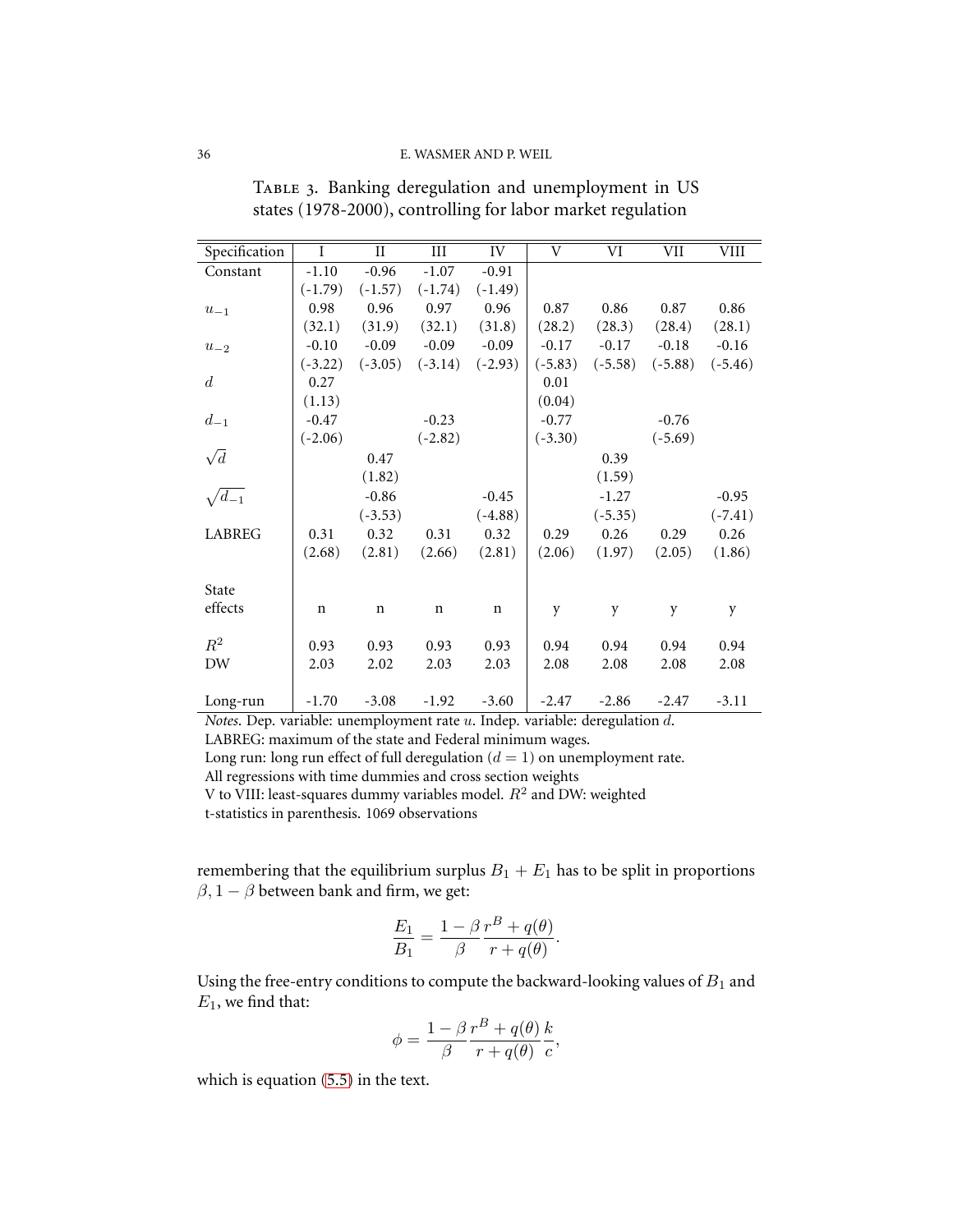If we had assumed that the discount rate of banks in the third phase were  $r_3^B$ , then we would have found instead:

$$
\phi = \frac{1 - \beta}{\beta} \frac{r^B + q(\theta)}{r + q(\theta)} \frac{r_3^B + s k}{r + s c}.
$$

### Appendix C. Short run equilibrium

<span id="page-36-0"></span>The Bellman equations are the same as in the long-run case (section [1\)](#page-4-1), and so is the free entry condition for entrepreneurs,  $E_0 = 0$ . However, the free-entry condition for banks,  $B_0 = 0$ , is replaced by the "credit condition" constraint [\(5.8\)](#page-30-2).

From the free entry condition for firms, which implies  $\dot{F}_0 = 0$ , and from the fund-raising stage value functions [\(1.1\)](#page-7-2) and [\(1.4\)](#page-8-3), it immediately follows that

$$
B_1 - B_0 = \frac{k + rB_0}{\phi p(\phi)},
$$
\n(C.1)

while

$$
E_1 = \frac{c}{p(\phi)}.\tag{C.2}
$$

Since the total surplus  $(B_1 - B_0) + (E_1 - E_0)$  of the banking relationship is shared between financier and entrepreneur according to [\(1.7\)](#page-8-4), we immediately get equation [\(5.14\)](#page-31-5) in the text. By forward substitution of the Bellman equations, we also conclude that the repayment flow from entrepreneur to financier is

$$
\rho/(r+s) = \beta \frac{y-\omega}{r+s} + (1-\beta) \left[ \frac{\gamma}{q(\theta)} + \frac{r+q(\theta)}{q(\theta)} \Delta(\theta) B_0 \right].
$$

Substituting this expression into the zero-profit condition for entering entrepreneurs, we get equation [\(5.15\)](#page-31-6) of the EE curve in the text.

#### **REFERENCES**

- [1] Aghion, P., Bacchetta, P., and Banerjee A., "Capital Markets and the Instability of Open Economies". *Mimeo*. Universit de Lausanne (http://www.szgerzensee.ch/download/wp-9901.pdf).
- [2] Asdrubali, P., Sørensen, B.E. and Yosha, O., (1996). "Channels of Interstate Risk Sharing: United States 1963-90". *Quarterly Journal of Economics*, 111, 1081-1110.
- [3] Bernanke, B., and Gertler, M. (1989). "Agency Costs, Net Worth and Business Fluctuations". *American Economic Review*, 79, 14-31.
- [4] Black, Sandra and Strahan, P. (2001). "The Division of Spoils: Rent-Sharing and Discrimination in a Regulated Industry". *American Economic Review*, 91(4), 814-31.
- [5] Blanchflower, D.G., and Oswald, A. (1998). "What makes an Entrepreneur?" *Journal of Labor Economics*, vol. 16, 26-60.
- [6] Bronars, S.G., and Deere D.R. (1991). "The Threat of Unionization, the Use of Debt, and the Preservation of Shareholder Wealth". *The Quarterly Journal of Economics*, February, 231-254.
- [7] Caballero, R., and Hammour, M.L. (1998). "Improper Churn: Social Costs and Macroeconomic Consequences". NBER WP 6717.
- [8] Dell'Ariccia, G. and Garibaldi, P. (2000). "Gross Credit Flows". CEPR Discussion paper 2569.